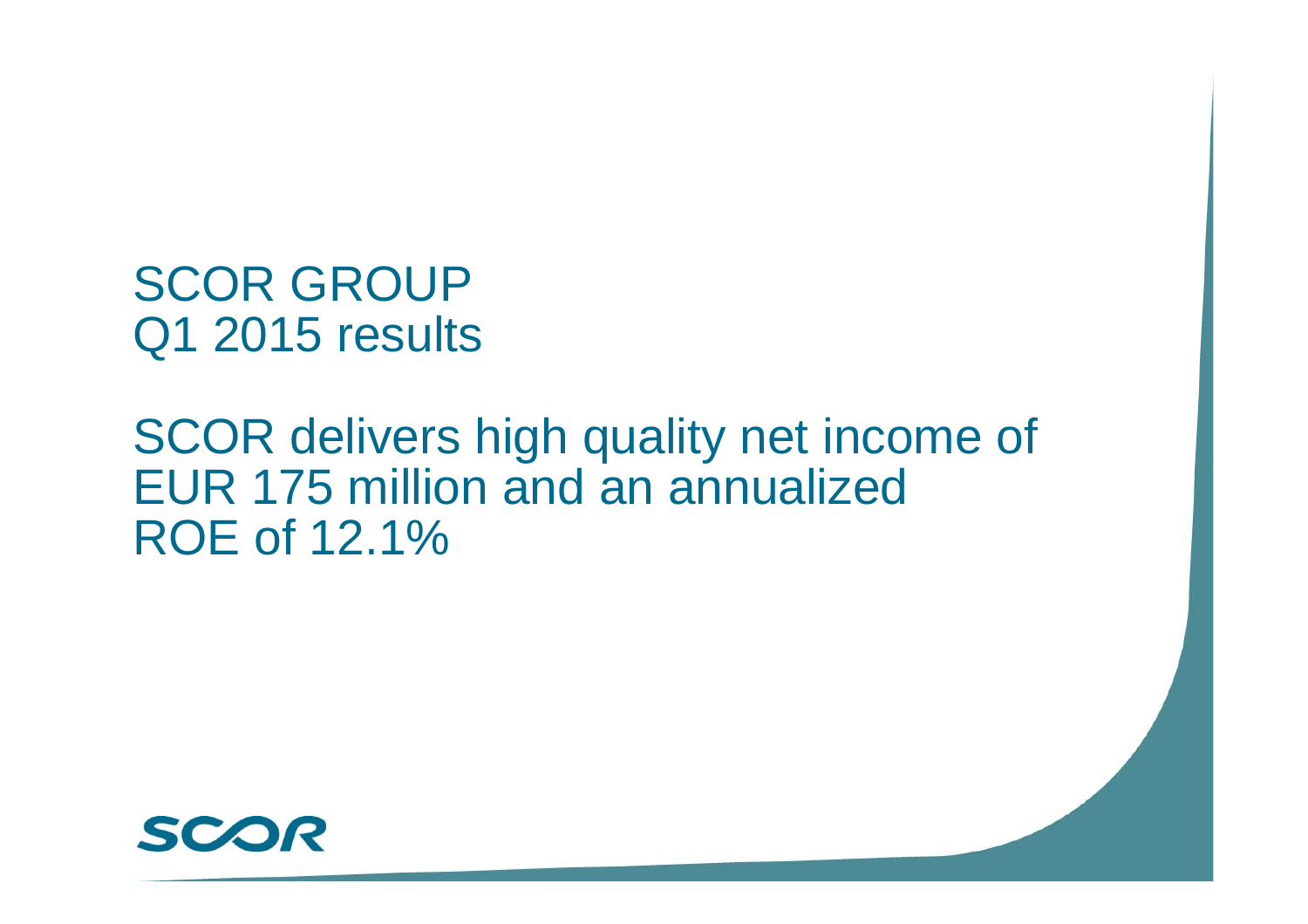#### **Notice**

Certain statements contained in this presentation are forward-looking statements, of necessity provisional, that are based on risks and uncertainties that could cause actual results, performance or events to differ materia

Undue reliance should not be placed on such statements because by their nature they are subject to known and unknown risks and uncertainties.

As a result of the extreme and unprecedented volatility and disruption related to the financial crisis, SCOR is exposed to significant financial, capital market and other risks, including movements in interest rates, credit spreads, equity prices, currency movements, changes in government or regulatory practices, changes in rating agency policies or practices, and the lowering or loss of financial strength or other ratings.

Additional information regarding risks and uncertainties that may affect SCOR's business is set forth in the 2014 reference document filed 20 March 2015 under number D.15-0181 with the French Autorité des marchés financiers (AMF) posted on SCOR's website www.scor.com.

The Group's financial information is prepared on the basis of IFRS and interpretations issued and approved by the European Union. This financial information does not constitute a set of financial statements for an interim period as defined by IAS 34 "Interim Financial Reporting".

Certain prior year balance sheet items have been reclassified to be consistent with the current year presentation.

The presented Q1 2015 financial results are unaudited.

Numbers presented throughout this report may not add up precisely to the totals in the tables and text. Percentages and percent changes are calculated on complete figures (including decimals); therefore the presentation might contain immaterial differences in sums and percentages and between slides due to rounding.

Details of the Embedded Value approach used by SCOR Global Life, including analysis of Embedded Value from 2013 to 2014, as well as details of the methodology used, analysis of sensitivities to certain key parameters and reconciliation of the Embedded Value to the IFRS equity of SCOR, can be found in the document entitled "SCOR Global Life Market Consistent Embedded Value 2014 – Supplementary Information" and the "SCOR Global Life Embedded Value 2014 results" slide show presentation, both of which are available at www.scor.com.

The Embedded Value has been calculated in accordance with the European Insurance CFO Forum Market Consistent Embedded Value Principles (Copyright© Stichting CFO Forum Foundation 2008) published in June 2008 and October 2009 by the CFO Forum.

Towers Watson has been engaged to review the methodology and assumptions used and the results of the calculations made by SCOR to determine the Embedded Values. The scope of their review and opinion is presented in "2014 Market Consistent Embedded Value – Supplementary Information". This MCEV disclosure should not be viewed as <sup>a</sup> substitute for SCOR's primary financial statements.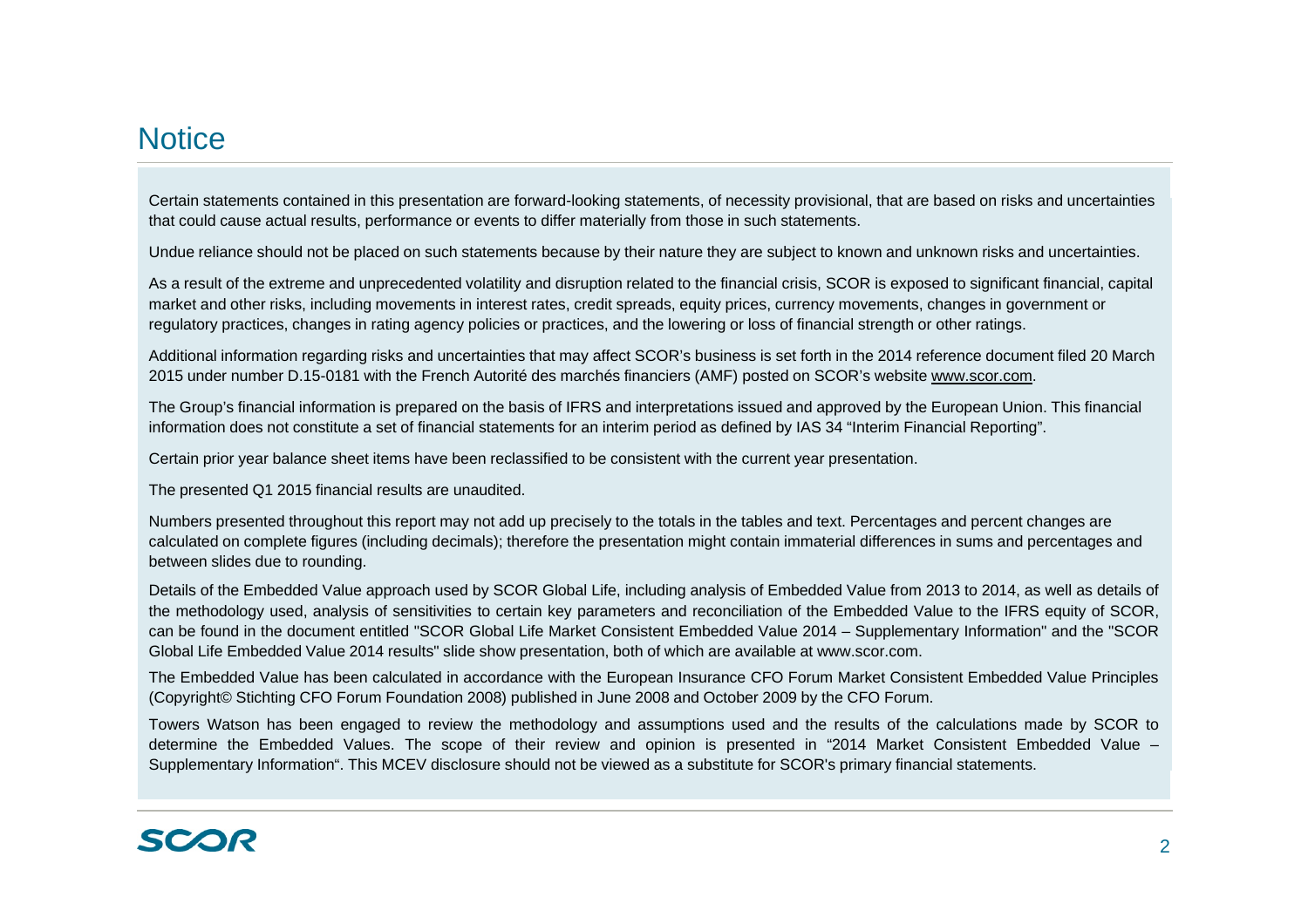#### SCOR delivers a strong start to the year and is on track for its "Optimal Dynamics" strategic plan



#### **In the first quarter of 2015:**

- $\checkmark$  SCOR successfully sponsors a new catastrophe bond, Atlas IX Series 2015-1
- $\checkmark$  SCOR Global P&C delivers solid January renewals (premiums +2.4%, price -0.7%, ~70% of annual premiums) and April renewals (premiums +5.8%, price -1.2%, ~10% of annual premiums) thanks to active portfolio management and SGPC strategy in the current environment
- $\checkmark$  SCOR Global Life enlarges its footprint in the longevity market, by supporting Sun Life in the first longevity insurance transaction in Canada
- $\checkmark$  SGI pursues a prudent rebalancing of the investment portfolio, in line with "Optimal Dynamics" orientations
- SCOR continues to provide its shareholders with a consistent dividend policy: € 1.4 in cash, +8% compared to 2013

**SCOR is on track for its "Optimal Dynamics" plan**

**SCO** 

**ROE of 12.1% in Q1 2015 > 1 000 bps above RFR**

**Solvency ratio***1)* **at 224%, marginally above the optimal range** 

*Note: Numbers are at current exchange rates*



+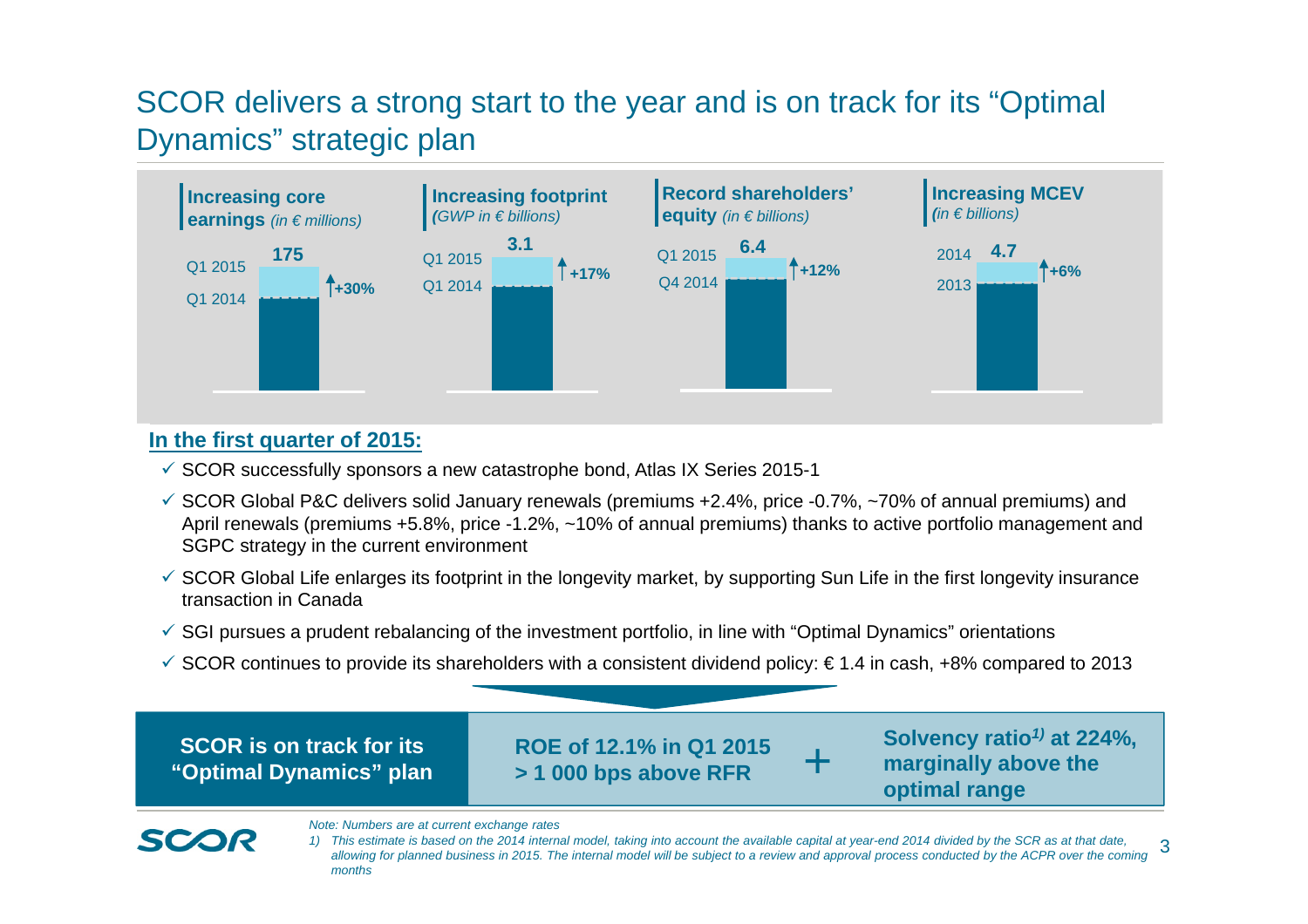#### Solvency ratio*1)* 2015 marginally above the optimal range

SCOR



4*allowing for planned business in 2015. The internal model will be subject to a review and approval process conducted by the ACPR over the coming 1) This estimate is based on the 2014 internal model, taking into account the available capital at year-end 2014 divided by the SCR as at that date, months*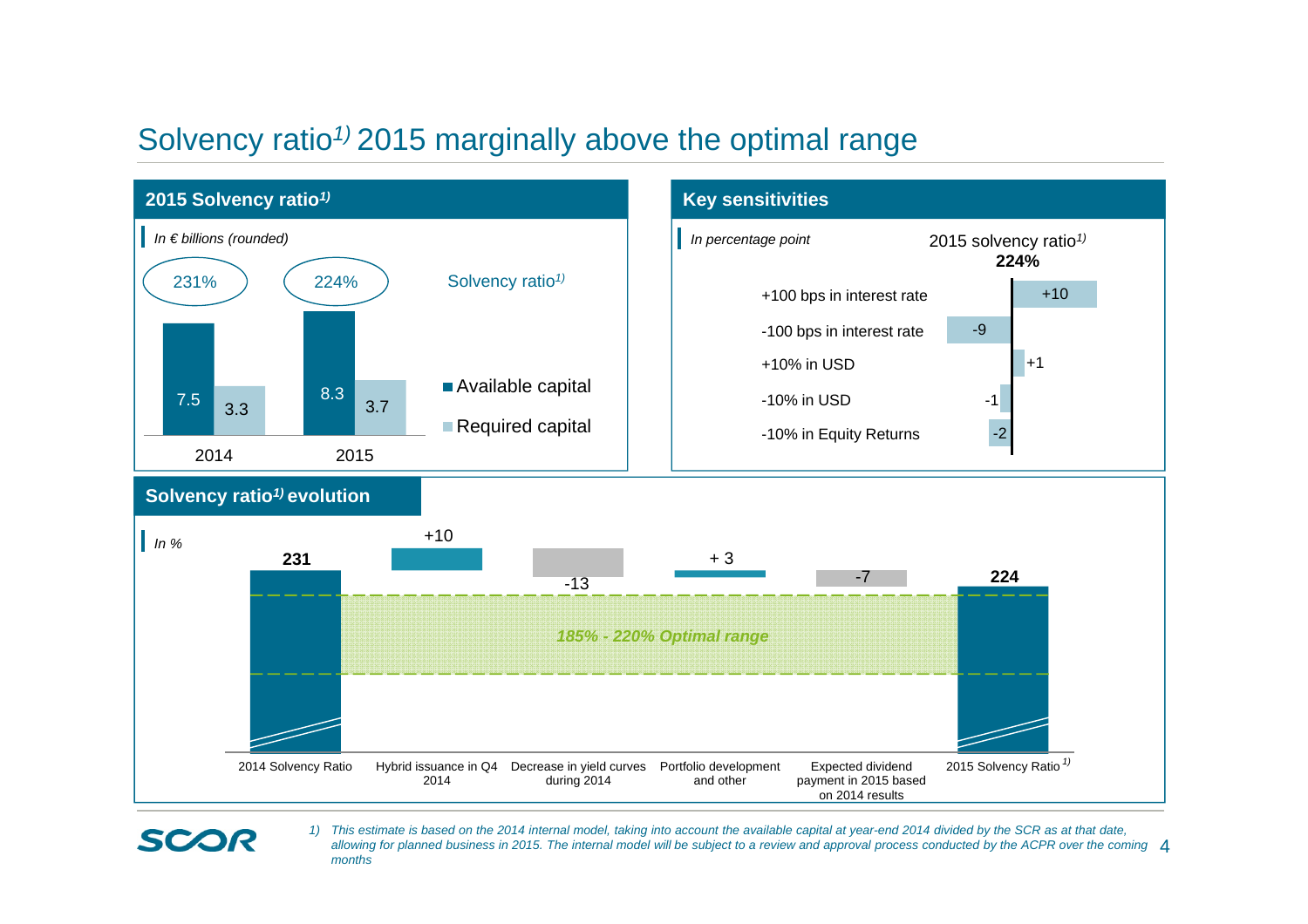#### SCOR delivers high quality Q1 2015 financials

- **□ Gross written premium growth of 17.0% (5.1% at constant FX) in Q1 2015 compared to Q1 2014, driven** by the contribution of both business engines
- Q1 2015 net income of  $€175$  million (~+30% compared to Q1 2014) with a 12.1% return on equity
- Shareholders' equity reaches € 6.4 billion increasing by 12% over the quarter, translating into a BVPS of € 34.35



- $\Box$  Profitable growth of 16.3% at current foreign exchange rates (5.2% at constant exchange rates) in Q1 2015
- **□** Strong Q1 2015 technical profitability with a net combined ratio of 89.1% compared to 88.9% in Q1 2014; in a light cat environment



- Growth of 17.7% at current foreign exchange rates (5.0% at constant exchange rates)
- **□ SGL's 2015 technical margin** stands at 7.2% compared to 7.3% in Q1 2014, above the "Optimal Dynamics" assumption



**In Q1 2015, SCOR delivers strong profitability, with a ROE of 1 210 bps above risk-free rates***1)* 

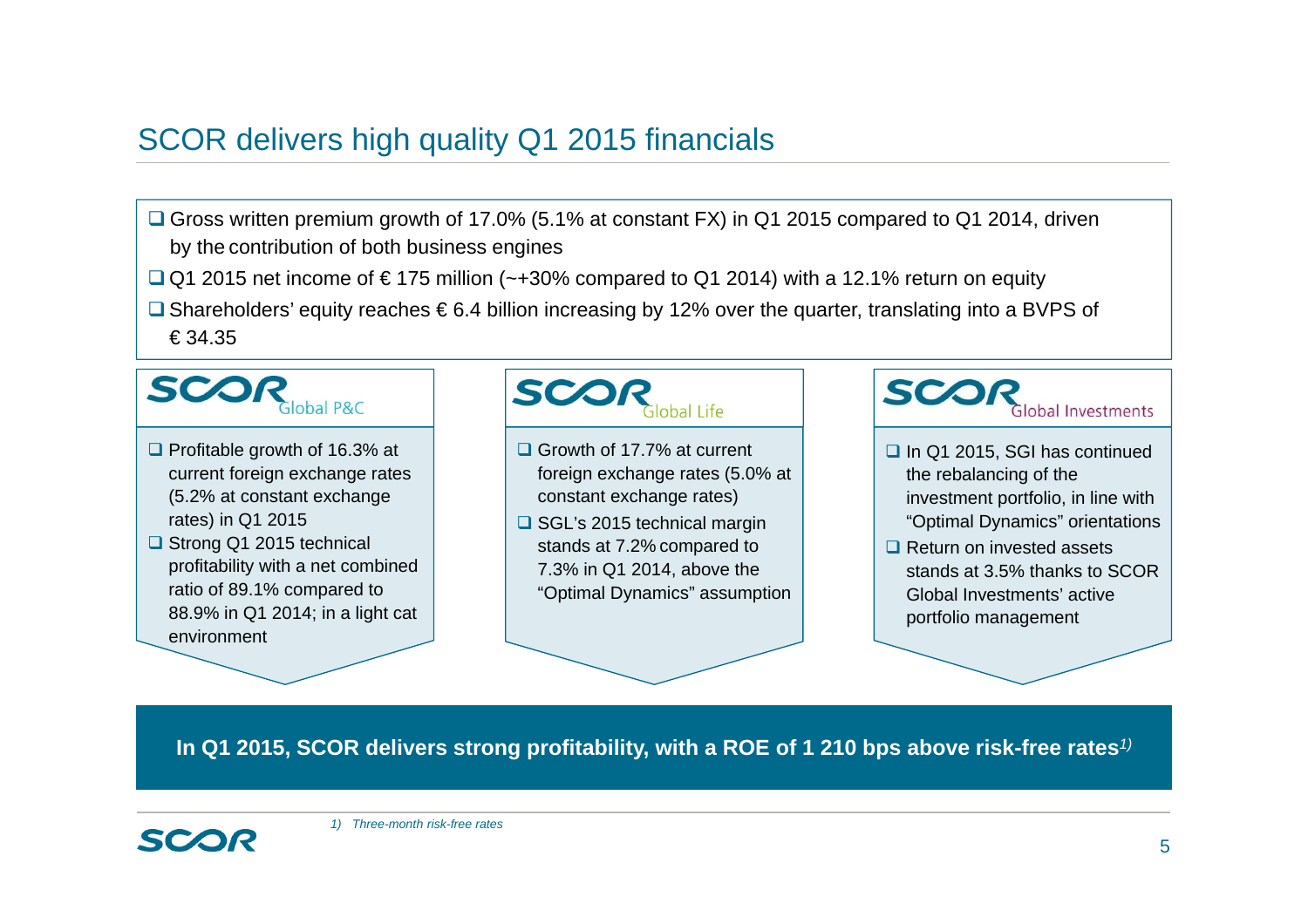#### SCOR Q1 2015 financial details

|                | in $\epsilon$ millions (rounded)     | Q1 2015 | Q1 2014      | Variation at<br>current FX | Variation at<br>constant FX |
|----------------|--------------------------------------|---------|--------------|----------------------------|-----------------------------|
|                | <b>Gross written premiums</b>        | 3 1 2 4 | 2 6 6 9      | 17.0%                      | 5.1%                        |
|                | <b>Net earned premiums</b>           | 2797    | 2 3 1 8      | 20.7%                      | 8.4 %                       |
|                | <b>Operating results</b>             | 287     | 210          | 36.7%                      |                             |
|                | Net income <sup><math>1</math></sup> | 175     | 135          | 29.6%                      |                             |
|                | Group cost ratio                     | 5.15%   | 4.98%        | $0.17$ pts                 |                             |
| Group          | Net investment income                | 180     | $132^{2}$    | 36.4%                      |                             |
|                | <b>Return on invested assets</b>     | 3.5%    | 2.6%         | $0.9$ pts                  |                             |
|                | Annualized ROE <sup>3)</sup>         | 12.1%   | $11.2\%^{3}$ | $0.9$ pts                  |                             |
|                | <b>Earnings per share</b>            | 0.95    | 0.73         | 29.5%                      |                             |
|                | Book value per share                 | 34.35   | 27.49        | 25.0%                      |                             |
|                | <b>Operating cash flow</b>           | 62      | $-101$       |                            |                             |
|                | <b>Gross written premiums</b>        | 1 3 9 8 | 1 2 0 2      | 16.3%                      | 5.2%                        |
| <b>P&amp;C</b> | <b>Combined ratio</b>                | 89.1%   | 88.9%        | $0.2$ pts                  |                             |
|                |                                      |         |              |                            |                             |
| Life           | <b>Gross written premiums</b>        | 1726    | 1 4 6 7      | 17.7%                      | 5.0%                        |
|                | Life technical margin                | 7.2%    | 7.3%         | $-0.1$ pt                  |                             |

*1) Consolidated net income, Group share*

SCOR

*2) The investment income was adjusted to exclude revenues from Life reinsurance contracts that do not meet the risk transfer criteria (which had been presented in the investment income line of the consolidated statements of income of the 2013 DDR)*

*3) The ROE calculation method was adjusted to take into account material foreign exchange rate movements that do not occur evenly through the reporting period. A daily weighted average is applied for the currency or currencies that experienced such movements and a simple weighted average is applied for the other currencies. The ratio previously reported was 11.2% for Q1 2014*

6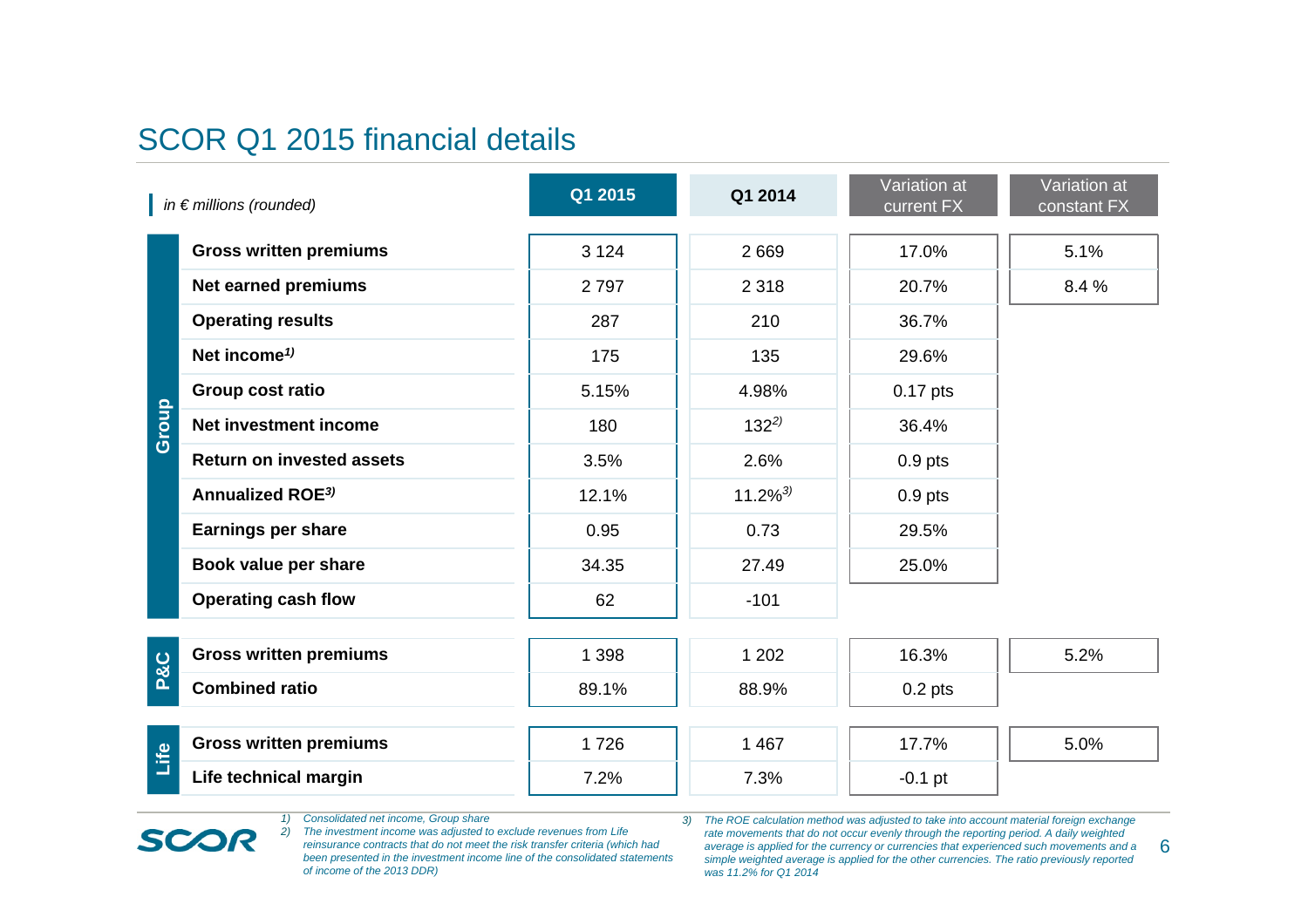#### SCOR records a very strong shareholders' equity increase with a BVPS at € 34.35



- *2) Excluding minorities. Refer to page 28 for the detailed calculation of the book value per share*
- *3) Consolidated net income, Group share*

SCOR

*4) Variation of unrealized gains/losses on AFS securities, net of shadow accounting and taxes, see Appendix G, page 51*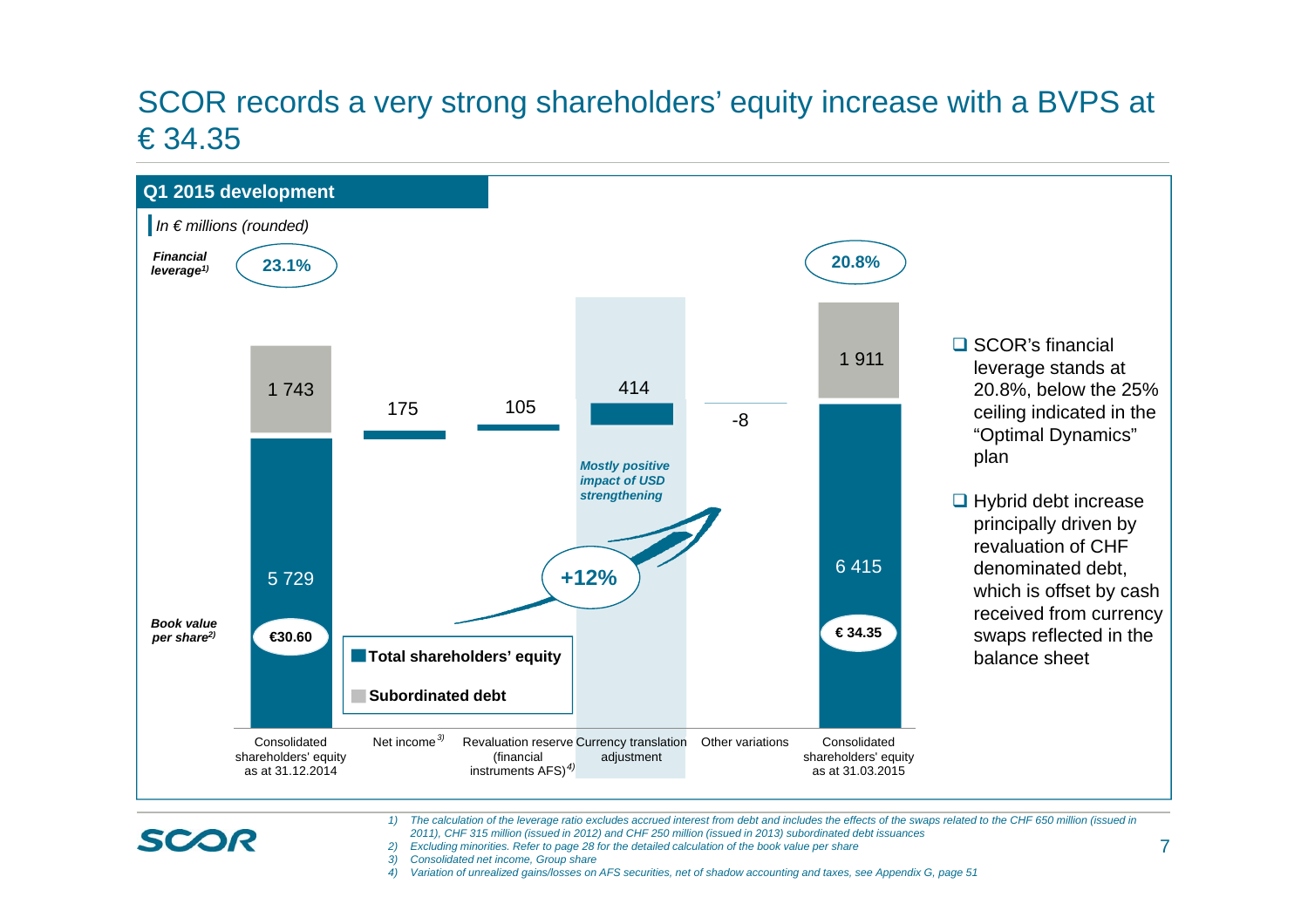#### Cash & liquidity position optimized in line with "Optimal Dynamics" assumptions, with cash flows mostly impacted by foreign exchange

| In $\epsilon$ millions (rounded)                                                                         | Q1 2015 | Q1 2014 |
|----------------------------------------------------------------------------------------------------------|---------|---------|
| <b>Cash and cash equivalents at 1 January</b>                                                            | 860     | 1 5 1 4 |
| Net cash flows from operations, of which:                                                                | 62      | $-101$  |
| <b>SCOR Global P&amp;C</b>                                                                               | 45      | $-11$   |
| <b>SCOR Global Life</b>                                                                                  | 17      | 6       |
| Generali US acquisition related<br>payments                                                              |         | $-96$   |
| Net cash flows used in investment activities $\frac{1}{2}$                                               | $-19$   | 66      |
| Net cash flows used in financing activities <sup>2)</sup>                                                | 111     | -183    |
| Effect of changes in foreign exchange rates                                                              | 93      | $-15$   |
| <b>Total cash flow</b>                                                                                   | 247     | $-233$  |
| <b>Cash and cash equivalents at 31 March</b>                                                             | 1 107   | 1 2 8 1 |
| Short-term investments (i.e. T-bills less than 12 months)<br>classified as "other loans and receivables" | 102     | 526     |
| <b>Total liquidity</b>                                                                                   | 1 209   | 1807    |

- Operating cash flow of € 62 million as at 31 March 2015, mostly impacted by foreign exchange rate movements, notably on hedge settlements
- $\Box$  Normalized operating cash flow without one-off item stands at approximately  $\epsilon$  200 million
- $\Box$  Significant cash flow received in respect of Swiss debt swaps, due to CHF strengthening during the quarter reflected in financing activities
- **□** Continued strengthening of the USD during the first quarter translated into an increase in "effect of changes in foreign exchange rates" on cash and cash equivalents
- **□** Total liquidity has decreased compared to 31 March 2014, mostly due to progressive and selective re-risking in line with "Optimal Dynamics" strategic asset allocation
- $□$  Approximately €5.3 billion (including cash and short-term investments) of liquidity expected to be generated within the next 24 months from maturity of fixed income securities and interest coupons



- 1) Investment activities are the acquisition and disposal of assets and other investments not included in cash equivalents. They predominantly include net purchases / *disposals of investments; see page 26 for details*
- *2) Financing activities are activities that result in changes in the size and composition of the contributed equity and borrowings of the entity. They predominantly include*  increases in capital, dividends paid by SCOR SE and cash generated by the issuance or reimbursement of financial debt debt and any associated swap or other *derivatives; see page 26 for details*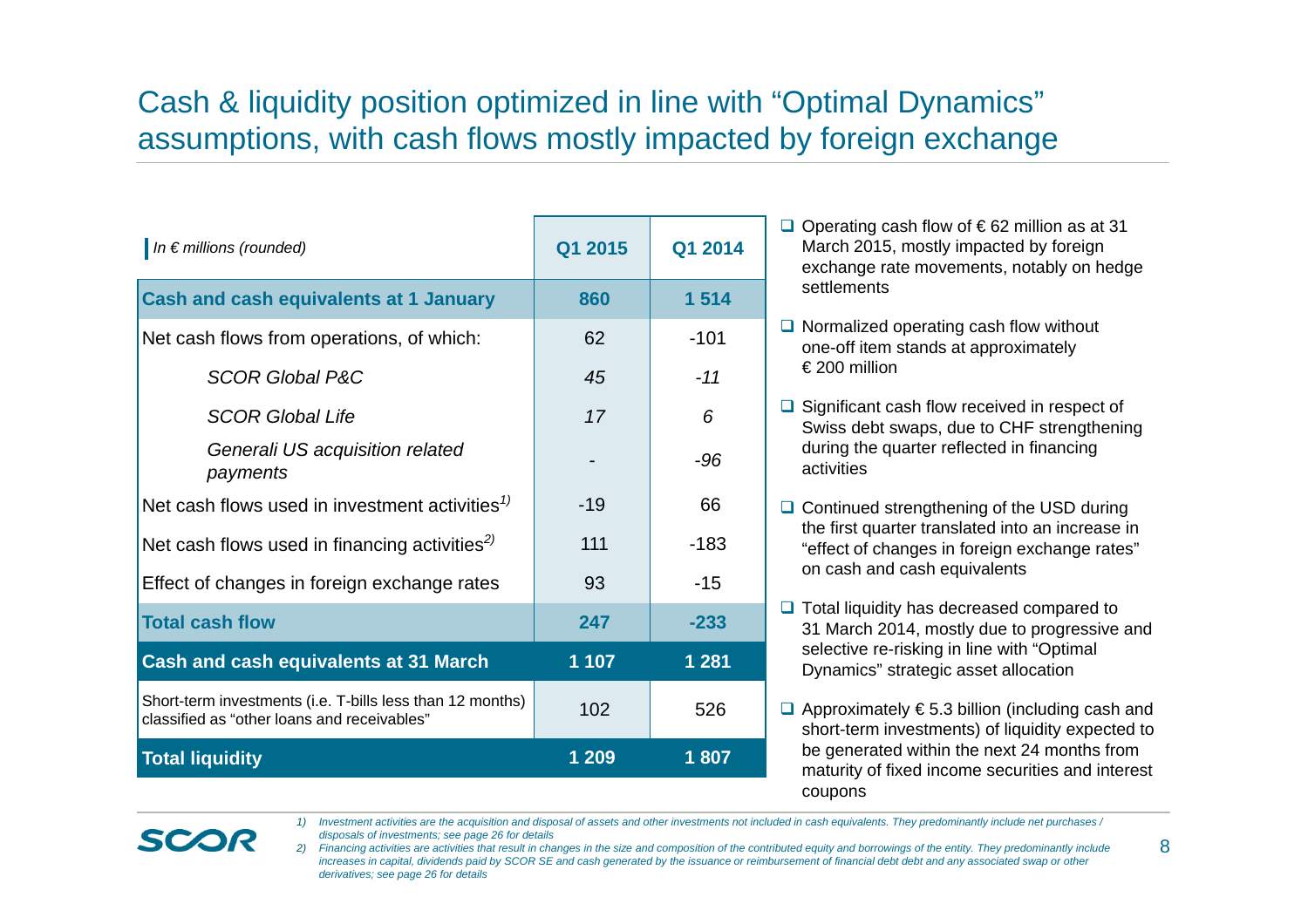#### In Q1 2015, SCOR Global P&C delivers excellent technical profitability, with a net combined ratio of 89.1% and healthy growth



#### SCO Global P&C

- **□ Q1 2015 gross written premium growth of 16.3%** (+5.2% at constant exchange rates), driven by USD-based growth, particularly with Global Clients and thanks to the Client Focus Initiative in the US market
- **□** 2015 full year gross written premiums for SCOR Global P&C estimated to be in the range of  $\sim \epsilon$  5.3 billion, with a potential for a USD / EUR driven further increase as stated in the January 2015 renewals disclosure
- $\Box$  Very strong technical results with a quarterly net combined ratio of 89.1%, driven by:
	- An excellent net attritional loss ratio of 56.1%, with a year-on-year improvement of 1.0 pt resulting from the active portfolio management
	- A low level of nat cat losses of 1.7%, with Storm Niklas being the only material event and accounting for € 20 million, mostly from Germany
	- A commission ratio at 24.7%, with the change in the portfolio mix towards proportional business contributing to about two thirds of the year-on-year increase
- A normalized net combined ratio standing at 94.4%*1),*  with the net combined ratio assumption of 94% for the full year remaining valid

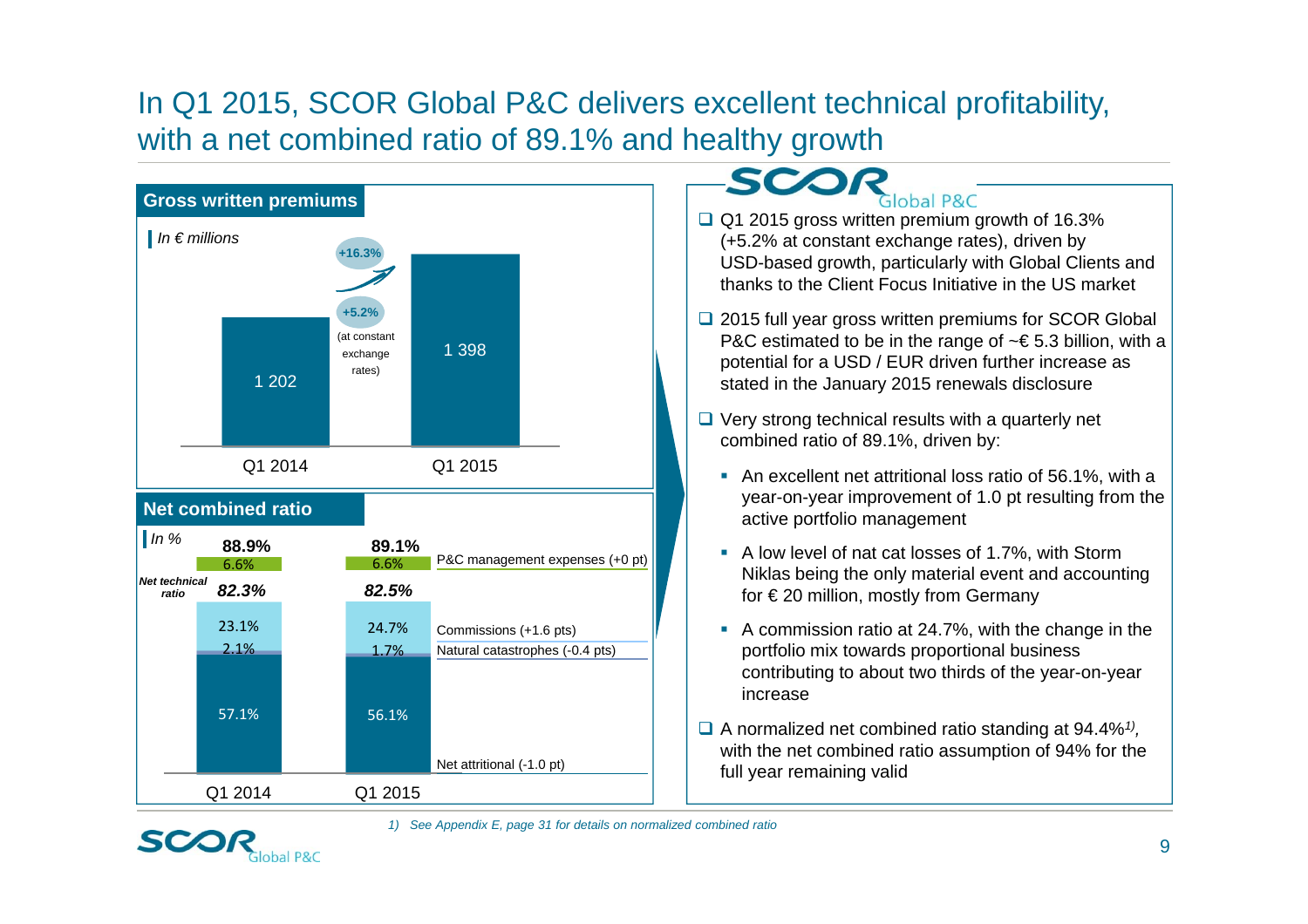#### 1<sup>st</sup> April renewals: SCOR Global P&C continues to perform in markets that remain very competitive...



#### SCOR Global P&C

- **■** Around 10% of the Treaty business (P&C Treaties and Specialties) come up for renewal at 1<sup>st</sup> April
- $\Box$  €374 million premiums were up for renewal in April 2015, of which 55% in Asia (mainly Japan and India), 30% in the Americas and 15% in EMEA
- **□** Overall premiums increase by 5.8%<sup>2)</sup>, a few large transactions in the US, Asia and EMEA having more than offset the loss of a group of 2 Japanese clients
- $\Box$  Overall price decrease remains contained to -1.2%, despite the Property Cat rate reductions in the Americas and in Asia, thanks to the dominant share (75%) of proportional business in the April renewals
- $\Box$  Given the low weight of April renewals in the SGPC book, the year-to-date price change remains limited to the level reported in January, i.e. -0.7%
- $\Box$  The expected profitability only slightly deteriorates on a year-to-date basis compared to the trend observed in January, and should remain within SGPC targets on a full year basis
- $\Box$  Generally speaking, April renewals confirm the trends witnessed since the beginning of the year, in terms of competitive environment, reinsurance purchase drivers, pricing and terms & conditions
- *1) All figures in this presentation are based on available information as at April 16 2015*



- *2) At constant exchange rates at 31 December 2014*
	- *See Appendix E, page 32 for definitions*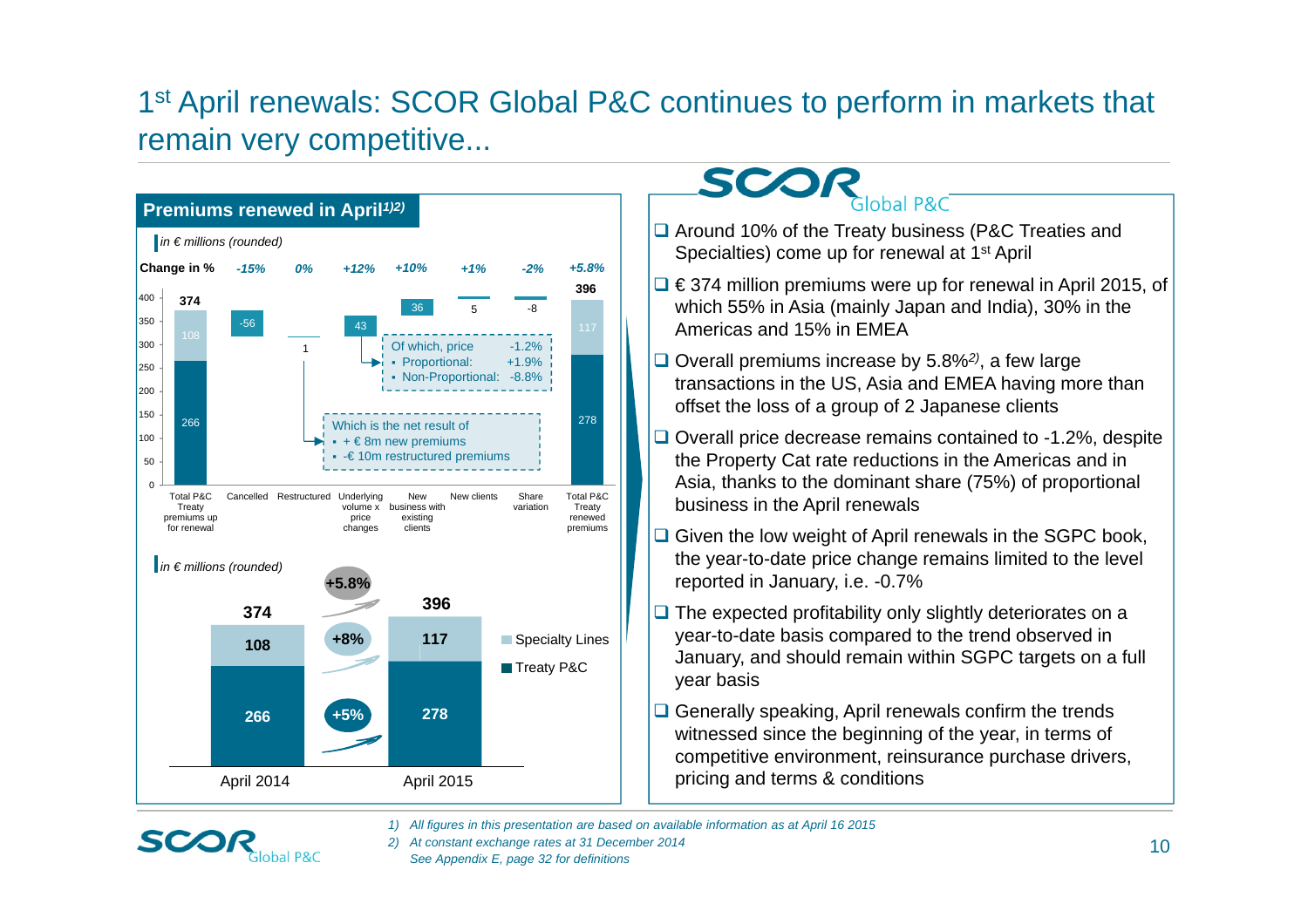



- **Agriculture***2)*: Strong organic growth thanks to the positions established with strategic clients in India, contributing to SGPC's successful strategy in emerging markets
- **Credit & Surety:** Broadly stable premiums, with solid organic growth in India and Latin America offsetting the cancellations in Japan
- **Engineering:** Strong growth driven by a large Asian treaty
- **Marine:** Impacted by Japan cancellations, partly offset by increased shares with a Global Client
- **US Cat:** Growth achieved mostly as part of the strengthening of relationships with several global clients
- **Aviation**: Slight premium decrease mainly due to the lower reinsurance cession of a large account



- **Japan:** Significant reduction of the book due to the cancellation by one group of 2 clients
- **US:** SGPC continues to seize new opportunities in the US, successfully executing its targeted clients strategy, as well as acquiring new business with Global Clients, including a large transaction
- **□ India:** Strengthening of SGPC lead positions with existing clients, well spread across all lines of business and leading to improved expected profitability
- **Caribbean & Latin America:** Premium increase thanks to growth in the Caribbean offsetting portfolio management actions in Latin America
- *1) Figures presented for major lines or territories only*
- *2) Preliminary estimate as April renewal negotiations are ongoing and are not yet finalized*
- *3) Includes c. € 6 million of renewed premiums underwritten by Specialty Treaty on behalf of Treaty P&C*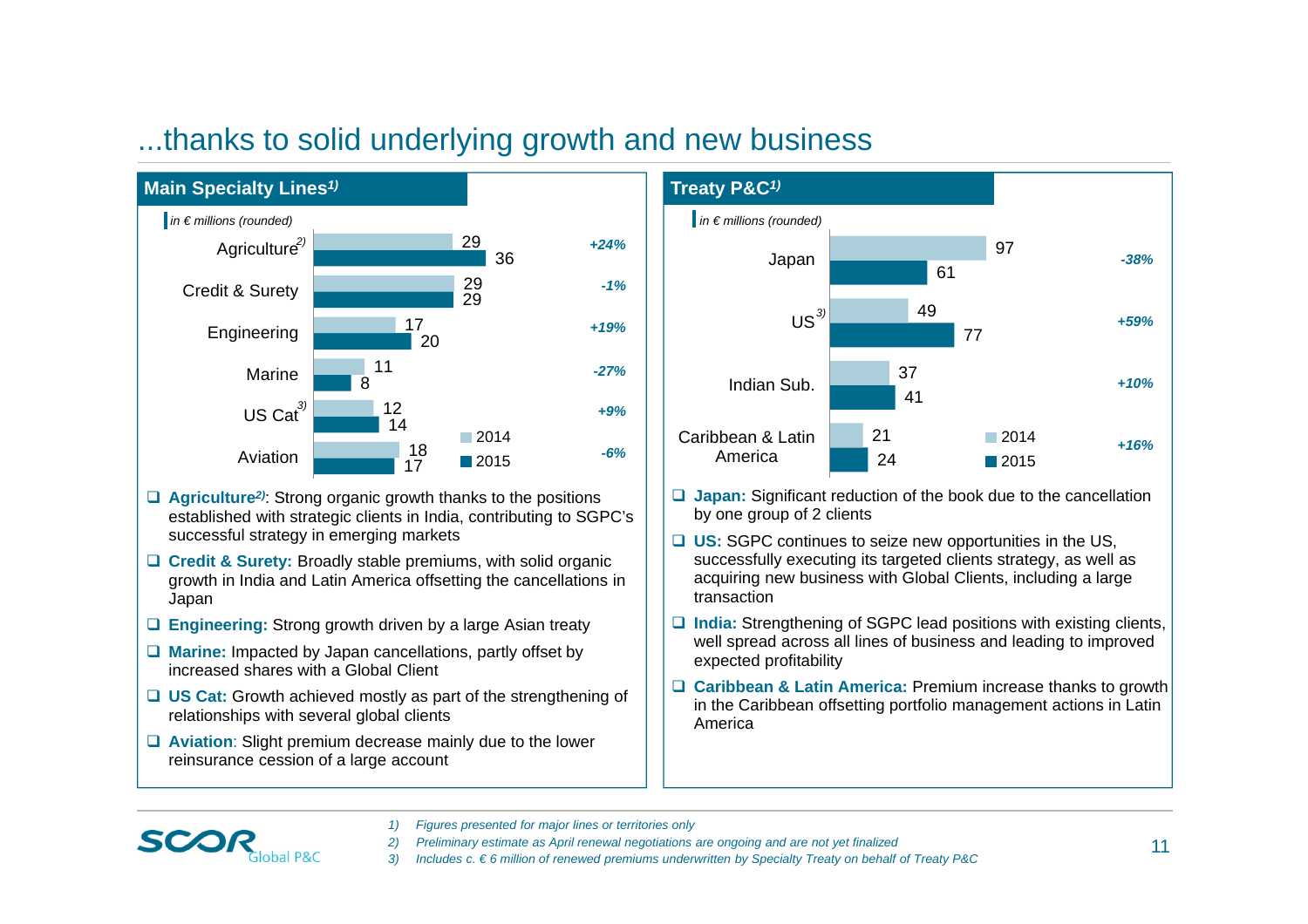#### The overall price change reflects the strength of the SGPC business model in a competitive market environment





**SCO**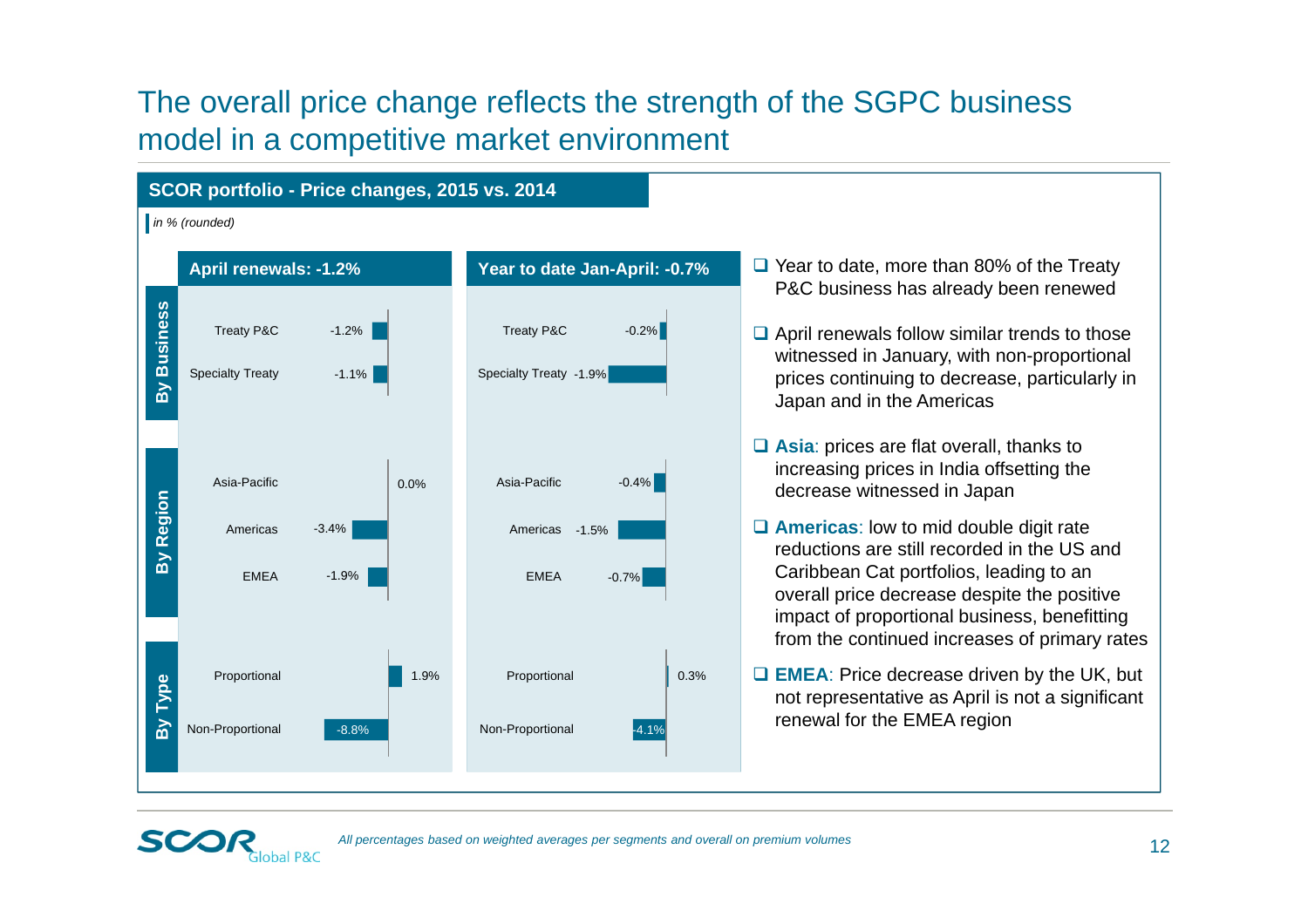#### SCOR Global Life continues to combine strong technical performance with steady franchise growth



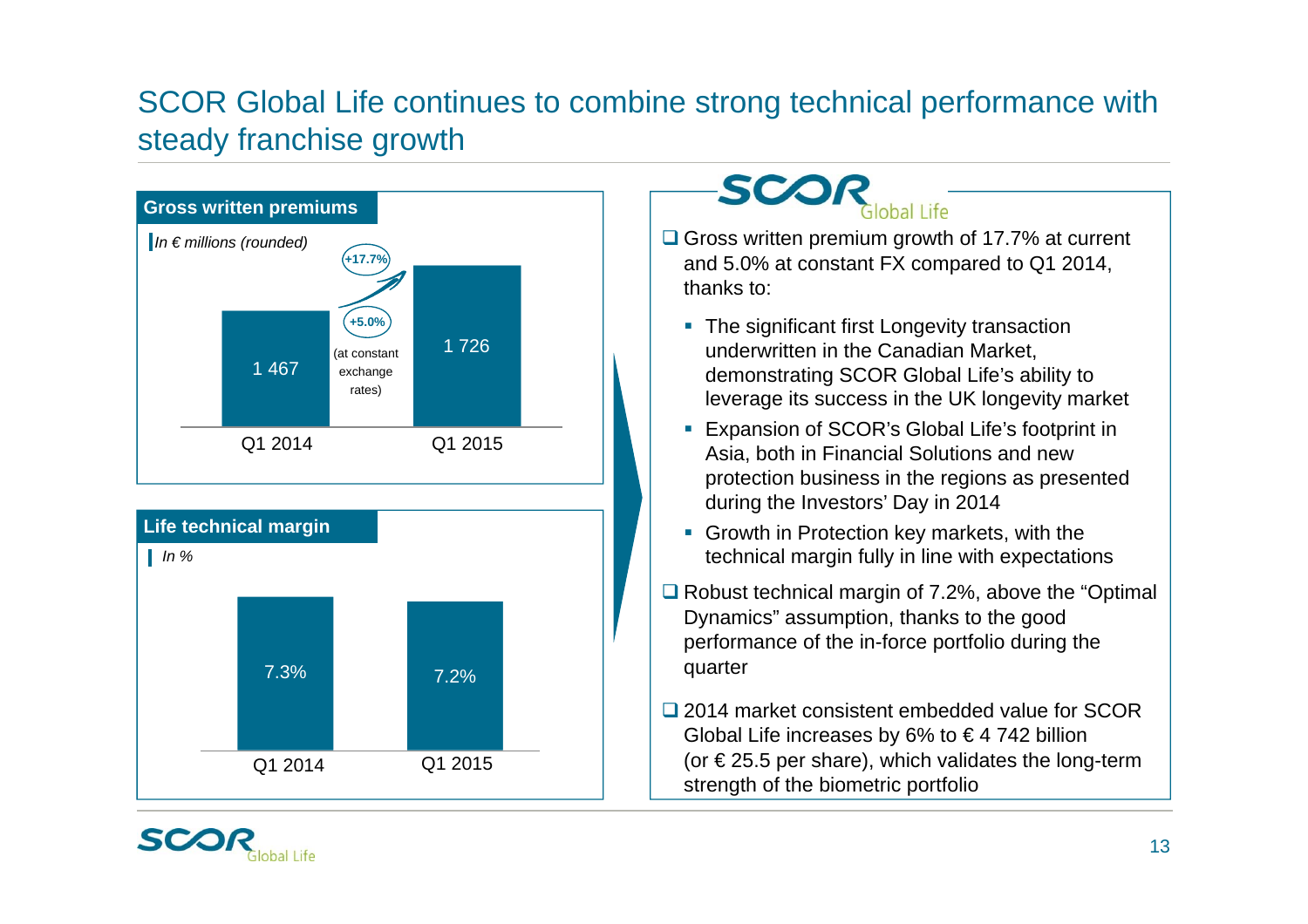#### SCOR Global Life's Embedded Value has experienced significant growth over the past few years, reaching  $\epsilon$  25.5 per share





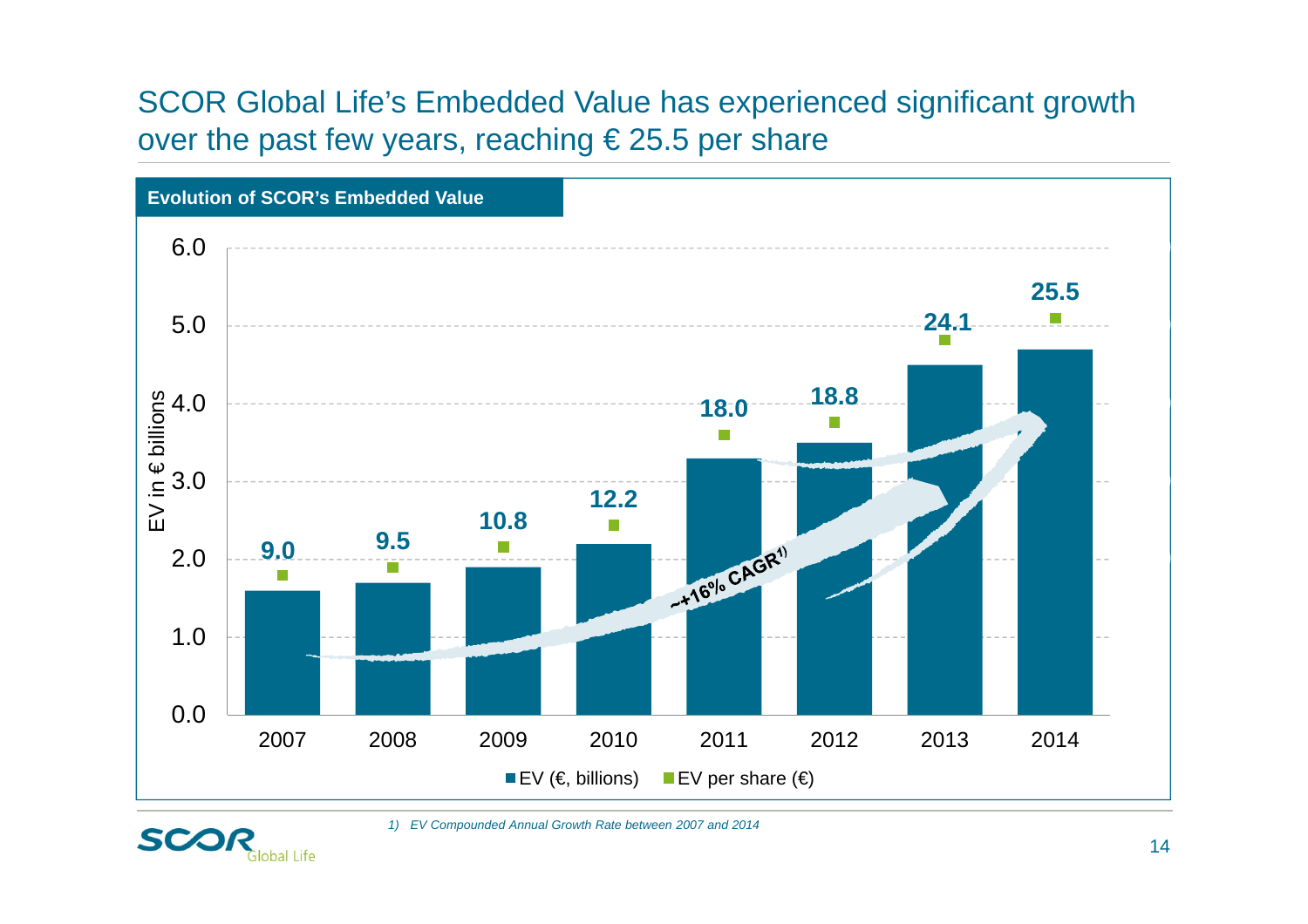#### SCOR Global Life MCEV reaches € 4.7 billion in 2014 (€ 25.5 per share)



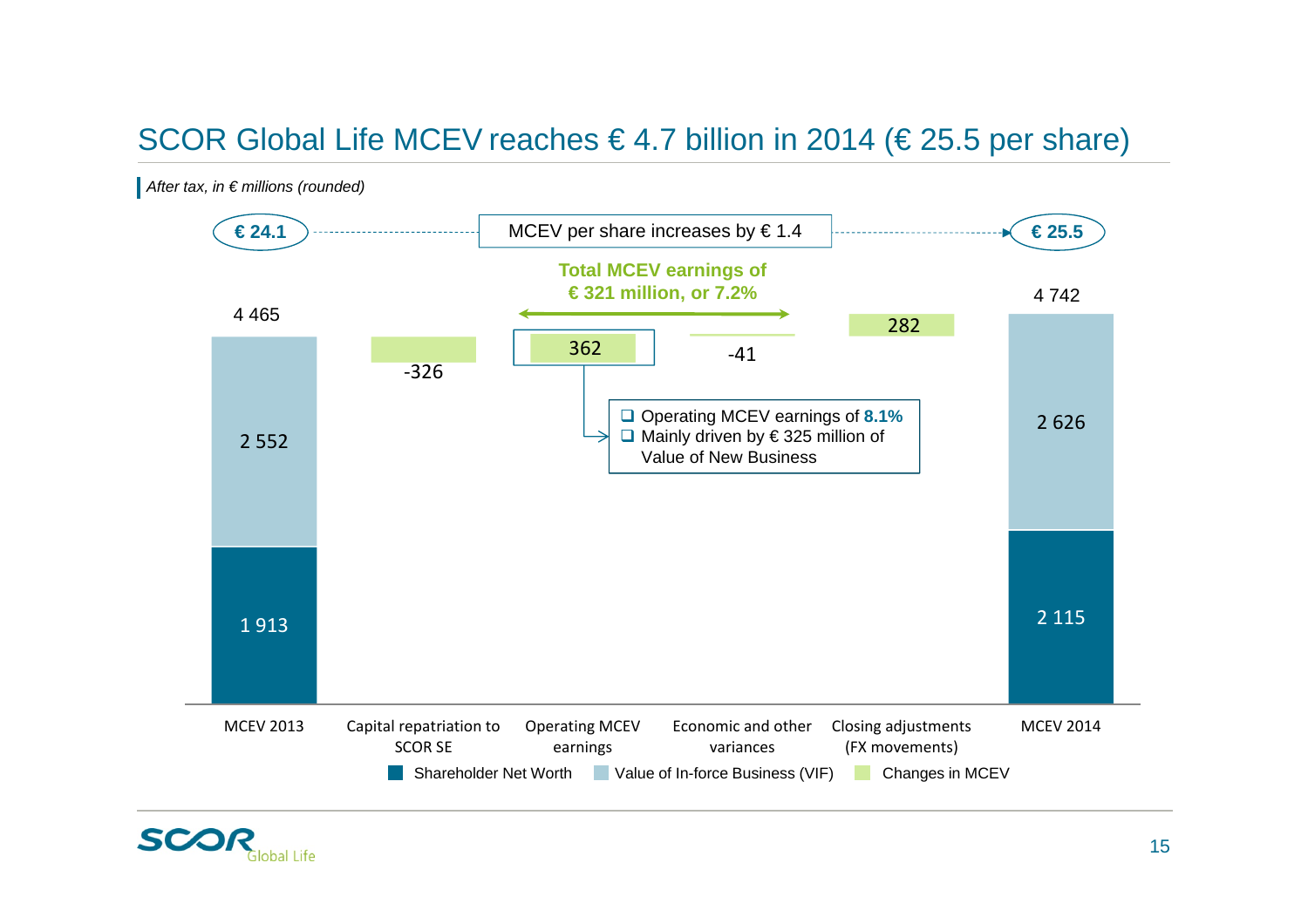#### MCEV captures the strong economic value of the Life in-force business



 $\Box$  Embedded value is more suitable for capturing the economic value of life business than IFRS accounting

 $\Box$  SCOR Global Life has increased its offbalance sheet value by € 263 million, to € 1 834 million

 $\Box$  Increase in value not recognised is driven mainly by the new business written in 2014 and foreign exchange movements

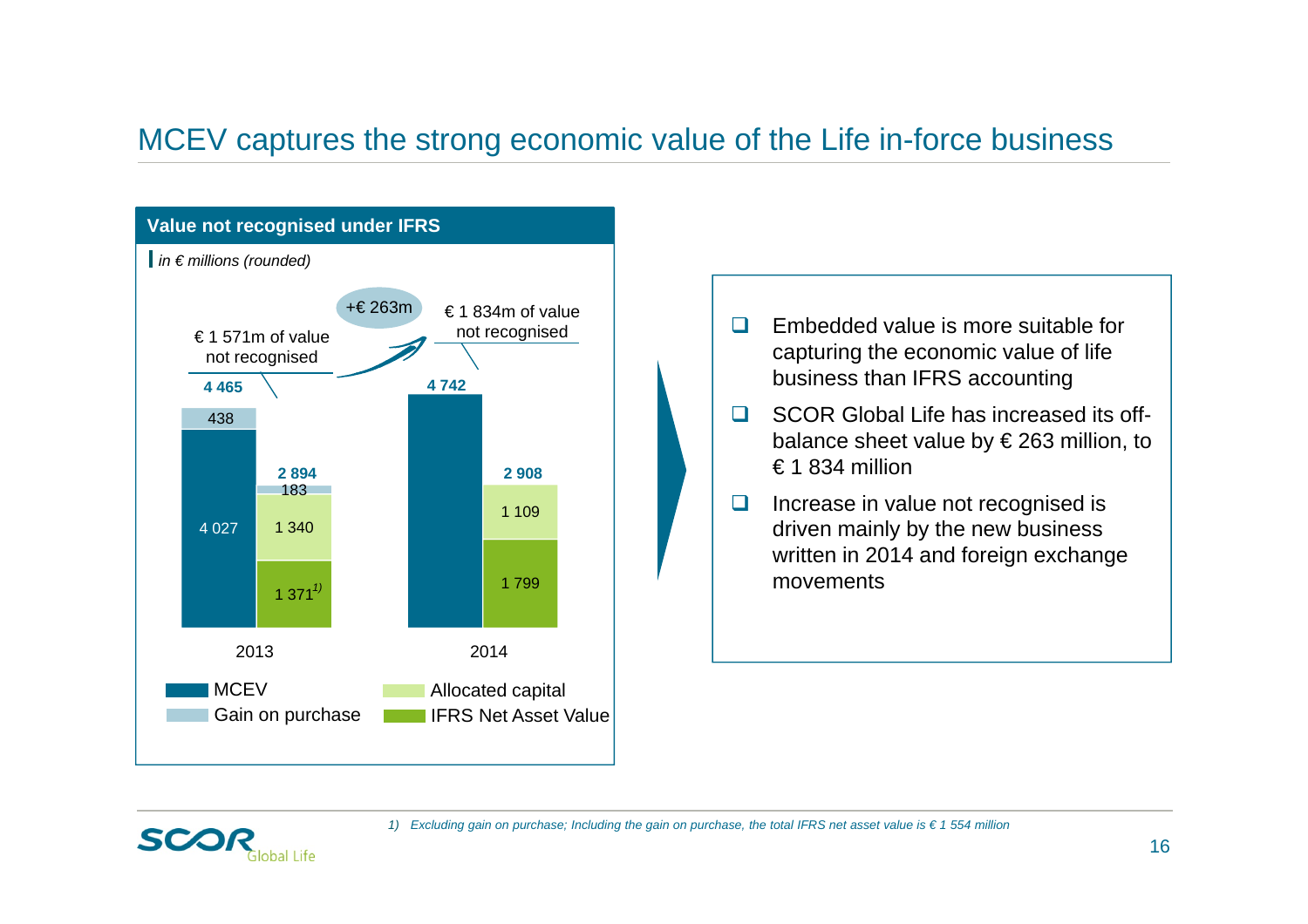#### SCOR Global Life generates significant free surplus, demonstrating the strength and maturity of the franchise



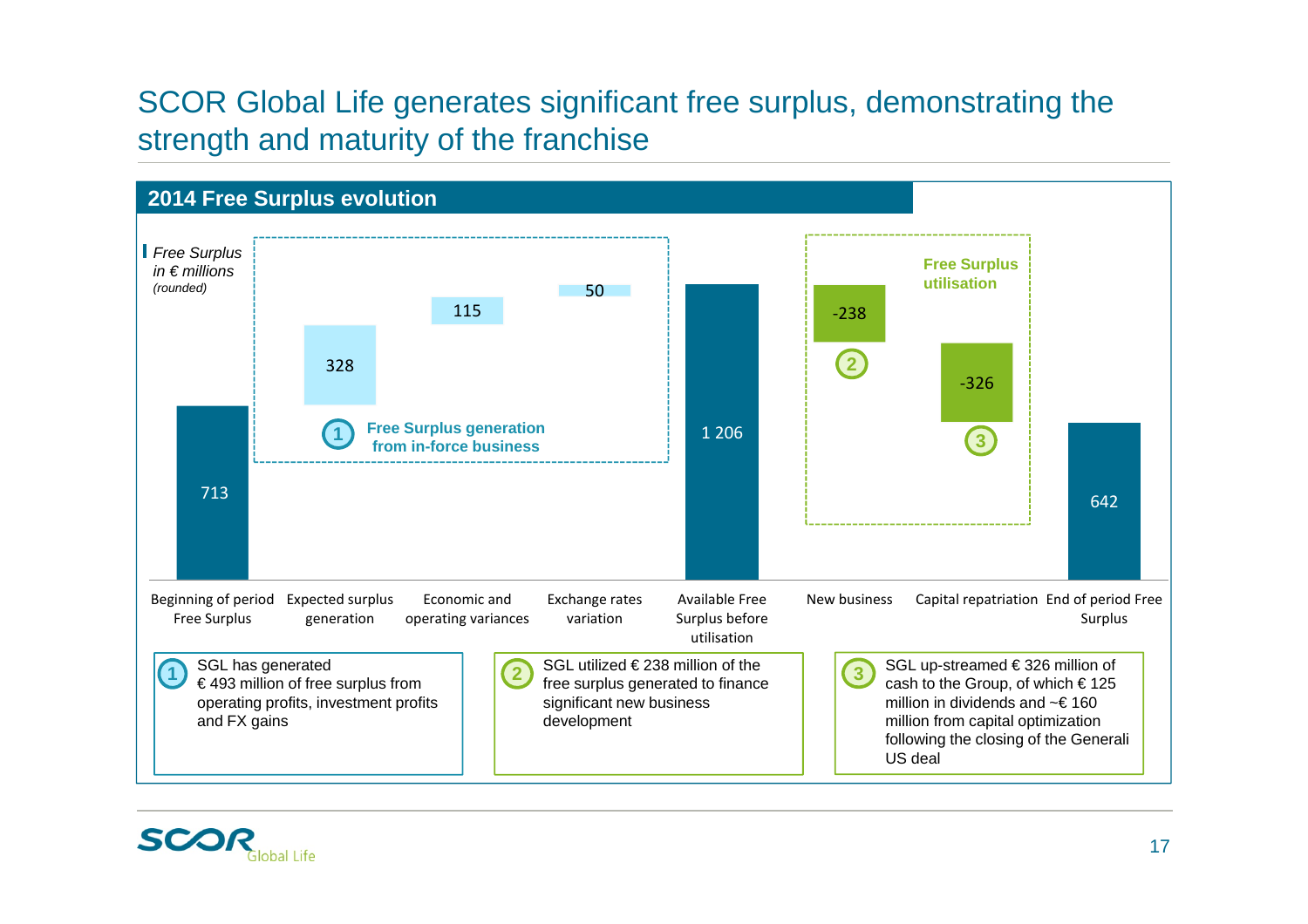#### SGI delivers a very strong return on invested assets of 3.5%, in an historically low yield environment





#### **SCOI** Global Investments

- **□** Total investments of  $€27.1$  billion, with total invested assets of €18.1 billion and funds withheld of €9.0 billion
- $\Box$  Continued rebalancing of the investment portfolio, in line with "Optimal Dynamics" orientations:
	- **progressive and selective reallocation towards** strategic asset allocation
	- **progressive and selective duration re-matching of the** fixed income portfolio (4.1 years*1)* versus 4.0 years in Q4 2014)
- **□ Prudent investment strategy pursued in Q1 2015:** 
	- high quality fixed income portfolio maintained with an AA-average rating, no sovereign exposure to GIIPS
	- highly liquid investment portfolio, with financial cash flows<sup>2)</sup> of  $\epsilon$  5.3 billion expected over the next 24 months
- **□** Very strong financial performance:
	- investment income on invested assets of  $€ 149$  million for Q1 2015, with  $\epsilon$  73 million of realized gains, coming mainly from the equity portfolio
	- Return on invested assets for Q1 2015 of 3.5%



- *1) 3.4 year duration on invested assets*
- *2) Including cash, coupons and redemptions*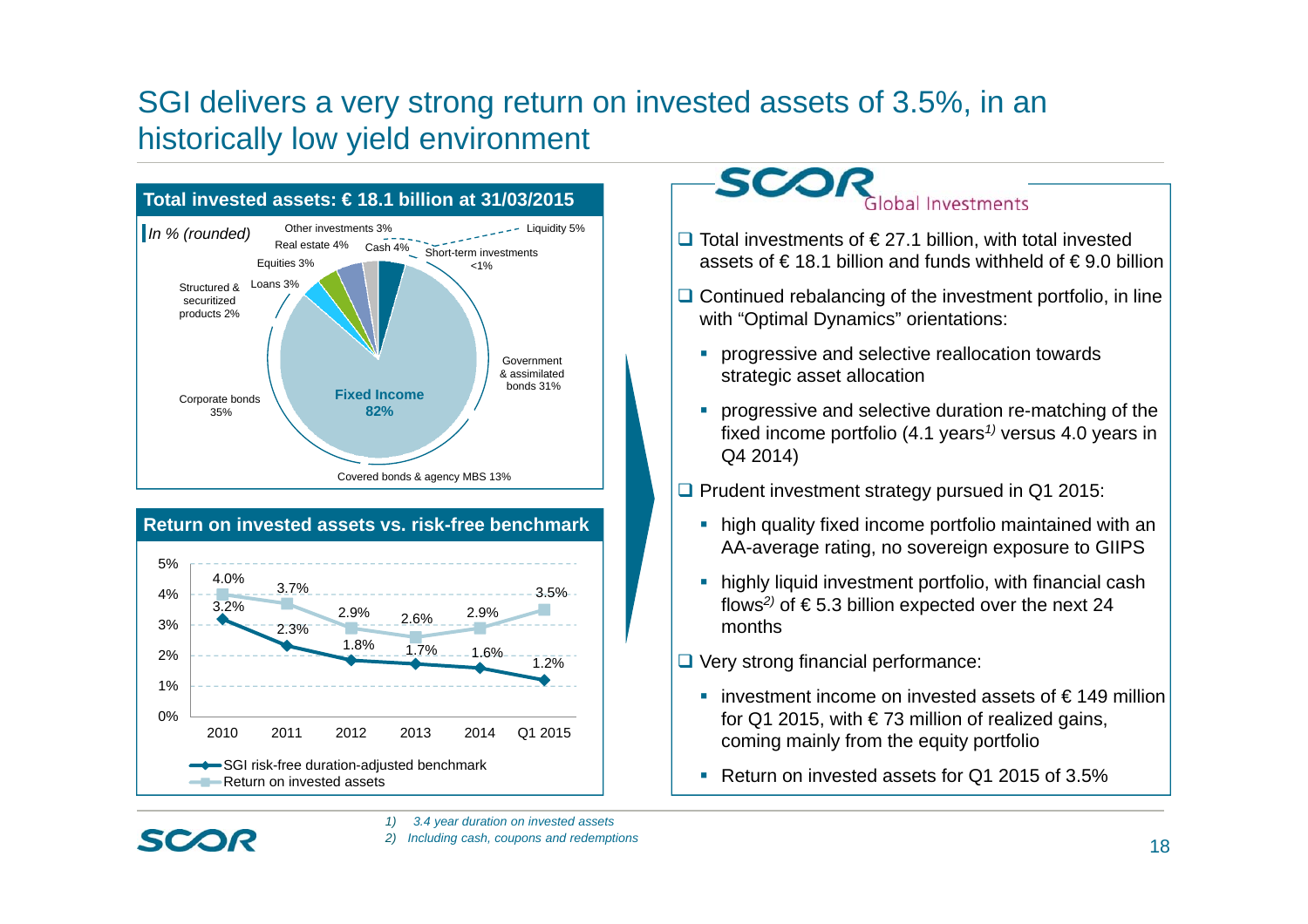#### 2015 forthcoming events and Investor Relations contacts



| <b>Bertrand Bougon</b>                  | <b>Margaux Lascar</b>              | <b>Marine Collas</b>               |
|-----------------------------------------|------------------------------------|------------------------------------|
| <b>Head of Investor Relations</b>       | <b>Investor Relations</b>          | <b>Investor Relations</b>          |
| and Rating Agencies<br>bbougon@scor.com | Senior Manager<br>mlascar@scor.com | Senior Manager<br>mcollas@scor.com |
| + 33 1 58 44 71 68                      | + 33 1 58 44 74 26                 | + 33 1 58 44 77 64                 |

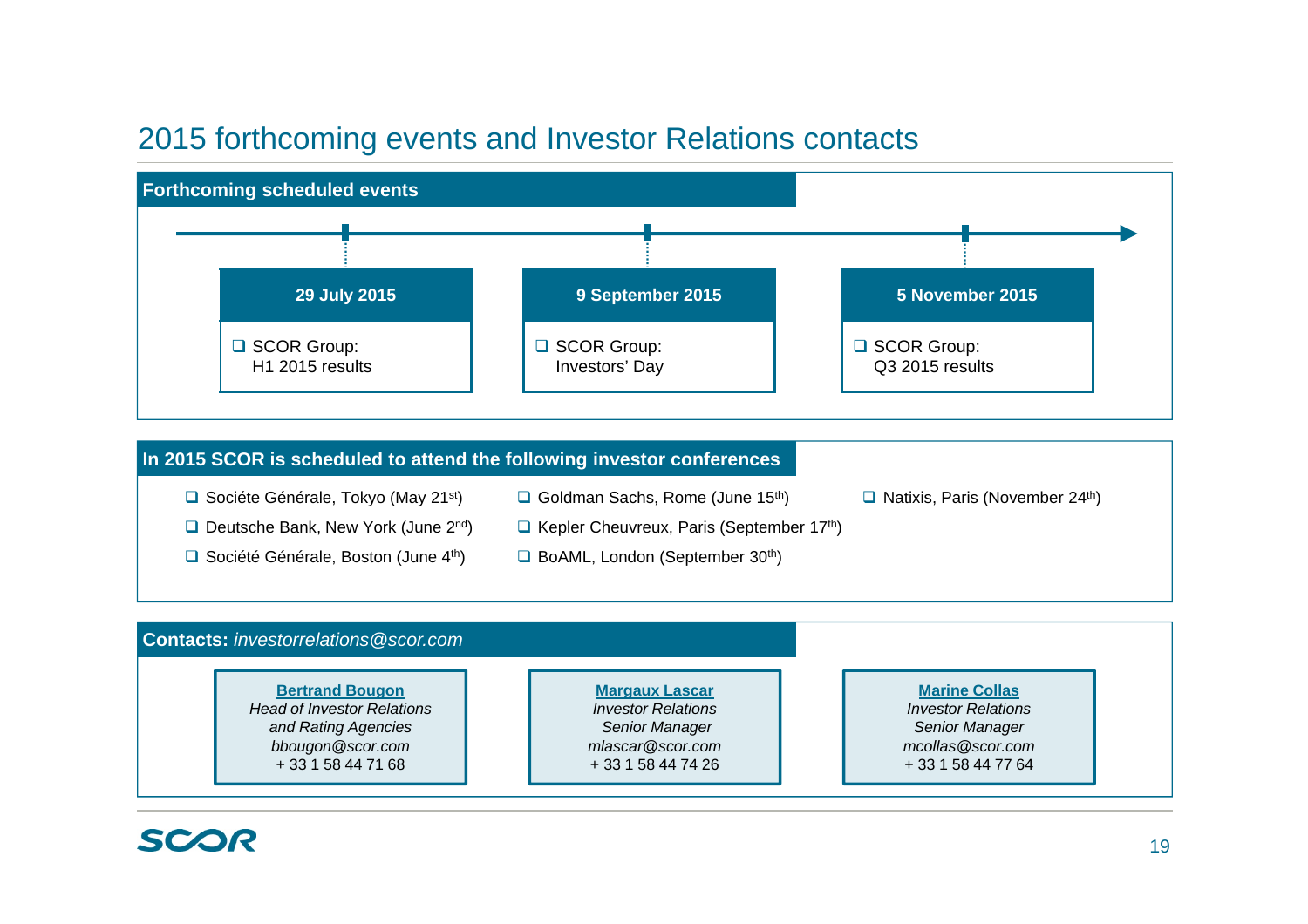#### The SCOR IR app puts SCOR at the fingertips of investors







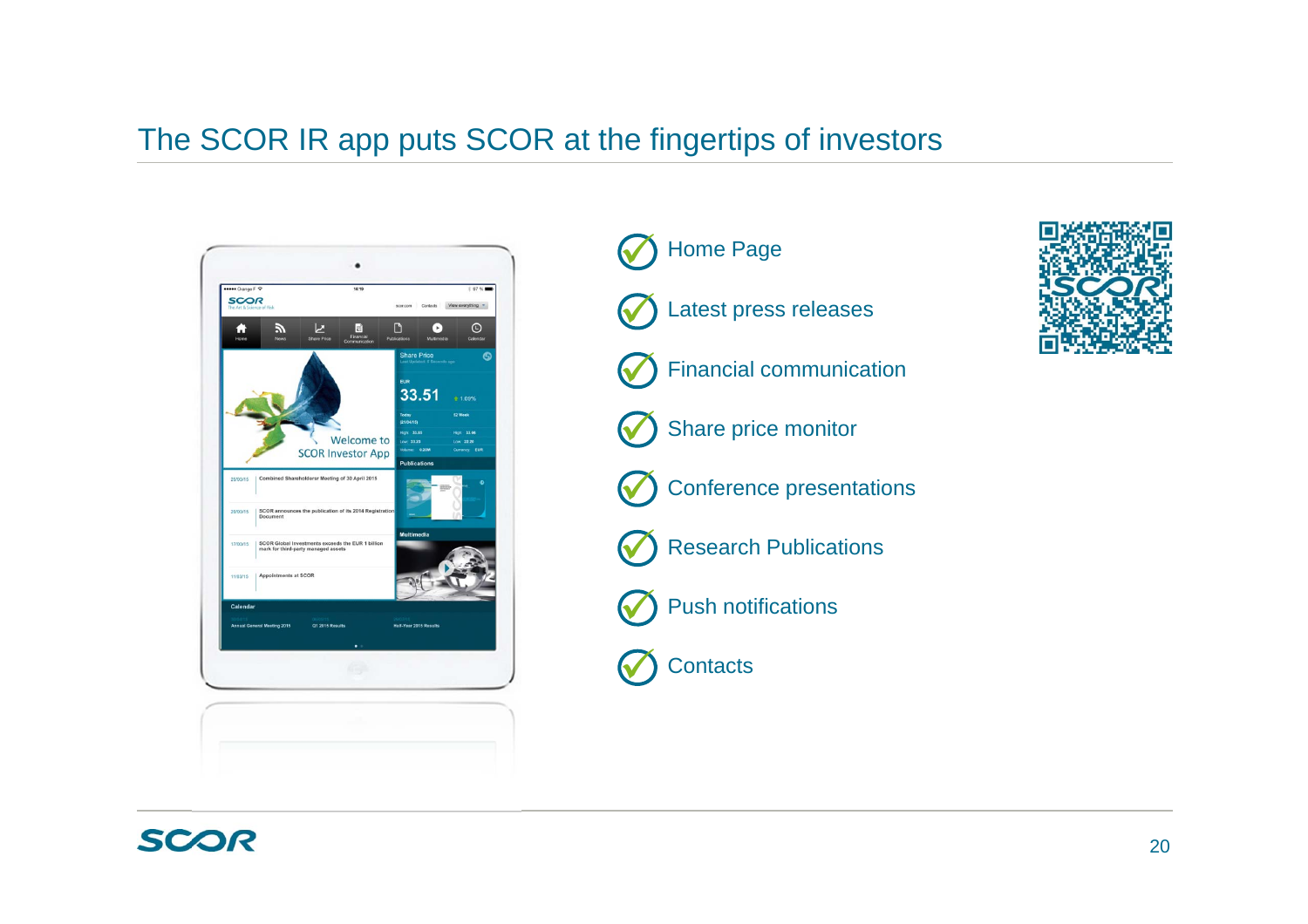#### APPENDICES

| <b>Appendix A</b> | P&L                                                              |
|-------------------|------------------------------------------------------------------|
| <b>Appendix B</b> | <b>Balance sheet &amp; Cash flow</b>                             |
| <b>Appendix C</b> | Calculation of EPS, Book value per share, ROE and Solvency Ratio |
| <b>Appendix D</b> | <b>Expenses &amp; cost ratio</b>                                 |
| <b>Appendix E</b> | <b>P&amp;C</b>                                                   |
| <b>Appendix F</b> | <b>Life</b>                                                      |
| <b>Appendix G</b> | Investment                                                       |
| <b>Appendix H</b> | <b>Debt</b>                                                      |
| <b>Appendix I</b> | <b>Rating evolution</b>                                          |
| <b>Appendix J</b> | <b>Listing information</b>                                       |
| <b>Appendix K</b> | <b>Other</b>                                                     |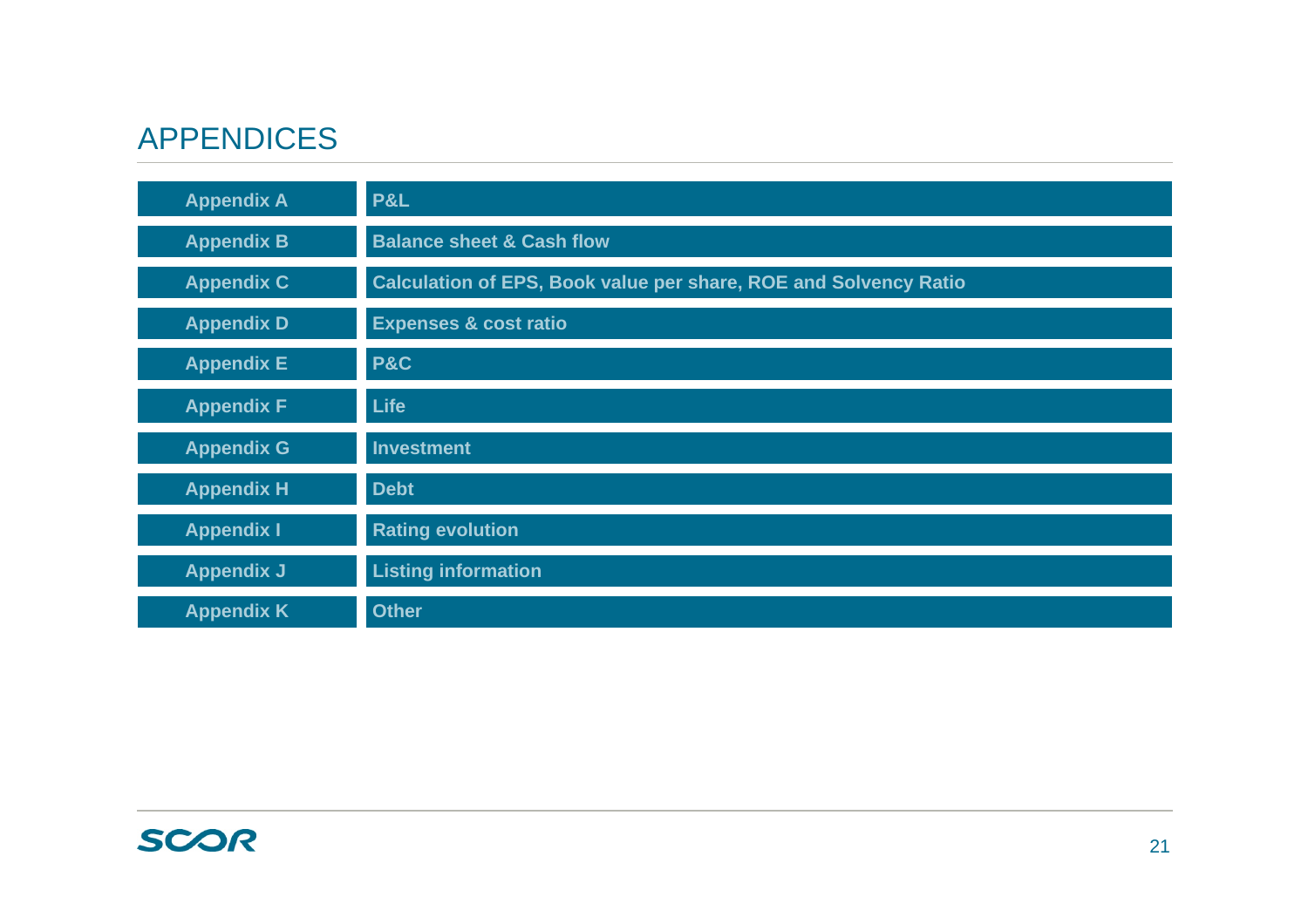# Appendix A: Consolidated statement of income, Q1 2015

| In $\epsilon$ millions (rounded)                                                        | Q1 2015        | Q1 2014        |
|-----------------------------------------------------------------------------------------|----------------|----------------|
| Gross written premiums                                                                  | 3 1 2 4        | 2 6 6 9        |
| Change in gross unearned premiums                                                       | $-56$          | $-105$         |
| Revenues associated with life financial reinsurance contracts                           | $\overline{2}$ | $\overline{1}$ |
| Gross benefits and claims paid                                                          | $-2104$        | $-1799$        |
| Gross commissions on earned premiums                                                    | $-540$         | $-470$         |
| <b>Gross technical result</b>                                                           | 426            | 296            |
| Ceded written premiums                                                                  | $-342$         | $-312$         |
| Change in ceded unearned premiums                                                       | 71             | 66             |
| Ceded claims                                                                            | 91             | 143            |
| Ceded commissions                                                                       | 39             | 41             |
| <b>Net result of retrocession</b>                                                       | $-141$         | $-62$          |
| <b>Net technical result</b>                                                             | 285            | 234            |
| Other income and expenses excl. revenues associated with financial reinsurance contract | $-18$          | $-12$          |
| Total other operating revenue / expenses                                                | $-18$          | $-12$          |
| Investment revenues                                                                     | 79             | 77             |
| Interest on deposits                                                                    | 45             | 45             |
| Realized capital gains / losses on investments                                          | 73             | 22             |
| Change in investment impairment                                                         | -8             | -6             |
| Change in fair value of investments                                                     | $\overline{7}$ | 5              |
| Foreign exchange gains / losses                                                         | 6              | $-1$           |
| <b>Investment income</b>                                                                | 202            | 142            |
| Investment management expenses                                                          | $-14$          | -9             |
| Acquisition and administrative expenses                                                 | $-117$         | $-98$          |
| Other current operating income and expenses                                             | $-42$          | $-34$          |
| <b>Current operating results</b>                                                        | 296            | 223            |
| Other operating income and expenses                                                     | $-9$           | $-13$          |
| Operating results before impact of acquisitions                                         | 287            | 210            |
| Acquisition-related expenses                                                            |                |                |
| Gain on bargain purchase                                                                |                |                |
| <b>Operating results</b>                                                                | 287            | 210            |
| Financing expenses                                                                      | $-43$          | $-34$          |
| Share in results of associates                                                          | $-2$           |                |
| Corporate income tax                                                                    | $-68$          | $-42$          |
| <b>Consolidated net income</b>                                                          | 174            | 134            |
| of which non-controlling interests                                                      | $-1$           | $-1$           |
| <b>Consolidated net income, Group share</b>                                             | 175            | 135            |

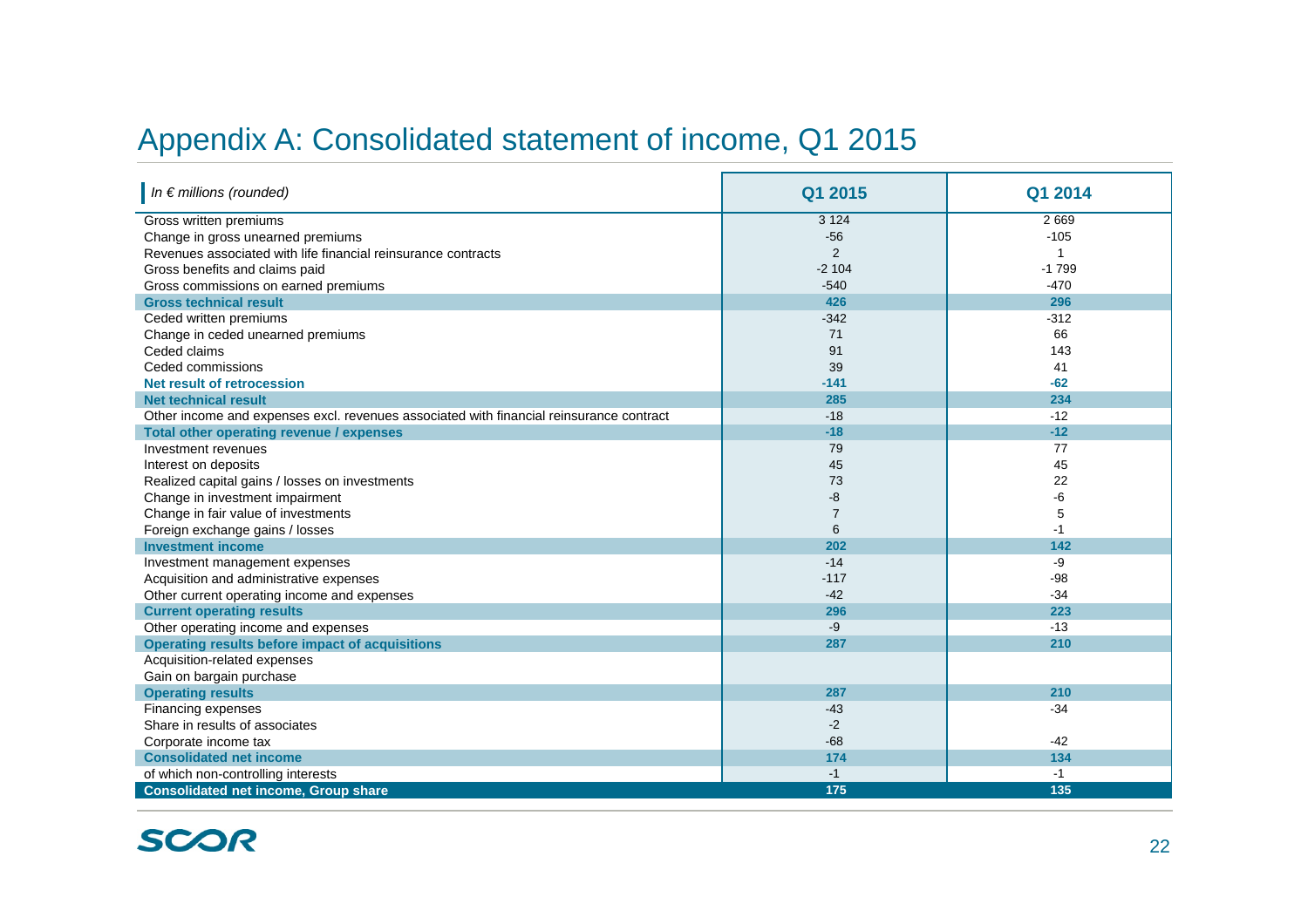#### Appendix A: Consolidated statement of income by segment for Q1 2015

|                                                                                            |                | Q1 2015        |                                  |                | Q1 2014                 |                |                           |              |
|--------------------------------------------------------------------------------------------|----------------|----------------|----------------------------------|----------------|-------------------------|----------------|---------------------------|--------------|
| In $\epsilon$ millions (rounded)                                                           | Life           | <b>P&amp;C</b> | <b>Group</b><br><b>functions</b> | <b>Total</b>   | Life                    | <b>P&amp;C</b> | <b>Group</b><br>functions | <b>Total</b> |
| Gross written premiums                                                                     | 1726           | 1 3 9 8        |                                  | 3 1 2 4        | 1467                    | 1202           |                           | 2 6 6 9      |
| Change in gross unearned premiums                                                          | 1              | $-57$          |                                  | $-56$          | $-14$                   | $-91$          |                           | $-105$       |
| Revenues associated with life financial reinsurance<br>contracts                           | $\overline{2}$ |                |                                  | $\overline{2}$ | -1                      |                |                           |              |
| Gross benefits and claims paid                                                             | $-1.374$       | $-730$         |                                  | $-2104$        | $-1.158$                | $-641$         |                           | $-1799$      |
| Gross commissions on earned premiums                                                       | $-229$         | $-311$         |                                  | $-540$         | $-223$                  | $-247$         |                           | $-470$       |
| <b>Gross technical result</b>                                                              | 126            | 300            |                                  | 426            | 73                      | 223            |                           | 296          |
| Ceded written premiums                                                                     | $-127$         | $-215$         |                                  | $-342$         | $-143$                  | $-169$         |                           | $-312$       |
| Change in ceded unearned premiums                                                          |                | 71             |                                  | 71             |                         | 66             |                           | 66           |
| Ceded claims                                                                               | 52             | 39             |                                  | 91             | 99                      | 44             |                           | 143          |
| Ceded commissions                                                                          | 24             | 15             |                                  | 39             | 27                      | 14             |                           | 41           |
| <b>Net result of retrocession</b>                                                          | $-51$          | $-90$          |                                  | $-141$         | $-17$                   | $-45$          |                           | $-62$        |
| <b>Net technical result</b>                                                                | 75             | 210            |                                  | 285            | 56                      | 178            |                           | 234          |
| Other income and expenses excl. Revenues<br>associated with financial reinsurance contract | $-1$           | $-17$          |                                  | $-18$          | $\mathbf{1}$            | $-13$          |                           | $-12$        |
| Total other operating revenue / expenses                                                   | $-1$           | $-17$          |                                  | $-18$          | $\overline{\mathbf{1}}$ | $-13$          |                           | $-12$        |
| Investment revenues                                                                        | 31             | 48             |                                  | 79             | 26                      | 51             |                           | 77           |
| Interest on deposits                                                                       | 40             | 5              |                                  | 45             | 40                      | 5              |                           | 45           |
| Realized capital gains / losses on investments                                             | 6              | 67             |                                  | 73             | 3                       | 19             |                           | 22           |
| Change in investment impairment                                                            |                | -8             |                                  | -8             |                         | -6             |                           | -6           |
| Change in fair value of investments                                                        | 1              | 6              |                                  | $\overline{7}$ | -1                      | $\overline{4}$ |                           | 5            |
| Foreign exchange gains/losses                                                              | 8              | $-2$           |                                  | 6              | -6                      | 5              |                           | $-1$         |
| <b>Investment income</b>                                                                   | 86             | 116            |                                  | 202            | 64                      | 78             |                           | 142          |
| Investment management expenses                                                             | -4             | -8             | $-2$                             | $-14$          | $-2$                    | -6             | -1                        | -9           |
| Acquisition and administrative expenses                                                    | $-58$          | $-55$          | $-4$                             | $-117$         | $-52$                   | $-43$          | $-3$                      | $-98$        |
| Other current operating income and expenses                                                | $-13$          | -8             | $-21$                            | $-42$          | $-7$                    | $-10$          | $-17$                     | $-34$        |
| <b>Current operating results</b>                                                           | 85             | 238            | $-27$                            | 296            | 60                      | 184            | $-21$                     | 223          |
| Other operating income and expenses                                                        | $-2$           | $-7$           |                                  | $-9$           | $-2$                    | $-11$          |                           | $-13$        |
| Operating results before impact of acquisitions                                            | 83             | 231            | $-27$                            | 287            | 58                      | 173            | $-21$                     | 210          |
| Loss ratio                                                                                 |                | 57.8%          |                                  |                |                         | 59.2%          |                           |              |
| Commissions ratio                                                                          |                | 24.7%          |                                  |                |                         | 23.1%          |                           |              |
| P&C management expense ratio                                                               |                | 6.6%           |                                  |                |                         | 6.6%           |                           |              |
| <b>Combined ratio</b>                                                                      |                | 89.1%          |                                  |                |                         | 88.9%          |                           |              |
| <b>Life technical margin</b>                                                               | 7.2%           |                |                                  |                | 7.3%                    |                |                           |              |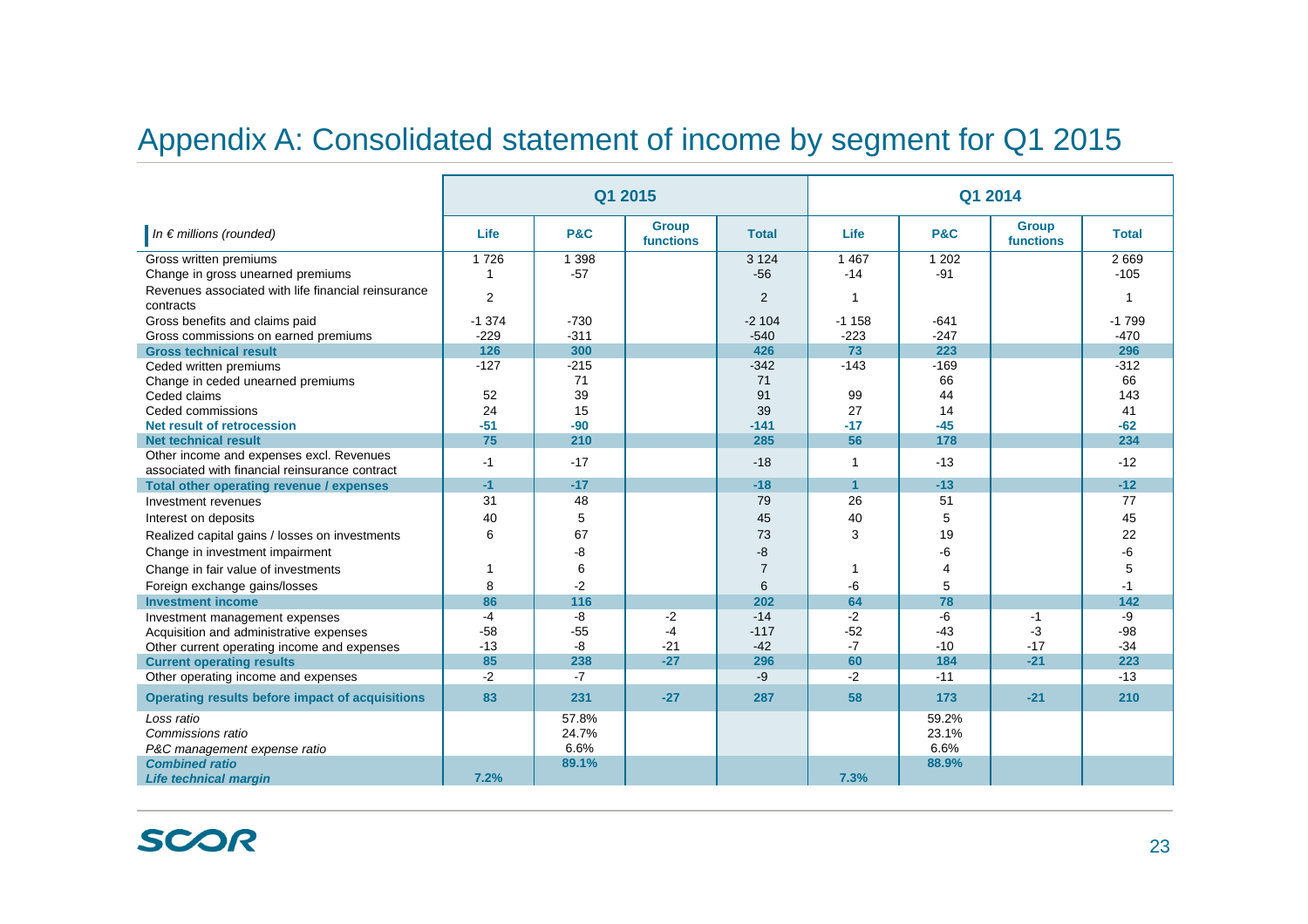#### Appendix B: Consolidated balance sheet – Assets

| In $\epsilon$ millions (rounded)                                            | Q1 2015 | Q4 2014          |
|-----------------------------------------------------------------------------|---------|------------------|
| Intangible assets                                                           | 2 5 4 0 | 2 3 8 5          |
| Goodwill                                                                    | 788     | 788              |
| Value of business acquired                                                  | 1 600   | 1 4 5 5          |
| Other intangible assets                                                     | 152     | 142              |
| <b>Tangible assets</b>                                                      | 551     | 542              |
| <b>Insurance business investments</b>                                       | 28 057  | 25 217           |
| Real estate investments                                                     | 849     | 845              |
| Available-for-sale investments                                              | 16 545  | 14 684           |
| Investments at fair value through income                                    | 878     | 690 <sup>1</sup> |
| Loans and receivables                                                       | 9412    | 8 9 4 7          |
| Derivative instruments                                                      | 373     | 51               |
| <b>Investments in associates</b>                                            | 107     | 108              |
| Share of retrocessionaires in insurance and investment contract liabilities | 1 2 2 8 | 1 1 9 5          |
| <b>Other assets</b>                                                         | 7821    | 7099             |
| Deferred tax assets                                                         | 806     | 825              |
| Assumed insurance and reinsurance accounts receivable                       | 5 2 3 9 | 4591             |
| Receivables from ceded reinsurance transactions                             | 182     | 192              |
| Taxes receivable                                                            | 138     | 127              |
| Other assets                                                                | 232     | 277              |
| Deferred acquisition costs                                                  | 1 2 2 4 | 1 0 8 7          |
| <b>Cash and cash equivalents</b>                                            | 1 1 0 7 | 860              |
| <b>TOTAL ASSETS</b>                                                         | 41 411  | 37 406           |



24*1) Previously reported figures have been amended to reflect € 240 million of assets under management for third parties held in certain mutual funds, accounted for as investments at fair value through income that were previously excluded from SCOR's consolidated balance sheet. These assets under management for third parties are eliminated in Other liabilities for consolidation purposes*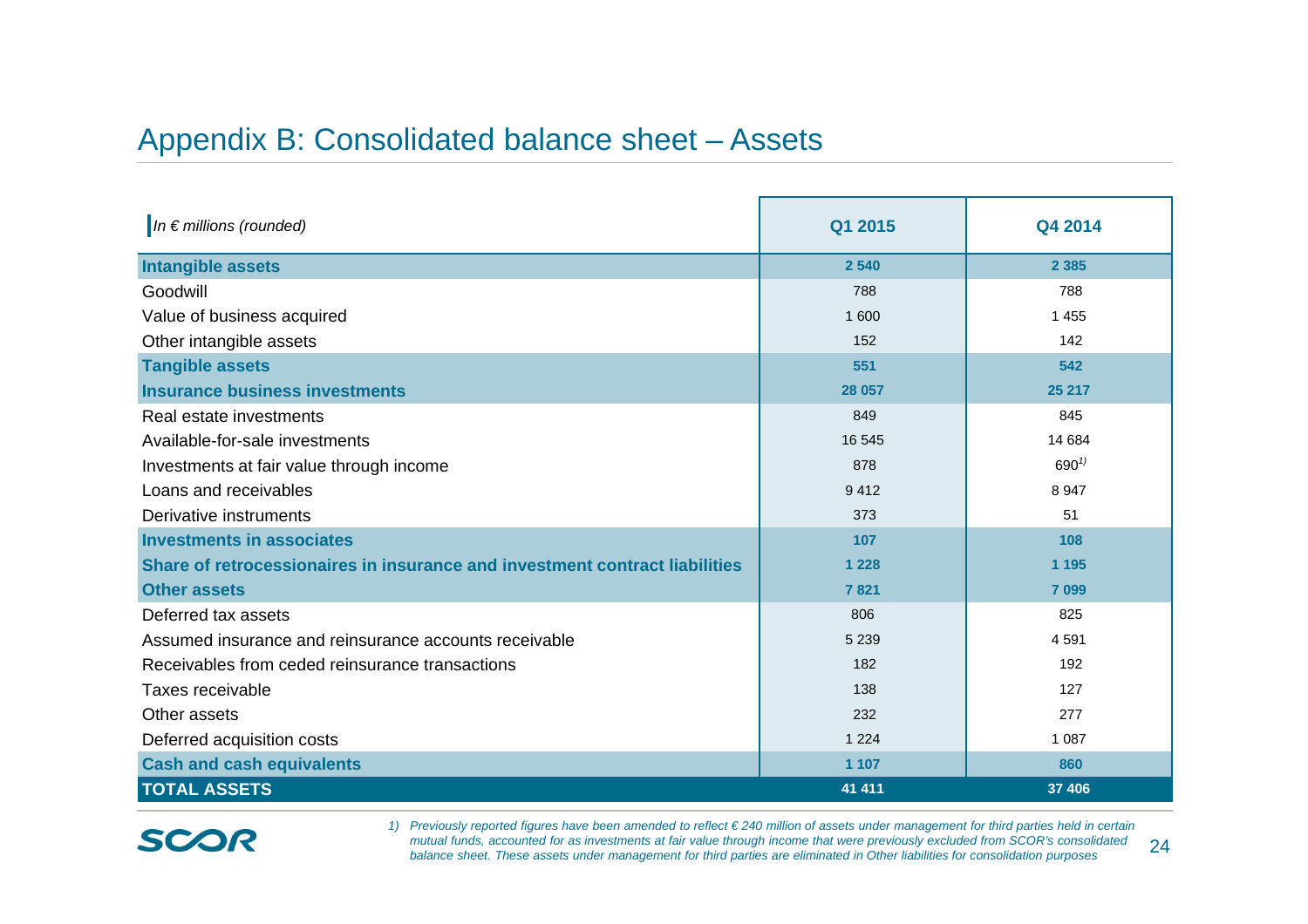#### Appendix B: Consolidated balance sheet – Liabilities & shareholders' equity

| In $\epsilon$ millions (rounded)                    | Q1 2015 | Q4 2014    |
|-----------------------------------------------------|---------|------------|
| <b>Group shareholders' equity</b>                   | 6 3 8 1 | 5 6 9 4    |
| Non-controlling interest                            | 34      | 35         |
| <b>Total shareholders' equity</b>                   | 6415    | 5729       |
| <b>Financial debt</b>                               | 2 3 8 9 | 2 2 3 2    |
| Subordinated debt                                   | 1911    | 1743       |
| Real estate financing                               | 464     | 469        |
| Other financial debt                                | 14      | 20         |
| <b>Contingency reserves</b>                         | 306     | 297        |
| <b>Contract liabilities</b>                         | 27 864  | 25 839     |
| Insurance contract liabilities                      | 27 748  | 25 7 20    |
| Investment contract liabilities                     | 116     | 119        |
| <b>Other liabilities</b>                            | 4 4 3 7 | 3 3 0 9    |
| Deferred tax liabilities                            | 408     | 388        |
| Derivative instruments                              | 241     | 78         |
| Assumed insurance and reinsurance payables          | 540     | 428        |
| Accounts payable on ceded reinsurance transactions  | 1 1 9 8 | 1 1 6 8    |
| Taxes payable                                       | 98      | 87         |
| <b>Other liabilities</b>                            | 1952    | $1160^{1}$ |
| <b>Total shareholders' equity &amp; liabilities</b> | 41 411  | 37 406     |

25*1) Previously reported figures have been amended to reflect € 240 million of assets under management for third parties held in certain mutual funds, accounted for as investments at fair value through income that were previously excluded from SCOR's consolidated balance sheet. These assets under management for third parties are eliminated in Investments at fair value through income for consolidation purposes*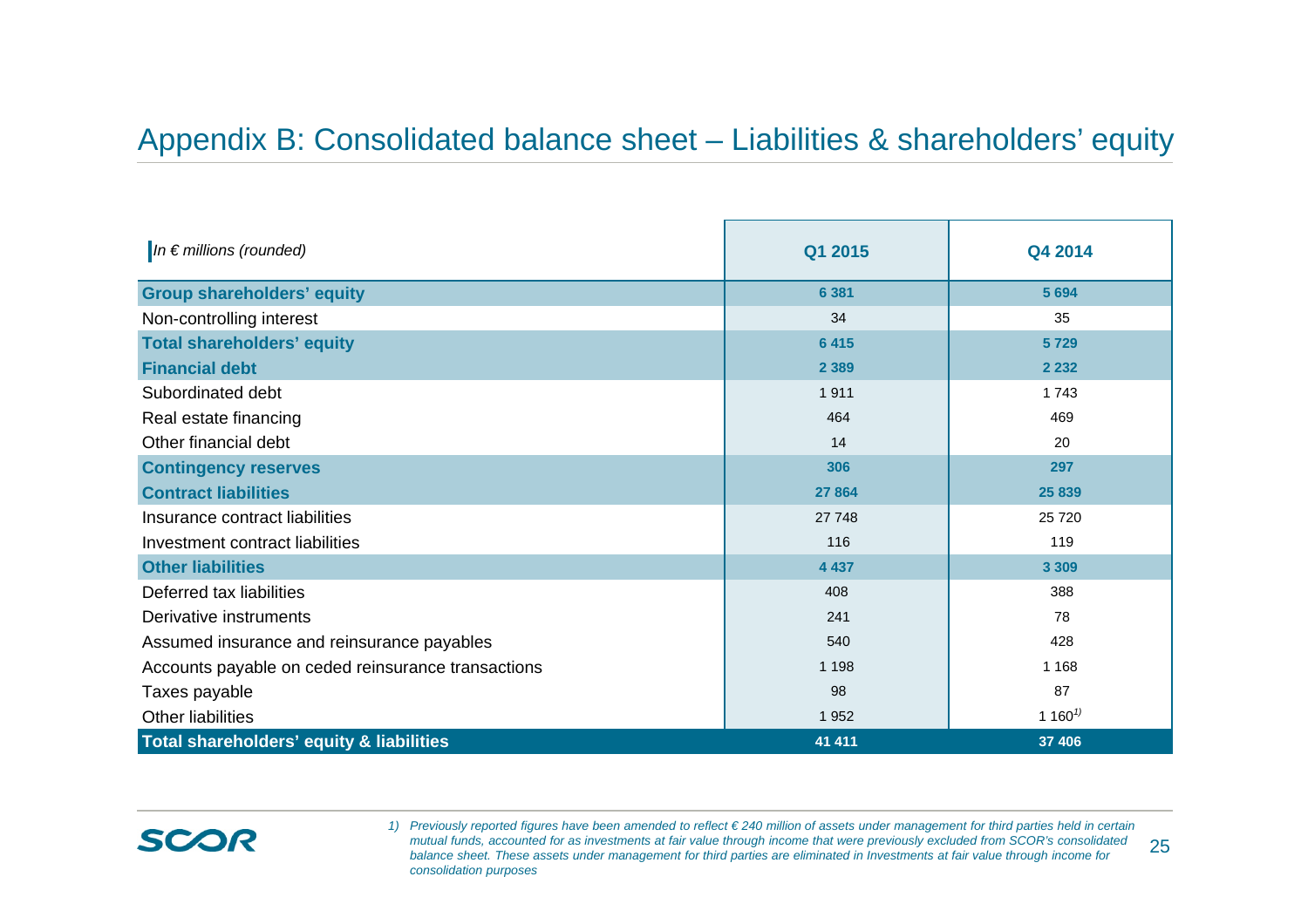# Appendix B: Consolidated statements of cash flows

| In $\epsilon$ millions (rounded)                                                           | Q1 2015 | Q1 2014 |
|--------------------------------------------------------------------------------------------|---------|---------|
| Cash and cash equivalents at the beginning of the period                                   | 860     | 1514    |
| Net cash flows in respect of operations                                                    | 62      | $-101$  |
| Cash flow in respect of changes in scope of consolidation                                  |         | $-25$   |
| Cash flow in respect of acquisitions and sale of financial assets                          | $-6$    | 104     |
| Cash flow in respect of acquisitions and disposals of tangible and intangible fixed assets | $-13$   | $-13$   |
| Net cash flows in respect of investing activities                                          | $-19$   | 66      |
| Transactions on treasury shares and issuance of equity instruments                         | $-49$   | $-9$    |
| Contingency capital                                                                        |         |         |
| Dividends paid                                                                             |         |         |
| Cash flows in respect of shareholder transactions                                          | $-49$   | -9      |
| Cash related to issue or reimbursement of financial debt                                   | 174     | $-165$  |
| of which other cash flow from financing activities                                         | 187     |         |
| Interest paid on financial debt                                                            | $-14$   | -9      |
| <b>Cash flows in respect of financing activities</b>                                       | 160     | $-174$  |
| Net cash flows in respect of financing activities                                          | 111     | $-183$  |
| Effect of changes in foreign exchange rates                                                | 93      | $-15$   |
| Cash and cash equivalents at the end of the period                                         | 1 107   | 1 2 8 1 |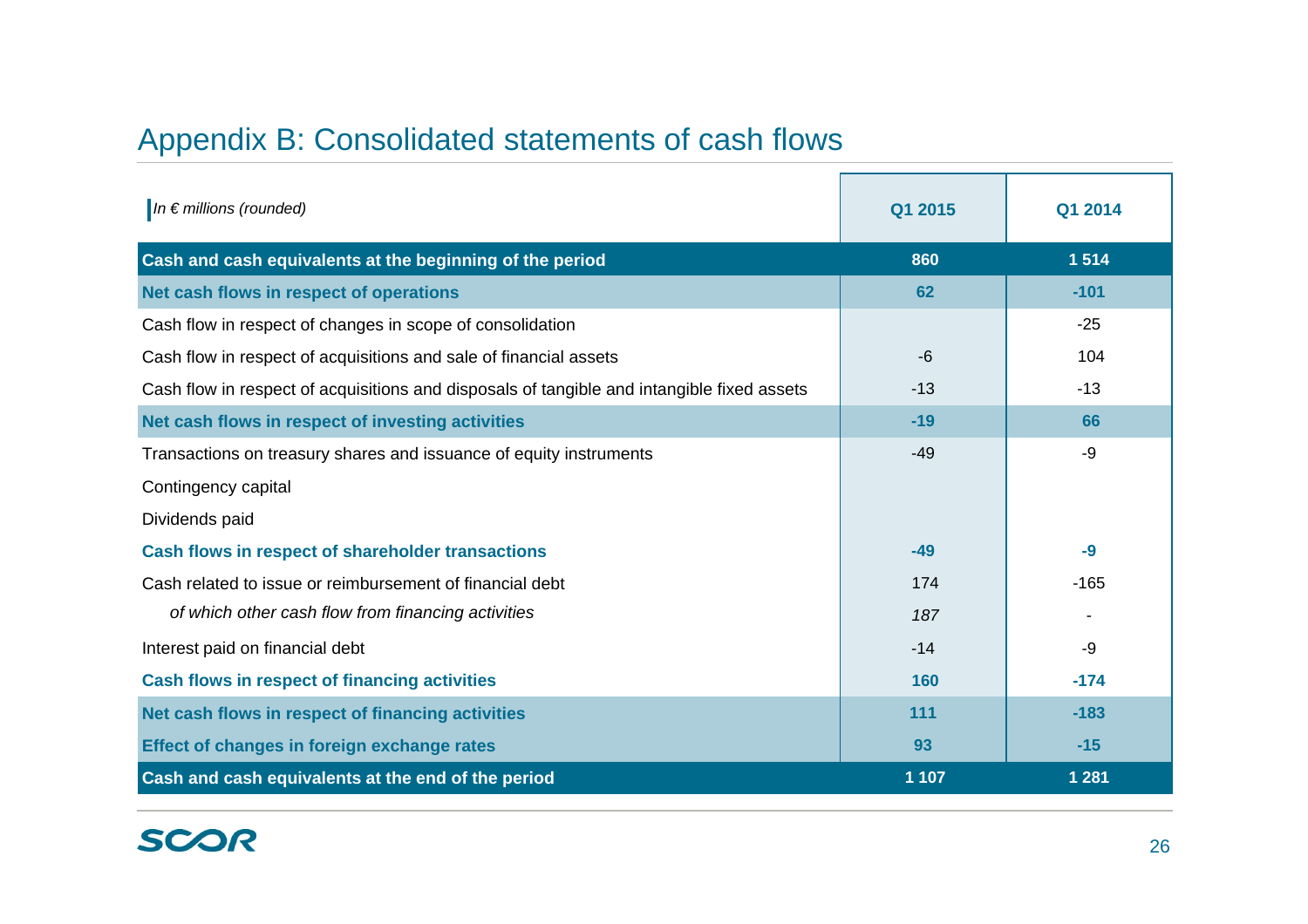#### Appendix B: Net contract liabilities by segment

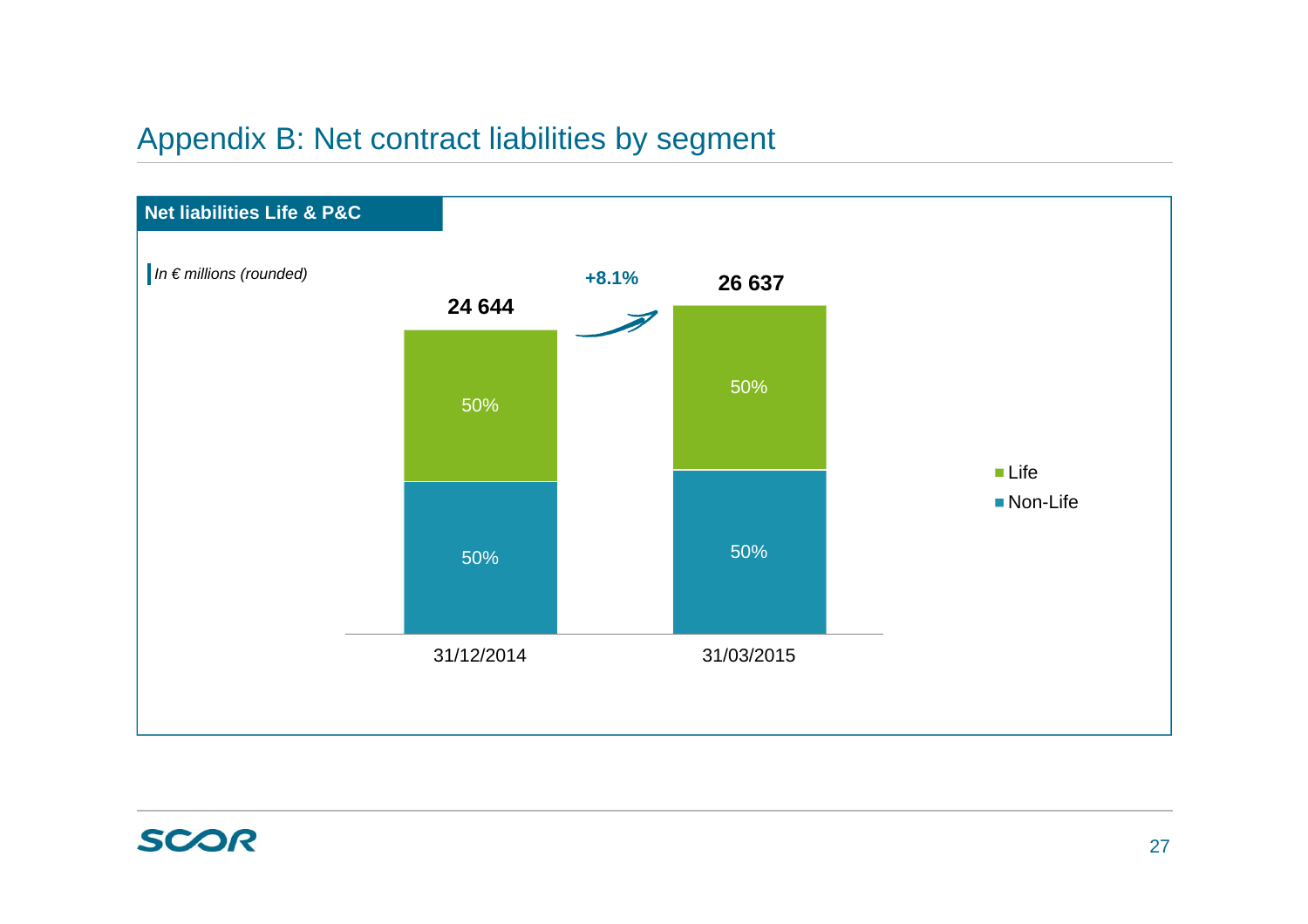#### Appendix C: Calculation of EPS, book value per share and ROE

| <b>Earnings per share calculation</b>             |             |             |
|---------------------------------------------------|-------------|-------------|
| In $\epsilon$ millions (rounded)                  | Q1 2015     | Q1 2014     |
| Group net income <sup><math>\eta</math></sup> (A) | 175         | 135         |
| Average number of opening shares (1)              | 192 691 479 | 192 757 911 |
| Impact of new shares issued (2)                   | 204 352     | $-397751$   |
| Time Weighted Treasury Shares <sup>2)</sup> (3)   | -7 359 470  | -7 166 484  |
| Basic Number of Shares (B)<br>$= (1)+(2)+(3)$     | 185 536 360 | 185 193 676 |
| <b>Basic EPS (A)/(B)</b>                          | 0.95        | 0.73        |

| <b>Book value per share calculation</b>                        |             |             |
|----------------------------------------------------------------|-------------|-------------|
| In $\epsilon$ millions (rounded)                               | 31/03/2015  | 31/03/2014  |
| Group shareholders' equity <sup>1)</sup> (A)                   | 6 3 8 1     | 5 1 2 3     |
| Shares issued at the end of the<br>quarter (1)                 | 193 240 684 | 192 207 728 |
| Treasury Shares at the end of the<br>quarter <sup>2)</sup> (2) | -7473682    | $-5828025$  |
| Basic Number of Shares $(B) = (1)+(2)$                         | 185 767 002 | 186 379 703 |
| <b>Basic Book Value PS (A)/(B)</b>                             | 34.35       | 27.49       |

| <b>Post-tax Return on Equity (ROE)</b>                              |          |         |
|---------------------------------------------------------------------|----------|---------|
| In $\epsilon$ millions (rounded)                                    | Q1 2015  | Q1 2014 |
| Group net income <sup>1)</sup>                                      | 175      | 135     |
| Opening shareholders' equity                                        | 5 6 9 4  | 4 9 4 0 |
| Weighted group net income <sup>2)</sup>                             | 88       | 68      |
| Payment of dividends                                                | $\Omega$ | 0       |
| Weighted increase in capital                                        | 3        | -3      |
| Effect of changes in foreign exchange<br>rates $^{2)}$              | 207      | -4      |
| Revaluation of assets available for sale<br>and other <sup>2)</sup> | 44       | 33      |
| Weighted average shareholders' equity                               | 6 0 3 7  | 5 0 3 4 |
| <b>Annualized ROE3)</b>                                             | 12.1%    | 11.2%   |

#### SCOR

28 *3) The ROE calculation method was adjusted to take into account material foreign exchange rate movements that do not occur evenly through the reporting period. A daily weighted average is applied for the currency or currencies that experienced such movements and a simple weighted average is applied for the other currencies. The ratio previously reported was 11.2% for Q1 2014*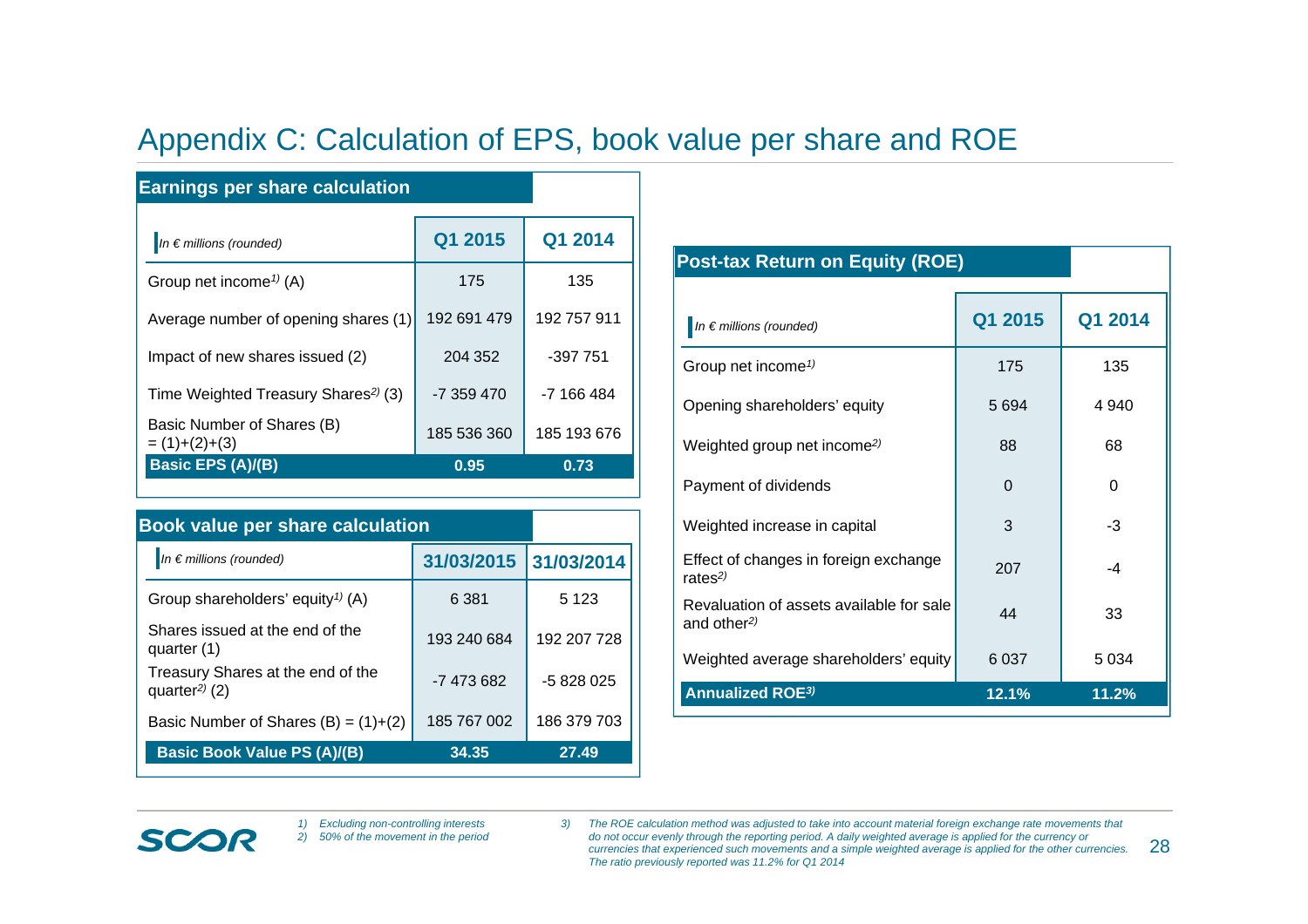# Appendix D: Reconciliation of total expenses to cost ratio

| In $\epsilon$ millions (rounded)                             | Q1 2015 | Q1 2014 |
|--------------------------------------------------------------|---------|---------|
| <b>Total expenses as per Profit &amp; Loss account</b>       | $-173$  | $-141$  |
| ULAE (Unallocated Loss Adjustment Expenses)                  | $-12$   | $-10$   |
| <b>Total management expenses</b>                             | $-185$  | $-151$  |
| Investment management expenses                               | 14      | 9       |
| <b>Total expense base</b>                                    | $-171$  | $-142$  |
| Minus corporate finance expenses                             |         |         |
| Minus amortization                                           | 8       | 9       |
| Minus non-controllable expenses                              | 2       | 1       |
| Total management expenses (for group cost ratio calculation) | $-161$  | $-132$  |
| Gross Written Premiums (GWP)                                 | 3 1 2 4 | 2669    |
| <b>Group cost ratio</b>                                      | 5.15%   | 4.98%   |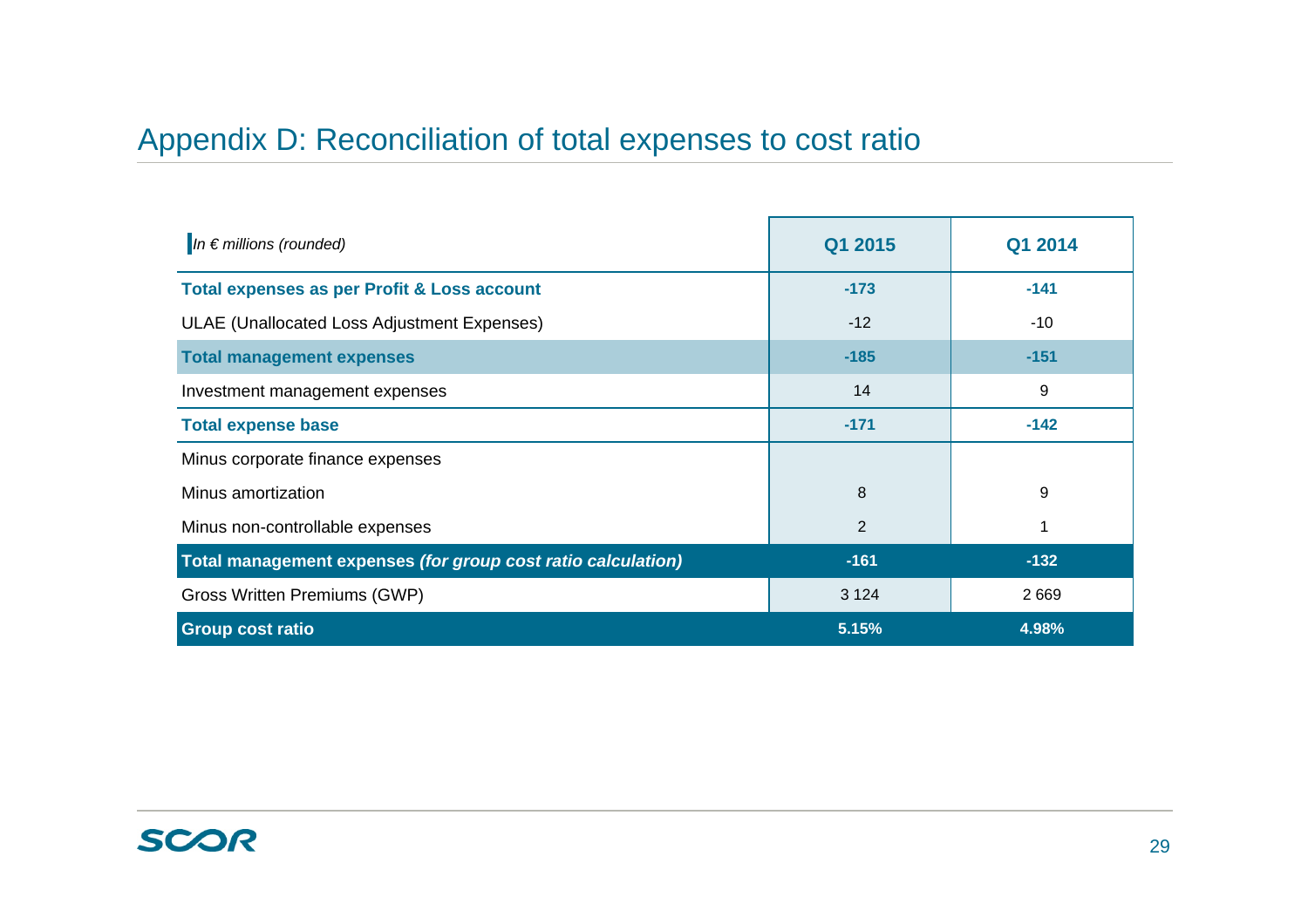#### Appendix E: Calculation of P&C combined ratio

| In $\epsilon$ millions (rounded)                               | Q1 2015 | Q1 2014 |
|----------------------------------------------------------------|---------|---------|
| Gross earned premiums <sup>1)</sup>                            | 1 3 4 1 | 1 1 1 1 |
| Ceded earned premiums <sup>2)</sup>                            | $-144$  | $-103$  |
| <b>Net earned premiums (A)</b>                                 | 1 1 9 7 | 1 0 0 8 |
| Gross benefits and claims paid                                 | $-730$  | $-641$  |
| Ceded claims                                                   | 39      | 44      |
| Total net claims (B)                                           | $-691$  | $-597$  |
| Loss ratio (Net attritional + Natural catastrophes): - (B)/(A) | 57.8%   | 59.2%   |
| Gross commissions on earned premiums                           | $-311$  | $-247$  |
| Ceded commissions                                              | 15      | 14      |
| Total net commissions (C)                                      | $-296$  | $-233$  |
| <b>Commission ratio: - (C)/(A)</b>                             | 24.7%   | 23.1%   |
| Total technical ratio: -((B)+(C))/(A)                          | 82.5%   | 82.3%   |
| Acquisition and administrative expenses                        | $-55$   | $-43$   |
| Other current operating income / expenses                      | -8      | $-10$   |
| Other income and expenses from reinsurance operations          | $-17$   | $-13$   |
| <b>Total P&amp;C management expenses (D)</b>                   | $-80$   | $-66$   |
| P&C management expense ratio: - (D)/(A)                        | 6.6%    | 6.6%    |
| Total combined ratio: -((B)+(C)+(D))/(A)                       | 89.1%   | 88.9%   |

*2) Ceded gross written premiums + Change in ceded unearned premiums*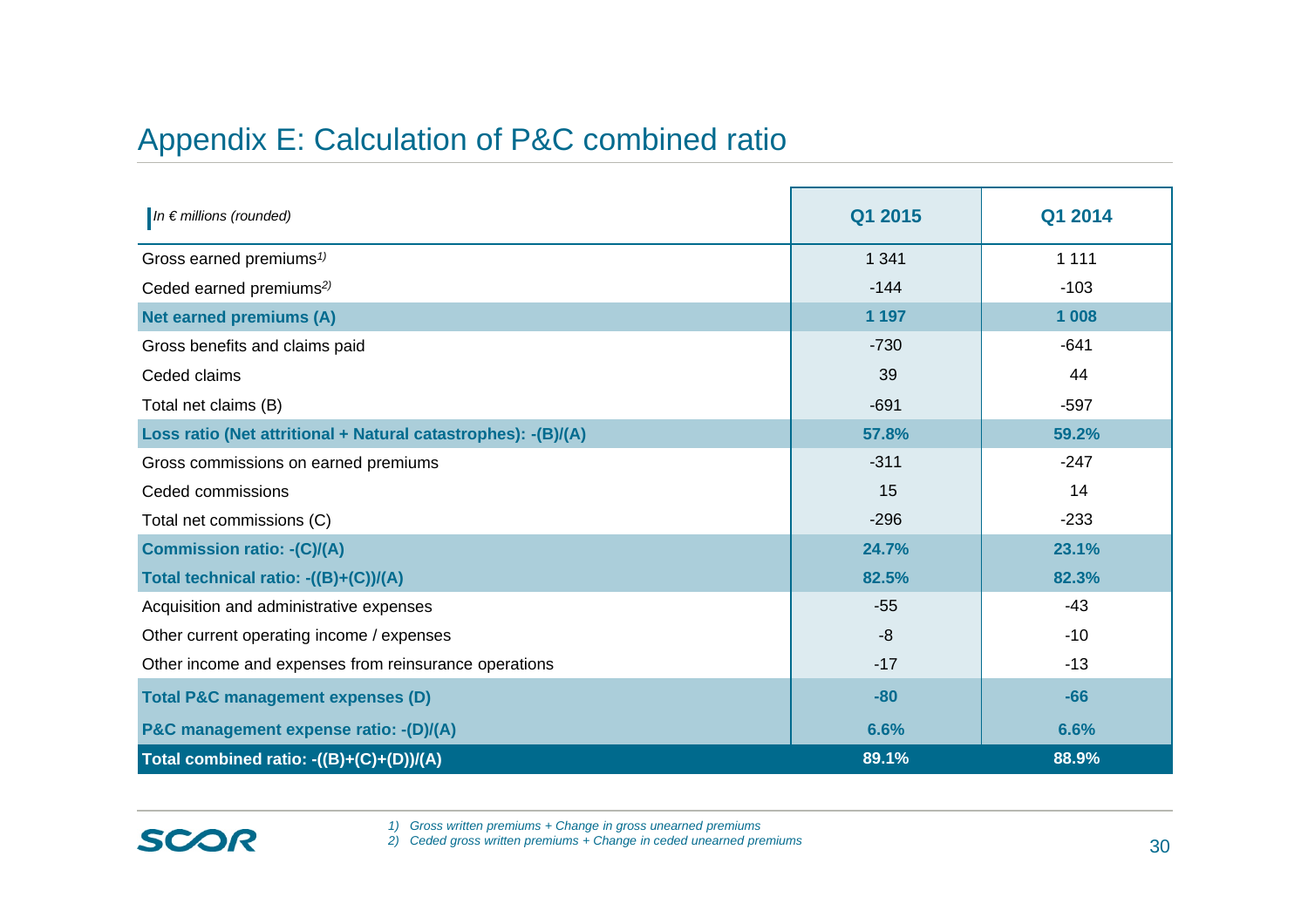#### Appendix E: Normalized net combined ratio

|         |                                       |                           | <b>QTD</b>     |                  |                                                                         |                                        |                                       |                           | <b>YTD</b>   |                  |                                                                  |                                        |
|---------|---------------------------------------|---------------------------|----------------|------------------|-------------------------------------------------------------------------|----------------------------------------|---------------------------------------|---------------------------|--------------|------------------|------------------------------------------------------------------|----------------------------------------|
|         | $\mathbf{1}$                          | $\overline{2}$            | 3 <sup>1</sup> | 4                | 5                                                                       | $1+2+3+5$                              | $\mathbf{1}$                          | 2 <sup>1</sup>            | $\mathbf{3}$ | 4                | 5                                                                | $1+2+3+5$                              |
|         | <b>Published</b><br>combined<br>ratio | <b>Reserve</b><br>release | One off        | <b>Cat ratio</b> | <b>Cat ratio delta</b><br>from budget<br>(6% until<br>Q4'13, then<br>7% | <b>Normalized</b><br>combined<br>ratio | <b>Published</b><br>combined<br>ratio | <b>Reserve</b><br>release | One off      | <b>Cat ratio</b> | Cat ratio delta<br>from budget<br>(6% until<br>Q4'13, then<br>7% | <b>Normalized</b><br>combined<br>ratio |
| Q1 2012 | 92.5%                                 |                           |                | 3.7%             | 2.3%                                                                    | 94.8%                                  | 92.5%                                 |                           |              | 3.7%             | 2.3%                                                             | 94.8%                                  |
| Q2 2012 | 95.1%                                 |                           |                | 5.2%             | 0.8%                                                                    | 95.9%                                  | 93.8%                                 |                           |              | 4.5%             | 1.5%                                                             | 95.3%                                  |
| Q3 2012 | 93.6%                                 |                           |                | 5.4%             | 0.6%                                                                    | 94.2%                                  | 93.7%                                 |                           |              | 4.8%             | 1.2%                                                             | 94.9%                                  |
| Q4 2012 | 95.0%                                 | $8.8\%$ <sup>1)</sup>     |                | 15.7%            | $-9.7%$                                                                 | 94.1%                                  | 94.1%                                 | $2.2\%^{1}$               |              | 7.6%             | $-1.6%$                                                          | 94.7%                                  |
| Q1 2013 | 90.4%                                 |                           |                | 1.5%             | 4.5%                                                                    | 94.9%                                  | 90.4%                                 |                           |              | 1.5%             | 4.5%                                                             | 94.9%                                  |
| Q2 2013 | 98.0%                                 | $2.9\%^{2)}$              |                | 12.2%            | $-6.2%$                                                                 | 94.7%                                  | 94.3%                                 | $1.5\%^{2)}$              |              | 6.9%             | $-0.9%$                                                          | 94.9%                                  |
| Q3 2013 | 93.7%                                 |                           |                | 6.6%             | $-0.6%$                                                                 | 93.1%                                  | 94.1%                                 | $1.0\%^{2)}$              |              | 6.8%             | $-0.8%$                                                          | 94.3%                                  |
| Q4 2013 | 93.3%                                 |                           |                | 5.1%             | 0.9%                                                                    | 94.2%                                  | 93.9%                                 | $0.7\%^{2)}$              |              | 6.4%             | $-0.4%$                                                          | 94.2%                                  |
| Q1 2014 | 88.9%                                 |                           |                | 2.1%             | 4.9%                                                                    | 93.8%                                  | 88.9%                                 |                           |              | 2.1%             | 4.9%                                                             | 93.8%                                  |
| Q2 2014 | 92.8%                                 |                           |                | 5.0%             | 2.0%                                                                    | 94.8%                                  | 90.9%                                 |                           |              | 3.5%             | 3.5%                                                             | 94.4%                                  |
| Q3 2014 | 92.8%                                 |                           |                | 4.7%             | 2.3%                                                                    | 95.1%                                  | 91.6%                                 |                           |              | 3.9%             | 3.1%                                                             | 94.7%                                  |
| Q4 2014 | 91.1%                                 |                           |                | 4.8%             | 2.2%                                                                    | 93.3%                                  | 91.4%                                 |                           |              | 4.2%             | 2.8%                                                             | 94.2%                                  |
| Q1 2015 | 89.1%                                 |                           |                | 1.7%             | 5.3%                                                                    | 94.4%                                  | 89.1%                                 |                           |              | 1.7%             | 5.3%                                                             | 94.4%                                  |



*1) Includes € 90 million (pre-tax) positive effect (8.8 pts on a quarterly basis) related to a reserve release in Q4 2012 – on a YTD basis, the impact on the combined ratio is 2.2 pts*

*2) Includes € 31 million (pre-tax) positive effect (2.9 pts on a quarterly basis) related to a reserve release in Q2 2013 – on a YTD basis, the impact on the combined ratio is 0.7 pts*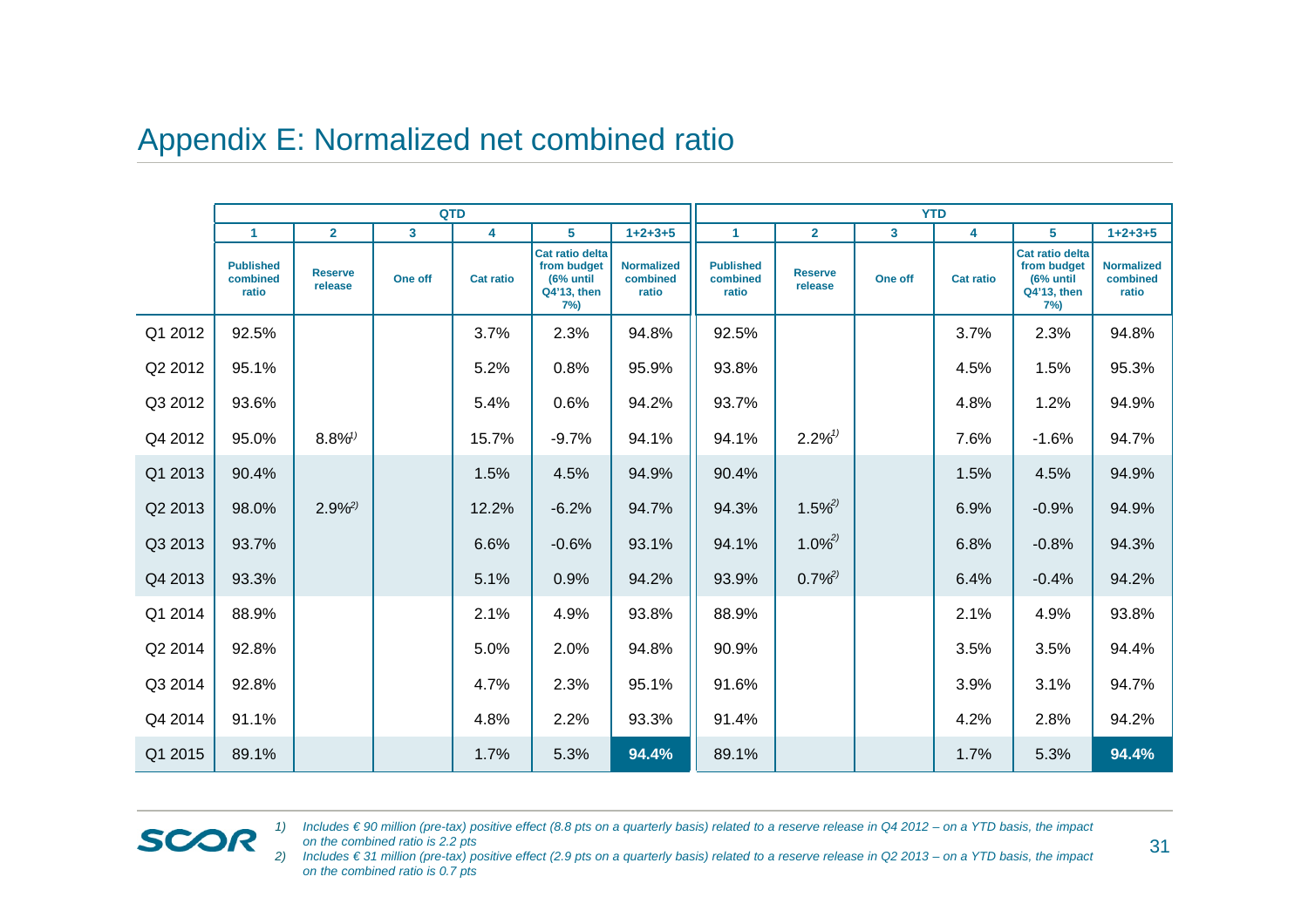#### Appendix E: SCOR Global P&C renewal definitions

- **Total premiums up for renewal**: premiums of all Treaty contracts incepting in April 2014 at the exchange rate as at December 31, 2014
- **□ Cancelled/restructured**: client or SCOR decided to cancel the business/programs and/or to change their programs (e.g. from proportional to non-proportional)
- *Underlying volume x price changes*: combined effect of variations in underlying primary volume, in exposures and/or in rates
- *Exposure change*: refers to the change in risk for the SCOR portfolio
- *New business with existing clients*: existing client decided to place new business/programs and/or to change their programs (e.g. from proportional to non-proportional)
- *New clients*: acquisition of new clients
- **□ Share variation**: client or SCOR decided to reduce or increase the share participation (e.g. SCOR increases share with client X from 10% to 20%)
- **Total renewed premiums**: premiums of all Treaty contracts incepting in April 2015 at the exchange rate as at December 31, 2014
- **□ Gross Underwriting Ratio**: for pricing purposes, on an underwriting year basis: the sum of the expected loss ratio and the acquisition cost ratio (cedant's commission and brokerage ratios), excluding internal expenses
- **Net Technical Ratio**: on an accounting year basis, the sum of the loss ratio after retrocession and the acquisition cost ratio (cedant's commission and brokerage ratios)
- *Combined Ratio*: on an accounting year basis, Net Technical Ratio plus internal expenses

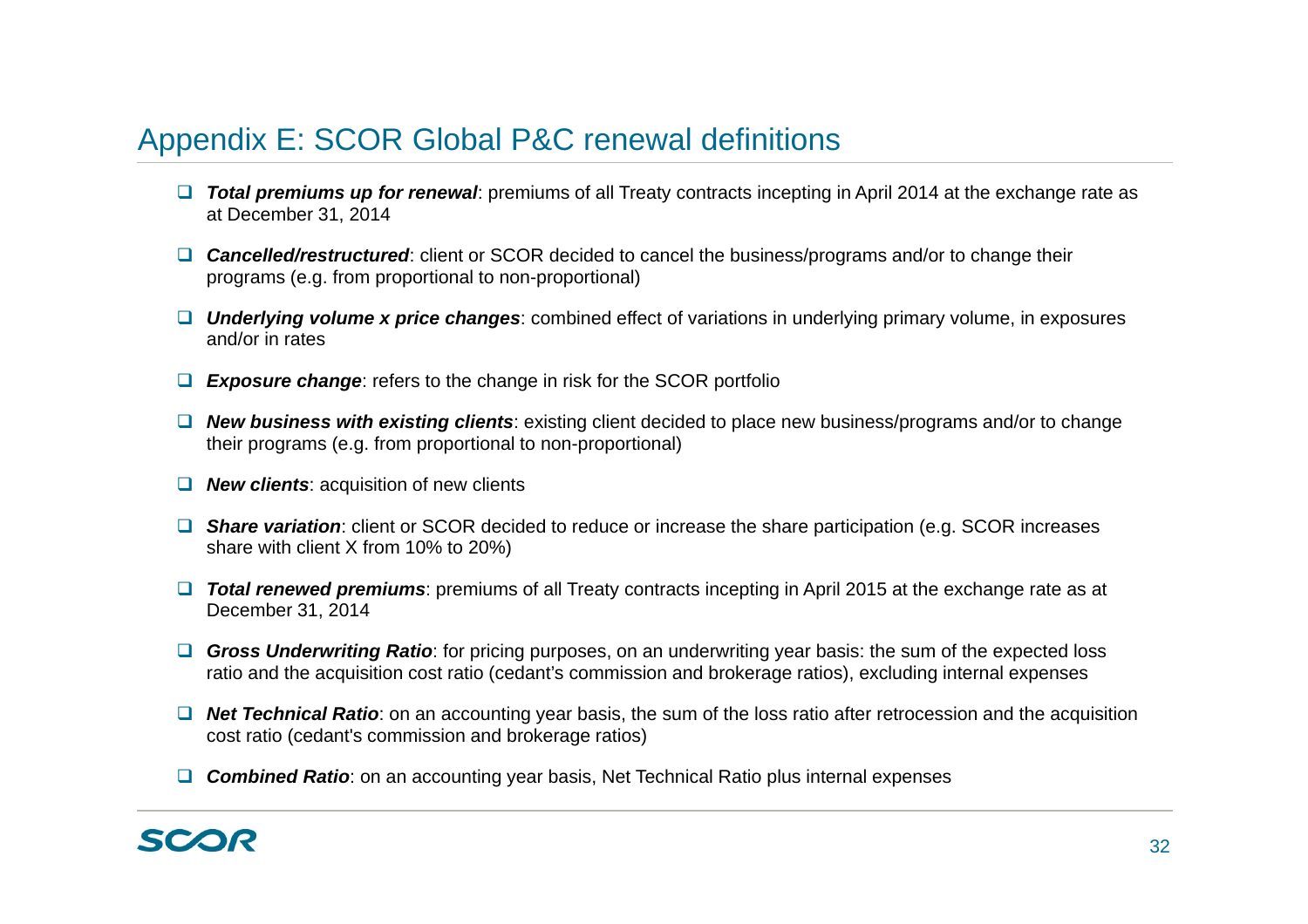#### Appendix F: Calculation of the Life technical margin

| In $\epsilon$ millions (rounded)                | Q1 2015 | Q1 2014  |
|-------------------------------------------------|---------|----------|
| Gross earned premiums <sup><math>1</math></sup> | 1727    | 1453     |
| Ceded earned premiums <sup>2)</sup>             | $-127$  | $-143$   |
| <b>Net earned premiums (A)</b>                  | 1600    | 1 3 1 0  |
| Net technical result                            | 75      | 56       |
| Interest on deposits                            | 40      | 40       |
| <b>Technical result (B)</b>                     | 115     | $96^{3}$ |
| Net technical margin (B)/(A)                    | 7.2%    | 7.3%     |

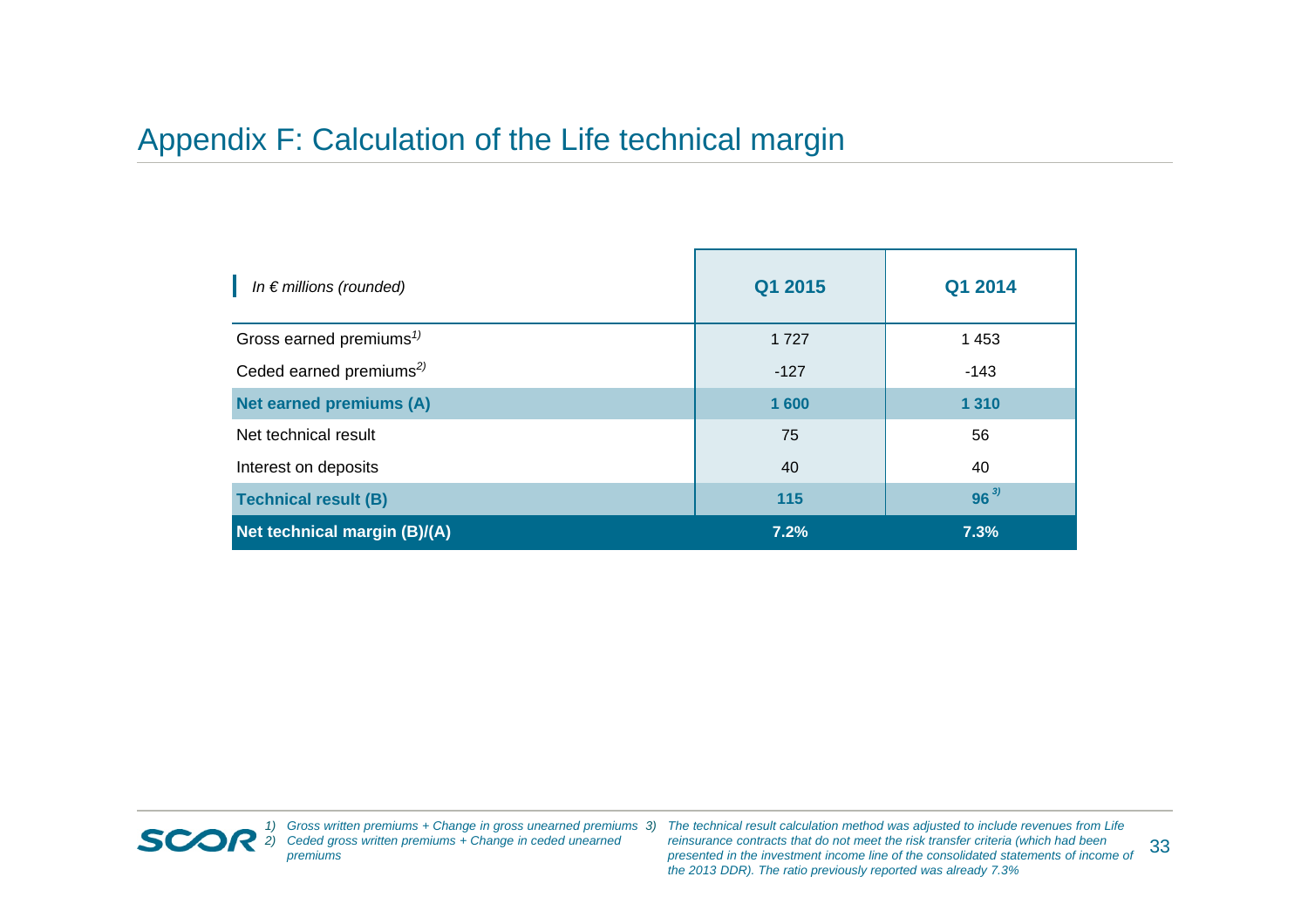#### Appendix G: Investment portfolio asset allocation as at 31/03/2015



SCOR

- *1) Strategic asset allocation*
- *2) Including short-term investments*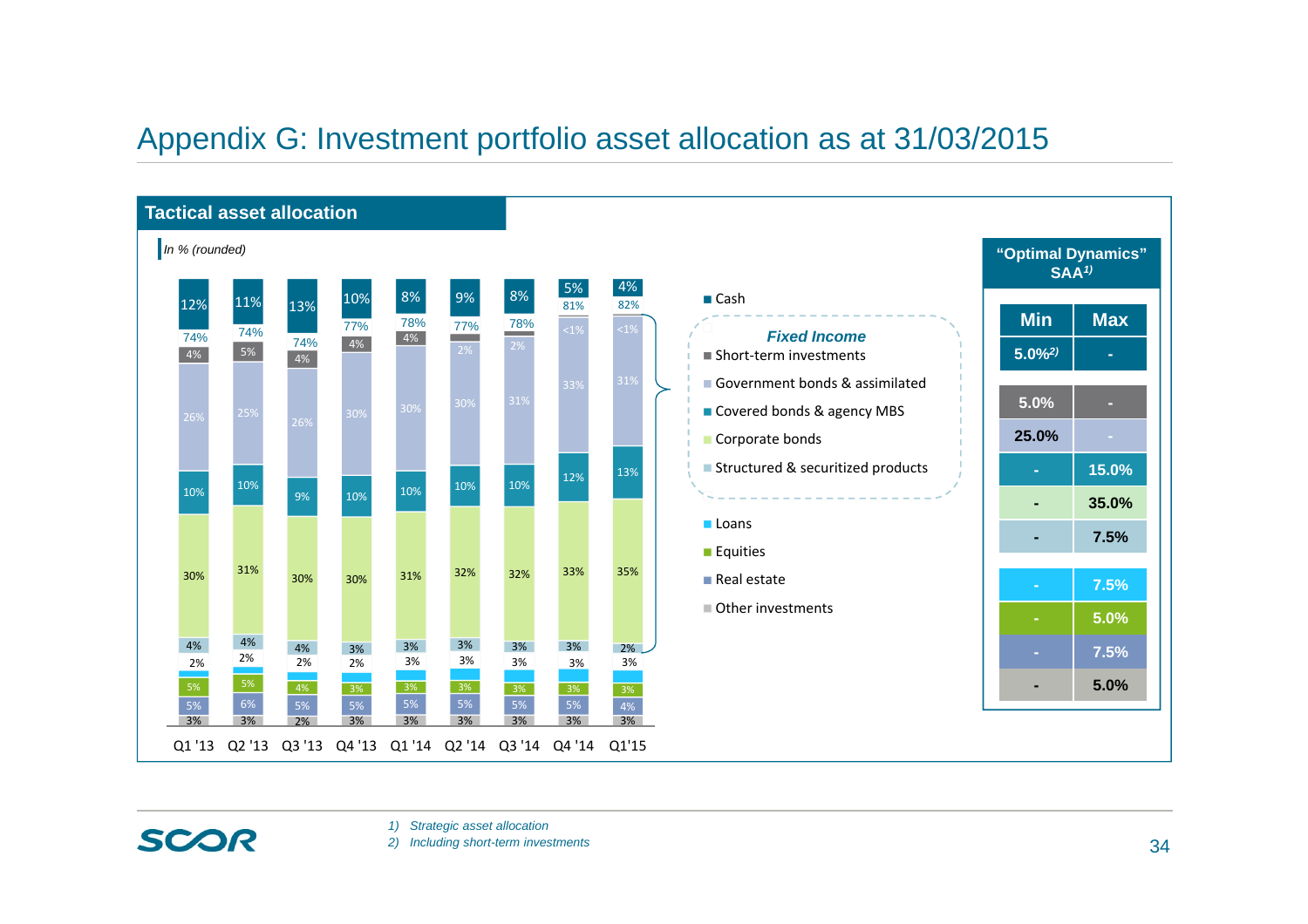#### Appendix G: Details of total investment portfolio



*1) Please refer to slide 36 for the reconciliation table between the invested assets in the IR presentation and the invested assets in IFRS format*



*2) Included in loans and receivables according to IFRS accounting classification, see page 36 for details*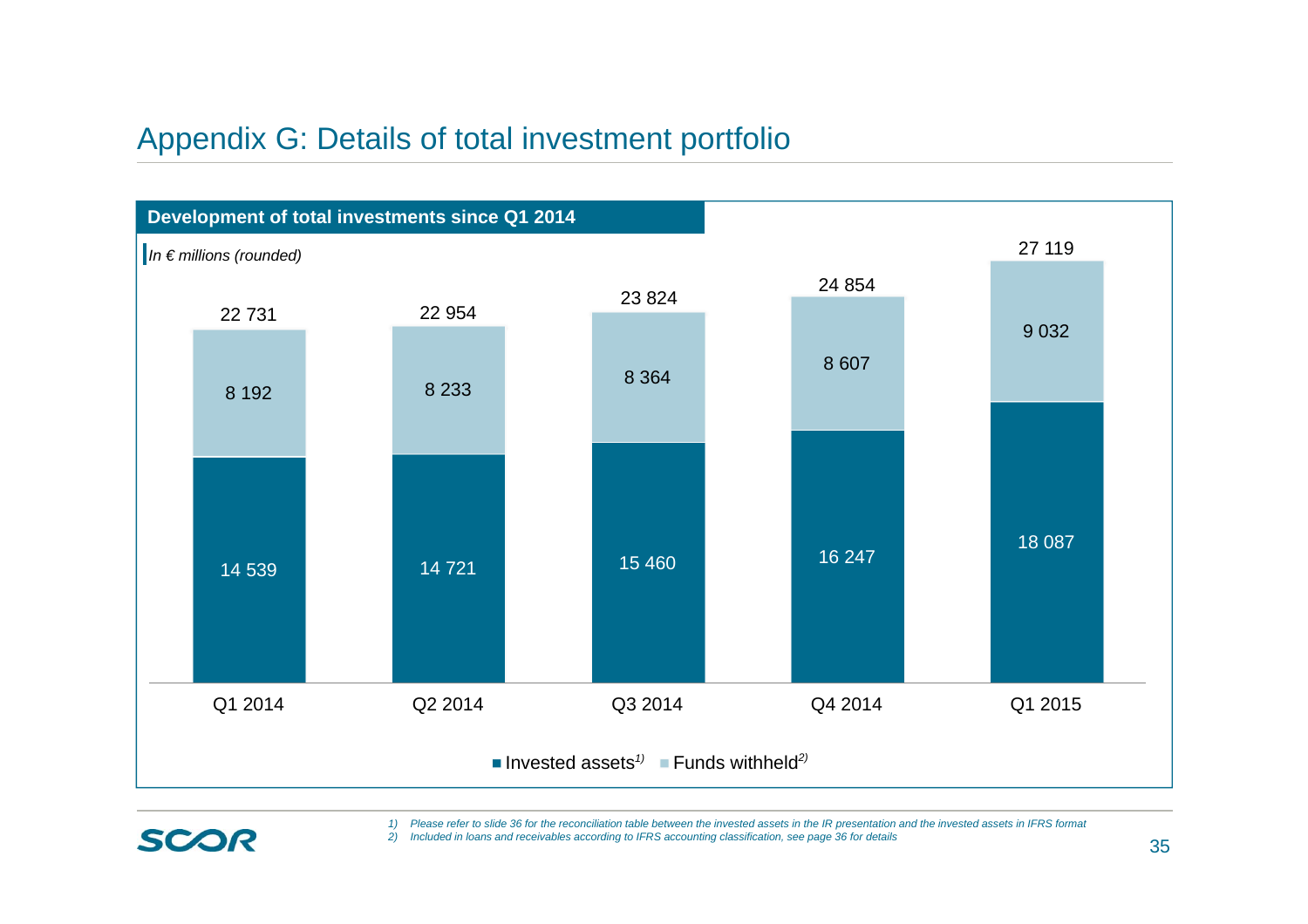#### Appendix G: Reconciliation of IFRS asset classification to IR presentation as at 31/03/2015

#### *In € millions (rounded)*

| <b>SGI</b> classification<br><b>IFRS</b> classification                         | Cash   | Fixed<br>income |        | Loans Equities | Real<br>estate | Other<br>investments | <b>Total</b><br>invested<br>assets | <b>Funds</b><br>withheld by<br>cedants<br>& other | <b>Total</b><br><b>investments</b> | <b>Accrued</b><br>interest | <b>Technical</b><br>items $\frac{1}{2}$ | <b>Total</b><br><b>IFRS</b><br>classification |
|---------------------------------------------------------------------------------|--------|-----------------|--------|----------------|----------------|----------------------|------------------------------------|---------------------------------------------------|------------------------------------|----------------------------|-----------------------------------------|-----------------------------------------------|
| <b>Real estate investments</b>                                                  |        |                 |        |                | 849            |                      | 849                                |                                                   | 849                                |                            |                                         | 849                                           |
| Equities                                                                        |        | 54              | 63     | 419            | 136            | 166                  | 838                                |                                                   | 838                                |                            |                                         | 838                                           |
| Fixed income                                                                    |        | 14 973          | 606    |                |                | $\mathbf{2}$         | 15 5 81                            |                                                   | 15 5 81                            | 126                        |                                         | 15707                                         |
| <b>Available-for-sale</b><br>investments                                        |        | 15 027          | 669    | 419            | 136            | 168                  | 16 419                             |                                                   | 16 419                             | 126                        |                                         | 16 545                                        |
| Equities                                                                        |        | 3               |        | 335            |                | 507                  | 845                                |                                                   | 845                                |                            |                                         | 845                                           |
| Fixed income                                                                    |        | 32              |        |                |                |                      | 32                                 |                                                   | 32                                 | 1                          |                                         | 33                                            |
| <b>Investments at fair value</b><br>through income                              |        | 35              |        | 335            |                | 507                  | 877                                |                                                   | 877                                | 1                          |                                         | 878                                           |
| <b>Loans and receivables</b>                                                    |        | 107             | 233    |                |                | 35                   | 375                                | 9032                                              | 9 4 0 7                            | 5                          |                                         | 9412                                          |
| <b>Derivative instruments</b>                                                   |        |                 |        |                |                |                      |                                    |                                                   |                                    |                            | 373                                     | 373                                           |
| <b>Total insurance business</b><br><b>investments</b>                           |        | 15 169          | 902    | 754            | 985            | 710                  | 18 5 20                            | 9032                                              | 27 552                             | 132                        | 373                                     | 28 057                                        |
| <b>Cash and cash equivalents</b>                                                | 1 107  |                 |        |                |                |                      | 1 107                              |                                                   | 1 107                              |                            |                                         | 1 107                                         |
| <b>Total insurance business</b><br>investments and cash and<br>cash equivalents |        | 1 107 15 169    | 902    | 754            | 985            | 710                  | 19 627                             | 9032                                              | 28 659                             | 132                        | 373                                     | 29 164                                        |
| 3 <sup>rd</sup> party gross invested                                            |        |                 |        |                |                |                      |                                    |                                                   |                                    |                            |                                         |                                               |
| Assets <sup>2)</sup>                                                            | $-60$  | $-349$          | $-331$ | $-132$         | $-90$          | $-230$               | $-1192$                            |                                                   | $-1192$                            |                            |                                         |                                               |
| <b>Direct real estate URGL</b>                                                  |        |                 |        |                | 130            |                      | 130                                |                                                   | 130                                |                            |                                         |                                               |
| Direct real estate debt                                                         |        |                 |        |                | $-229$         |                      | $-229$                             |                                                   | $-229$                             |                            |                                         | $-229^{4)}$                                   |
| Cash payable/receivable 3)                                                      | $-249$ |                 |        |                |                |                      | $-249$                             |                                                   | $-249$                             |                            |                                         |                                               |
| <b>Total SGI classification</b>                                                 | 798    | 14 8 20         | 571    | 622            | 796            | 480                  | 18 087                             | 9 0 3 2                                           | 27 119                             |                            |                                         |                                               |

*1) Including Atlas cat bonds, Atlas IX mortality bond, derivatives used to hedge US equity-linked annuity book and FX derivatives*

*3) This relates to purchase of investments in March 2015 with normal settlement in April 2015 4) Includes real estate financing and relates only to buildings owned for investment purposes*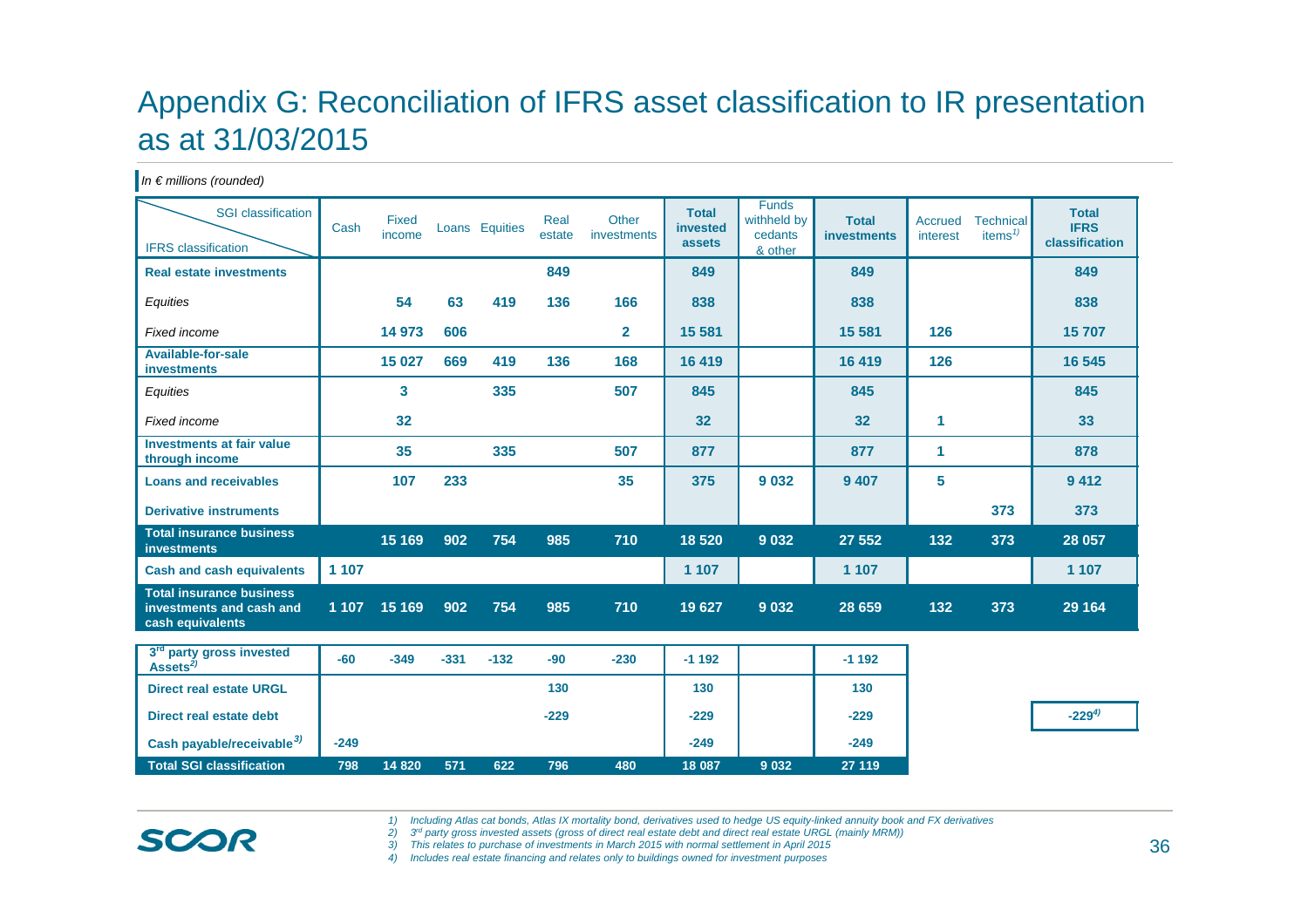#### Appendix G: Reconciliation of total insurance business investments, cash and cash equivalents to invested assets

| In $\epsilon$ millions (rounded)                                   | Q1 2014 | Q2 2014 | Q3 2014 | Q4 2014 | Q1 2015 |
|--------------------------------------------------------------------|---------|---------|---------|---------|---------|
| Total insurance business investments,<br>cash and cash equivalents | 23 4 52 | 23 7 83 | 24 630  | 26 077  | 29 164  |
| Funds withheld                                                     | $-8192$ | $-8233$ | $-8364$ | $-8607$ | $-9032$ |
| 3rd party gross invested Assets                                    | $-386$  | $-479$  | $-565$  | $-914$  | $-1192$ |
| Accrued interest                                                   | $-93$   | $-103$  | $-105$  | $-123$  | $-132$  |
| Technical items <sup>1)</sup>                                      | $-106$  | $-95$   | -48     | $-51$   | $-373$  |
| Real estate URGL <sup>2)</sup>                                     | 114     | 120     | 120     | 121     | 130     |
| Real estate debt <sup>2)</sup>                                     | $-249$  | $-239$  | $-235$  | $-233$  | $-229$  |
| Cash payable/receivable <sup>3)</sup>                              | 0       | $-35$   | 27      | $-23$   | $-249$  |
| <b>Invested assets</b>                                             | 14 5 39 | 14721   | 15 4 60 | 16 247  | 18 087  |

- *1) Including Atlas cat bonds, Atlas IX mortality bond, derivatives used to hedge US equity-linked annuity book and FX derivatives*
- 2) Real estate debt and URGL only on buildings owned for investment purposes, excluding 3<sup>rd</sup> party insurance business investment real estate exposures

37 *3) Related to investment transactions carried out prior to quarter close with settlement after quarter close; see Appendix G: Reconciliation of IFRS asset classification to IR presentation page 36*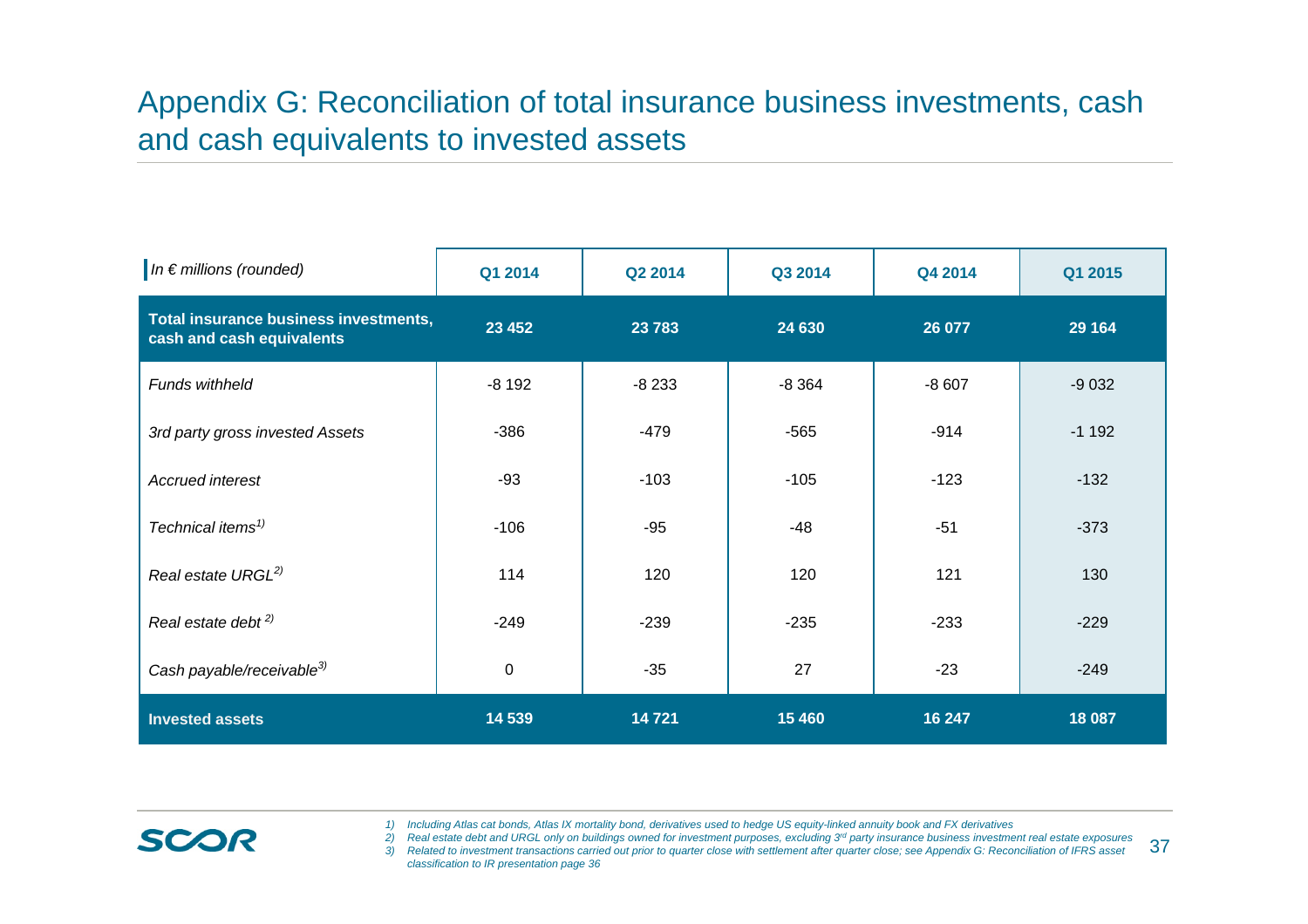#### Appendix G: Details of investment returns

| In $\epsilon$ millions (rounded)            |                |                | 2014           |         | 2014      | 2015           |
|---------------------------------------------|----------------|----------------|----------------|---------|-----------|----------------|
| <b>Annualized returns:</b>                  | Q <sub>1</sub> | Q <sub>2</sub> | Q <sub>3</sub> | Q4      | <b>FY</b> | Q <sub>1</sub> |
| Total net investment income <sup>1)2)</sup> | 132            | 149            | 140            | 155     | 576       | 180            |
| Average investments                         | 22 260         | 22 185         | 22 707         | 23 635  | 22 697    | 25 27 6        |
| <b>Return on Investments (ROI)</b>          | 2.4%           | 2.7%           | 2.5%           | 2.7%    | 2.5%      | 2.9%           |
|                                             |                |                |                |         |           |                |
| Return on invested assets $^{2/3}$          | 2.6%           | 3.1%           | 2.9%           | 3.0%    | 2.9%      | 3.5%           |
| <i>Income</i>                               | 2.1%           | 2.4%           | 2.1%           | 2.2%    | 2.2%      | 1.8%           |
| Realized capital gains/losses               | 0.6%           | 0.9%           | 1.0%           | 1.1%    | 0.9%      | 1.7%           |
| Impairments & real estate amortization      | $-0.2%$        | $-0.2%$        | $-0.2\%$       | $-0.3%$ | $-0.2%$   | $-0.2%$        |
| Fair value through income                   | 0.1%           | 0.1%           | 0.0%           | 0.0%    | 0.1%      | 0.2%           |

| <b>Return on funds withheld</b> | 2.4% | $2.6\%$ | 2.1% | 2.4% | 2.4% | ∕ חר |
|---------------------------------|------|---------|------|------|------|------|
|---------------------------------|------|---------|------|------|------|------|

*1) Net of investment management expenses*

38 *2) The investment returns calculation method was adjusted to exclude revenues from Life reinsurance contracts that do not meet the risk transfer criteria (which had been presented in the investment income line of the consolidated statements of income of the 2013 DDR)*

*<sup>3)</sup> Excluding funds withheld by cedants*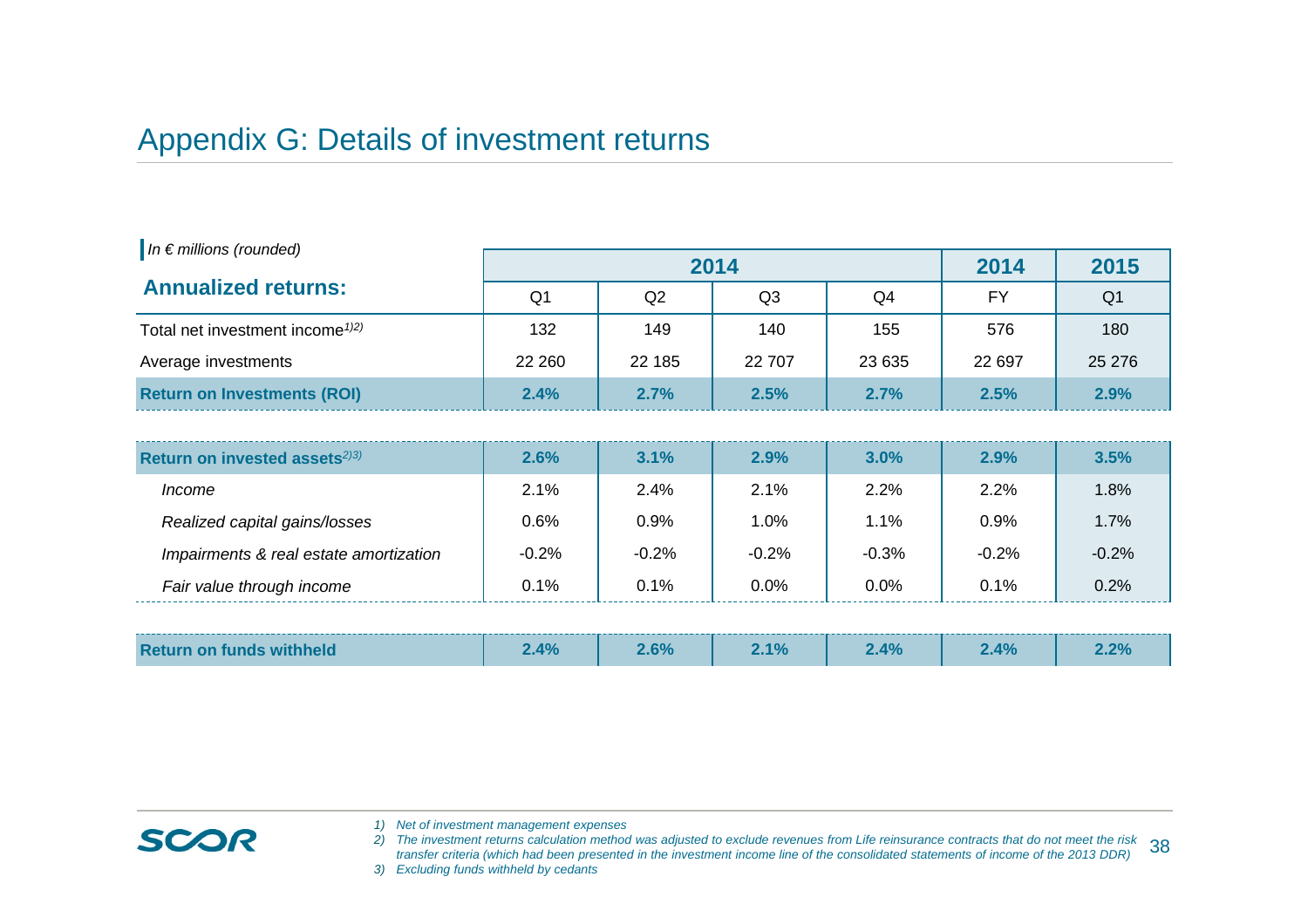#### Appendix G: Investment income development

|                                                                                        |                |                | 2014 |                |           | 2015           |
|----------------------------------------------------------------------------------------|----------------|----------------|------|----------------|-----------|----------------|
| In $\epsilon$ millions (rounded)                                                       | Q <sub>1</sub> | Q2             | Q3   | Q <sub>4</sub> | <b>FY</b> | Q <sub>1</sub> |
| Investment revenues on invested assets $1$                                             | 77             | 88             | 79   | 90             | 334       | 79             |
| Realized gains/losses on fixed income                                                  | 9              | 30             | 13   | 36             | 89        | 9              |
| Realized gains/losses on loans                                                         | 1              |                |      |                |           |                |
| Realized gains/losses on equities                                                      | 11             | 2              | 9    | 5              | 26        | 56             |
| Realized gains/losses on real estate                                                   |                |                | 15   |                | 17        |                |
| Realized gains/losses on other investments                                             | 1              |                |      |                | 3         | 8              |
| <b>Realized gains/losses on invested assets</b>                                        | 22             | 33             | 37   | 43             | 135       | 73             |
| Change in impairment on fixed income<br>Change in impairment on loans                  |                |                |      |                |           |                |
| Change in impairment on equity                                                         |                | -2             |      | -1             | $-3$      | $-3$           |
| Change in impairment/amortization on real estate                                       | -6             | -6             | -6   | $-10$          | $-28$     | -5             |
| Change in impairment on other investments                                              |                |                |      |                |           |                |
| <b>Change in impairment on invested assets</b>                                         | $-6$           | $-8$           | $-6$ | $-11$          | $-31$     | $-8$           |
| Fair value through income on invested assets                                           | 5              | $\overline{2}$ | 1    |                | 8         | $\overline{7}$ |
| Financing costs on real estate investments                                             | $-2$           | -3             | $-2$ | $-3$           | $-10$     | $-2$           |
| Total investment income on invested assets                                             | 96             | 112            | 109  | 119            | 436       | 149            |
| Income on funds withheld                                                               | 45             | 48             | 40   | 47             | 180       | 45             |
| Investment management expenses                                                         | $-9$           | $-11$          | -9   | $-11$          | $-40$     | $-14$          |
| <b>Total net investment income</b>                                                     | 132            | 149            | 140  | 155            | 576       | 180            |
| Foreign exchange gains / losses                                                        | $-1$           | 2              |      | 10             | 11        | 6              |
| Income on technical items <sup>1)</sup>                                                |                |                |      |                |           |                |
| MRM gain on bargain purchase (net of acquisition costs)                                |                |                |      |                |           |                |
| Financing costs on real estate investments                                             | 2              | 3              | 2    | 3              | 10        | 2              |
| <b>IFRS investment income net of investment management</b><br>$expenses$ <sup>1)</sup> | 133            | 154            | 142  | 168            | 597       | 188            |



*1) The IFRS investment income was adjusted to exclude revenues from Life reinsurance contracts that do not meet the risk transfer criteria (previously presented in the Income on technical items line)*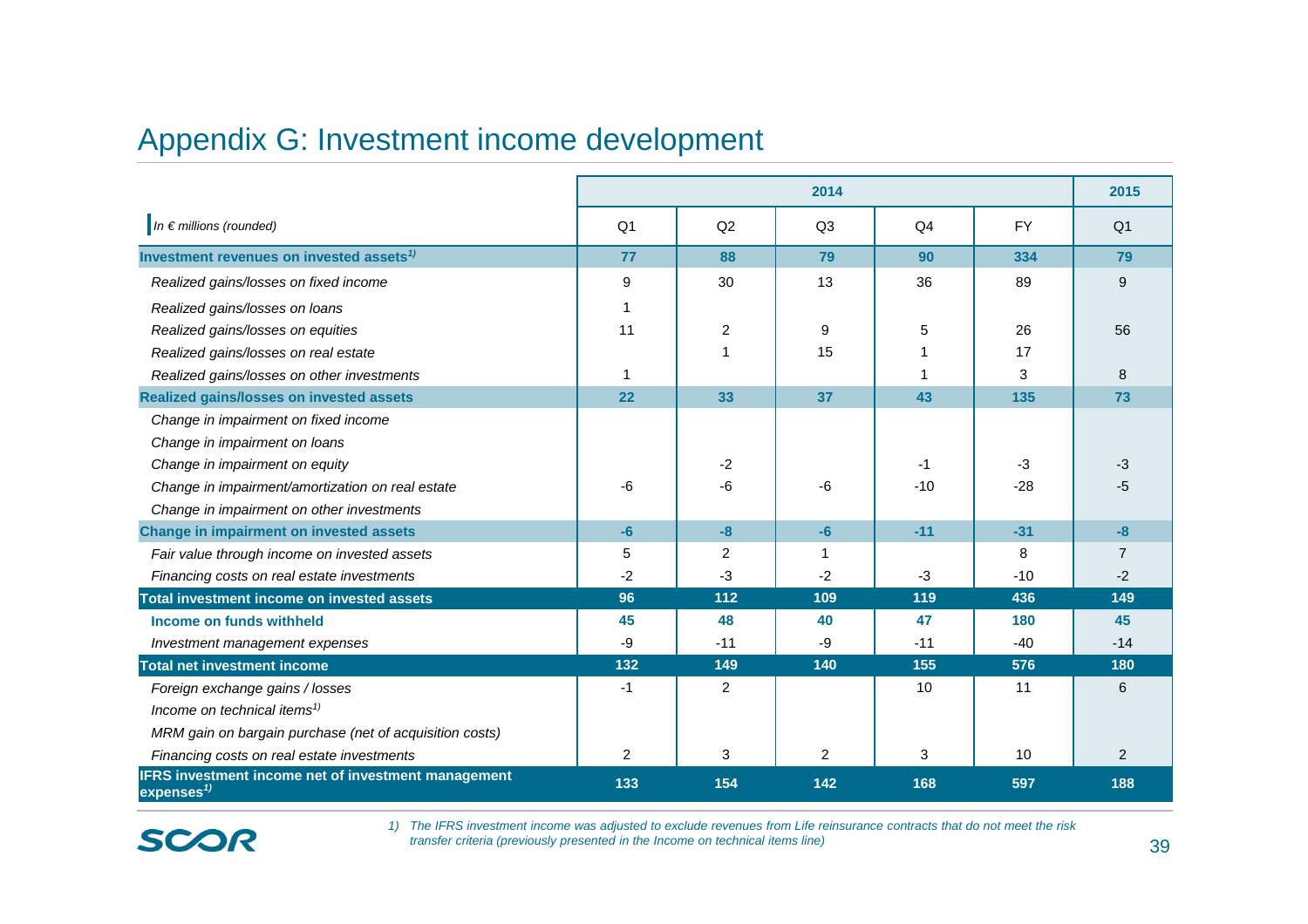#### Appendix G: Government bond portfolio as at 31/03/2015



**□ No government bond exposure to Greece, Ireland, Italy, Portugal or Spain** 

**□ No exposure to US municipal bonds** 

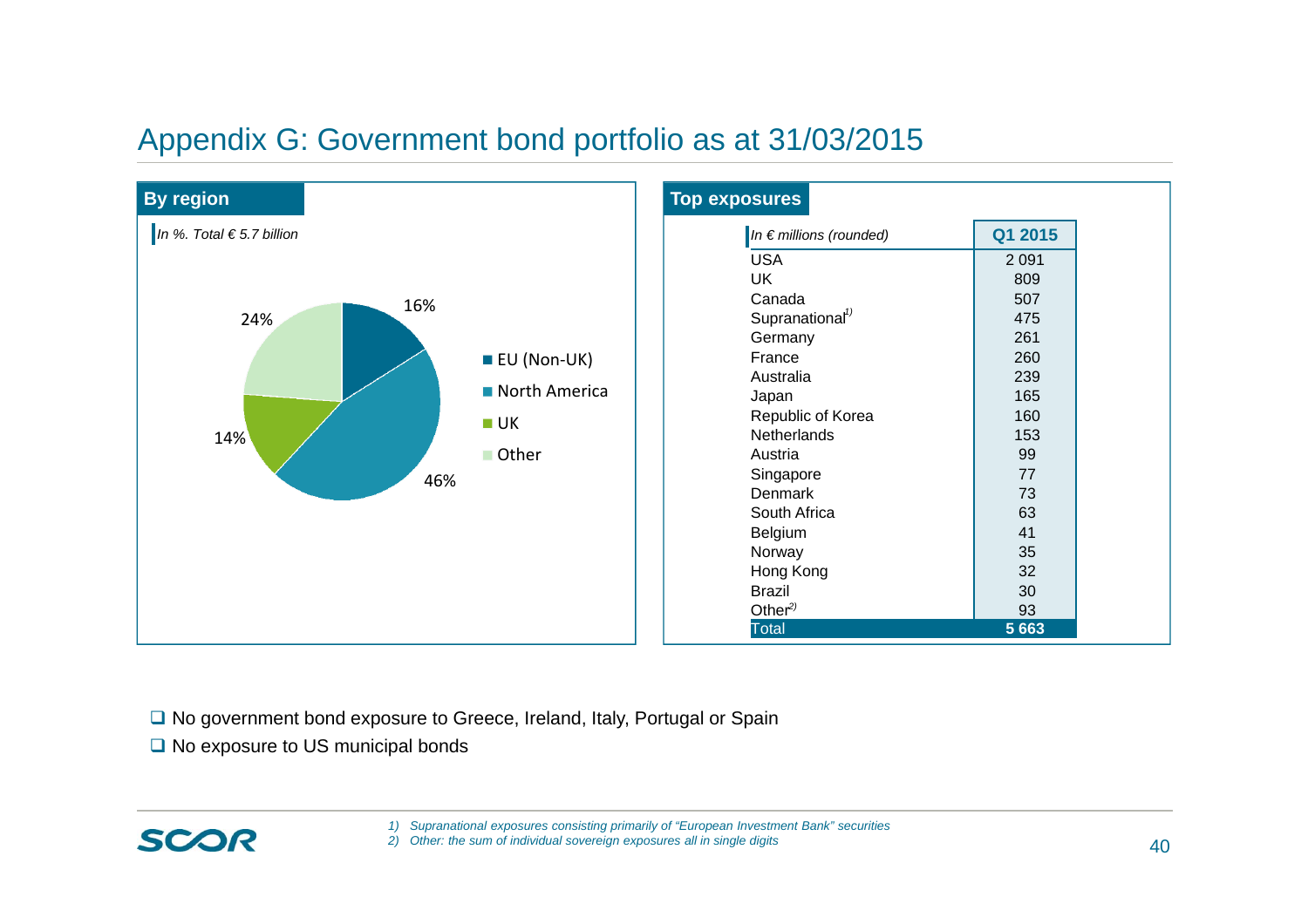# Appendix G: Corporate bond portfolio as at 31/03/2015



| In $\epsilon$ millions (rounded) | Q1 2015 | In $%$ |
|----------------------------------|---------|--------|
|                                  |         |        |
| Consumer, Non-cyclical           | 1415    | 22%    |
| Financial                        | 1 0 9 1 | 17%    |
| Industrial                       | 767     | 12%    |
| Communications                   | 674     | 11%    |
| Consumer, Cyclical               | 607     | 10%    |
| Energy                           | 555     | 9%     |
| Technology                       | 429     | 7%     |
| <b>Utilities</b>                 | 382     | 6%     |
| <b>Basic Materials</b>           | 295     | 5%     |
| Diversified / Funds              | 78      | 1%     |
| Other                            | 4       | $0\%$  |
| Total                            | 6 2 9 8 | 100%   |







*1) Including tier 1, upper tier 2 and tier 2 debts for financials*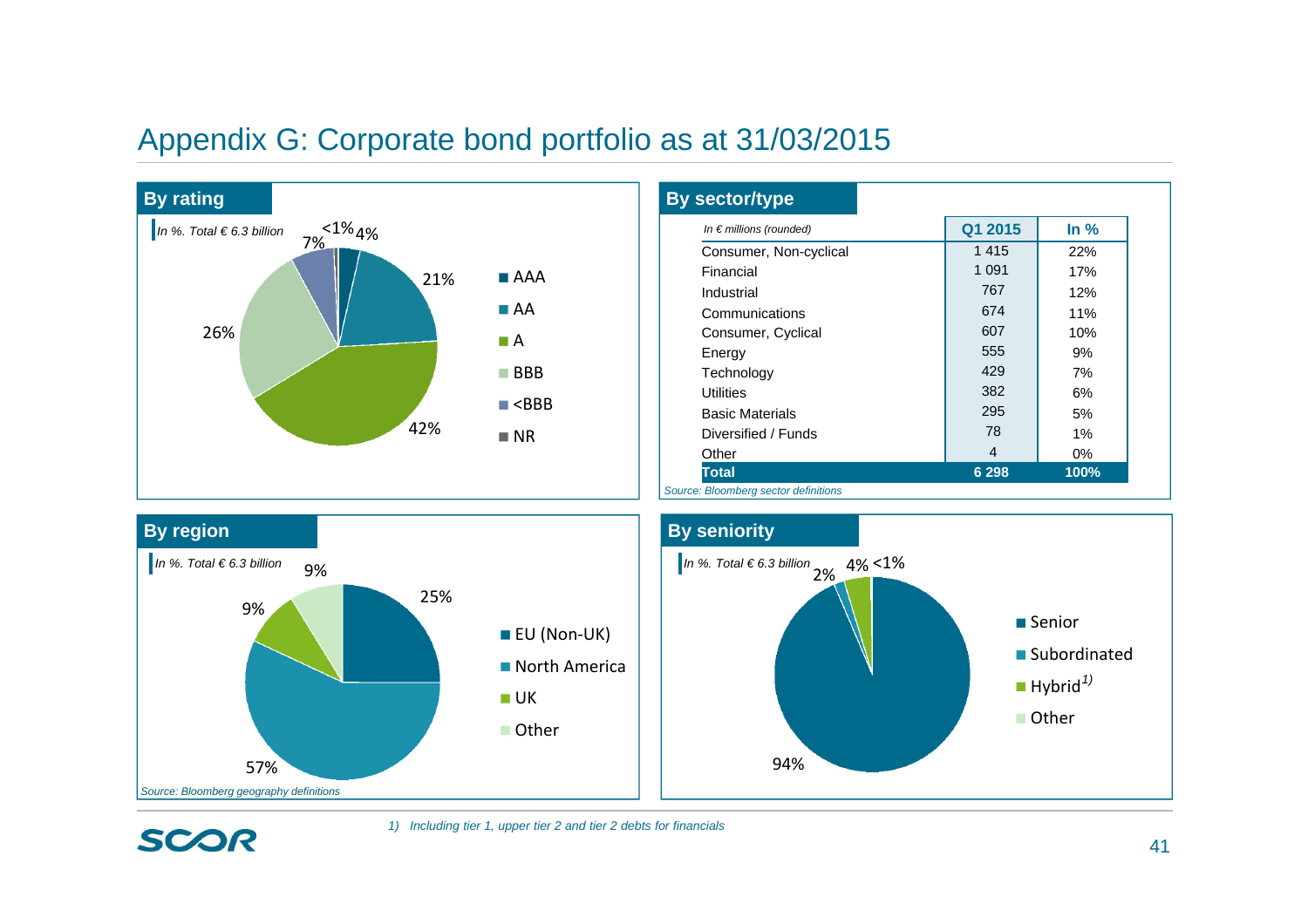#### Appendix G: Corporate bond portfolio as at 31/03/2015

| <b>By seniority</b>                   |            |         |                |            |                     |              |                                  |
|---------------------------------------|------------|---------|----------------|------------|---------------------|--------------|----------------------------------|
|                                       |            |         |                |            |                     |              |                                  |
| In $\epsilon$ millions (rounded)      | <b>AAA</b> | AA      | A              | <b>BBB</b> | Other <sup>1)</sup> | <b>Total</b> | <b>Market to Book</b><br>Value % |
| <b>Seniority</b><br>Senior            | 224        | 1 2 9 0 | 2629           | 1 3 9 5    | 358                 | 5895         | 103%                             |
| Subordinated                          |            | 4       | 21             | 77         | 6                   | 108          | 106%                             |
| Hybrid                                |            |         | 19             | 131        | 130                 | 280          | 106%                             |
| Other                                 |            | $\,6$   | $\mathfrak{B}$ | 3          | 3                   | 15           | 100%                             |
| <b>Total corporate bond portfolio</b> | 224        | 1 2 9 9 | 2672           | 1 606      | 497                 | 6 2 9 8      | 104%                             |
|                                       |            |         |                |            |                     |              |                                  |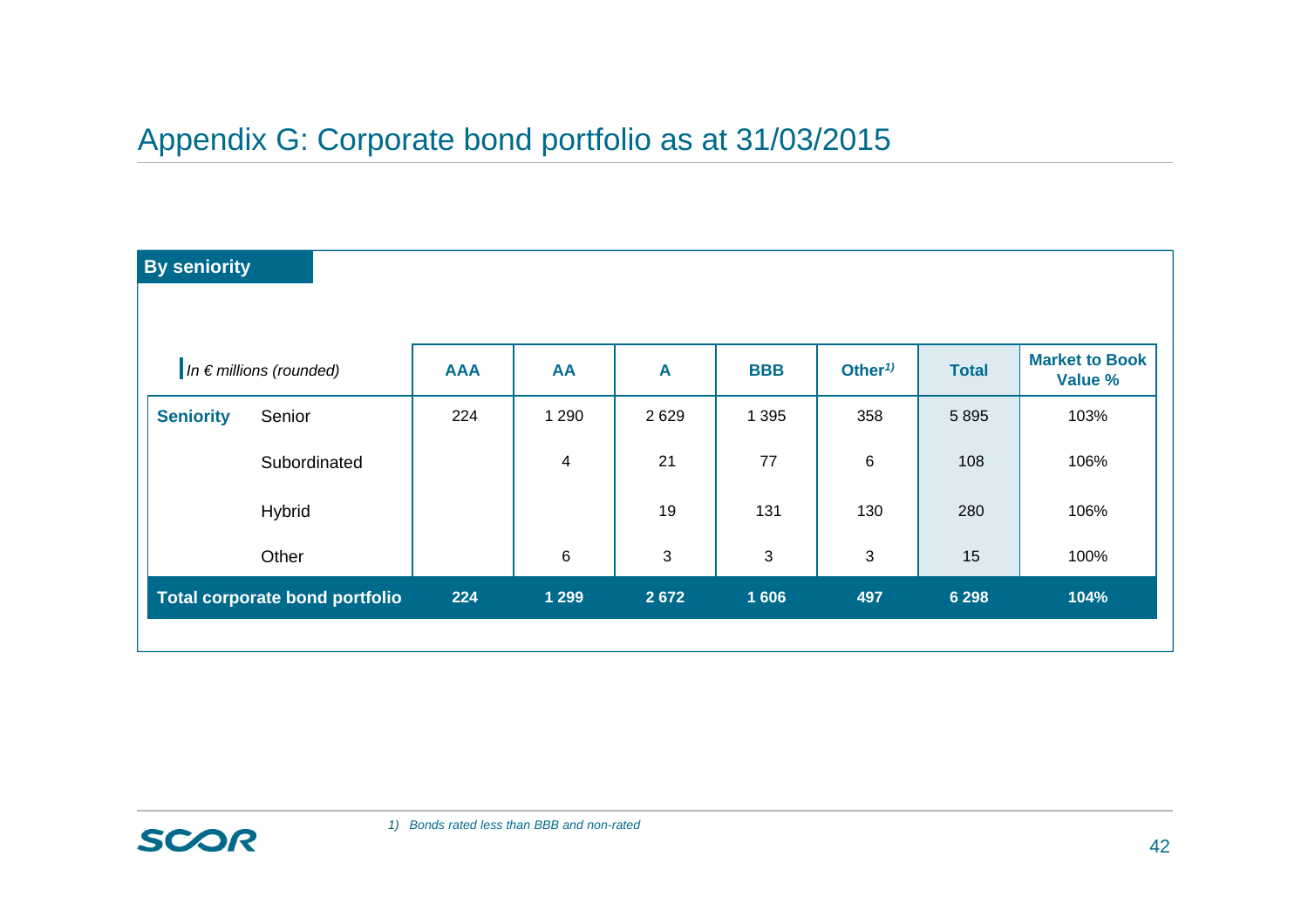#### Appendix G: "Financials" corporate bond portfolio as at 31/03/2015









**SCOR**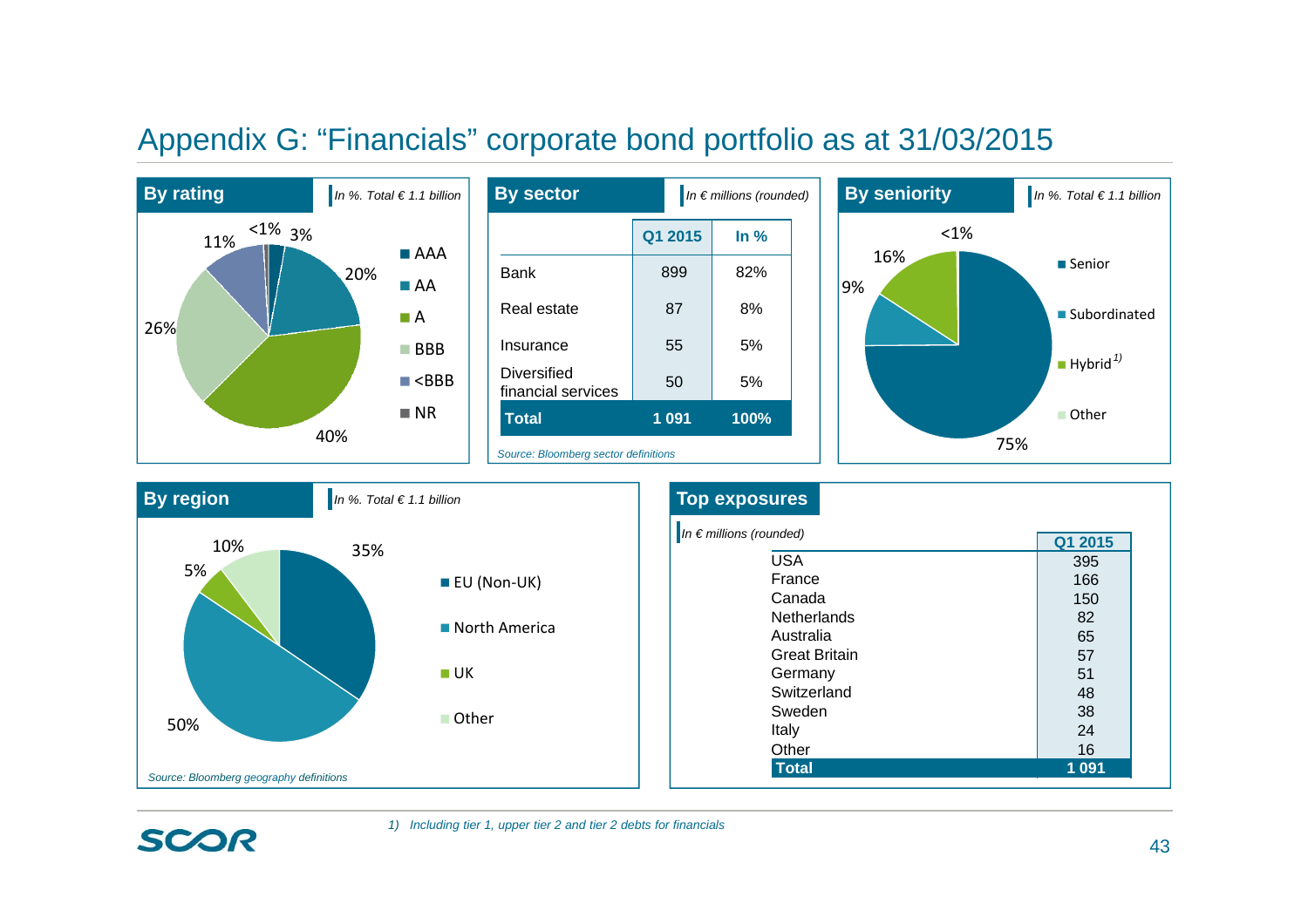#### Appendix G: "Banks" financial corporate bond portfolio as at 31/03/2015





| <b>By region</b>                                  |                                             | <b>Top exposures</b>                                                                                                   |                                               |
|---------------------------------------------------|---------------------------------------------|------------------------------------------------------------------------------------------------------------------------|-----------------------------------------------|
| In %. Total $\in$ 0.9 billion<br>11%<br>33%<br>6% | $\blacksquare$ EU (Non-UK)<br>North America | In $\epsilon$ millions (rounded)<br><b>USA</b><br>Canada<br>France<br>Netherlands<br>Australia<br><b>Great Britain</b> | Q1 2015<br>319<br>127<br>99<br>80<br>59<br>55 |
| 50%<br>Source: Bloomberg geography definitions    | $\blacksquare$ UK<br>Other                  | Germany<br>Switzerland<br>Sweden<br>Italy<br>Other<br><b>Total</b>                                                     | 49<br>38<br>38<br>19<br>16<br>899             |

SCOR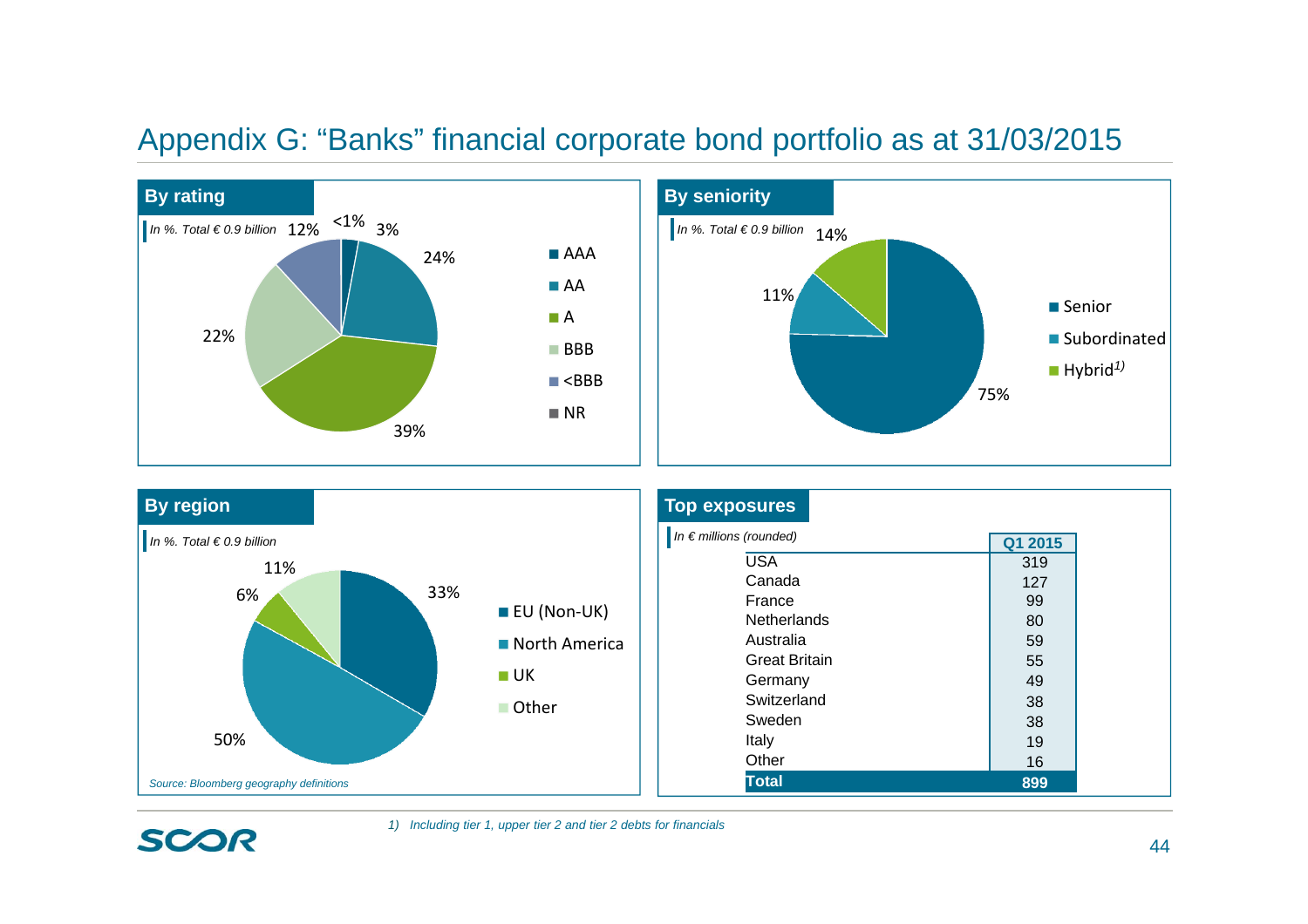# Appendix G: Structured & securitized product portfolio as at 31/03/2015

|                               | In $\epsilon$ millions (rounded)          | <b>AAA</b> | AA             | $\mathbf{A}$   | <b>BBB</b>     | Other <sup><math>1</math></sup> | <b>Total</b> | <b>Market to</b><br><b>Book</b><br>Value % |
|-------------------------------|-------------------------------------------|------------|----------------|----------------|----------------|---------------------------------|--------------|--------------------------------------------|
| <b>ABS</b>                    |                                           | 13         | 11             | $\overline{2}$ |                |                                 | 26           | 103%                                       |
| <b>CLO</b>                    |                                           | 187        |                |                |                |                                 | 187          | 100%                                       |
| <b>CDO</b>                    |                                           | 14         |                | 32             |                | 4                               | 50           | 87%                                        |
| <b>MBS</b>                    | <b>CMO</b>                                |            | $\overline{0}$ | $\mathbf{1}$   | 1              | 17                              | 19           | 100%                                       |
|                               | Non-agency CMBS                           | 16         | 3              |                |                | $\overline{2}$                  | 21           | 104%                                       |
|                               | Non-agency RMBS                           | 67         | 7              | 1              | $\overline{0}$ | 8                               | 83           | 101%                                       |
| <b>Others</b>                 | Structured notes                          | 7          |                | 30             | 9              | 4                               | 49           | 97%                                        |
|                               | Other                                     |            |                |                |                | 1                               | $\mathbf{1}$ | 321%                                       |
| <b>Products</b> <sup>2)</sup> | <b>Total Structured &amp; Securitized</b> | 303        | 22             | 66             | 10             | 36                              | 436          | 99%                                        |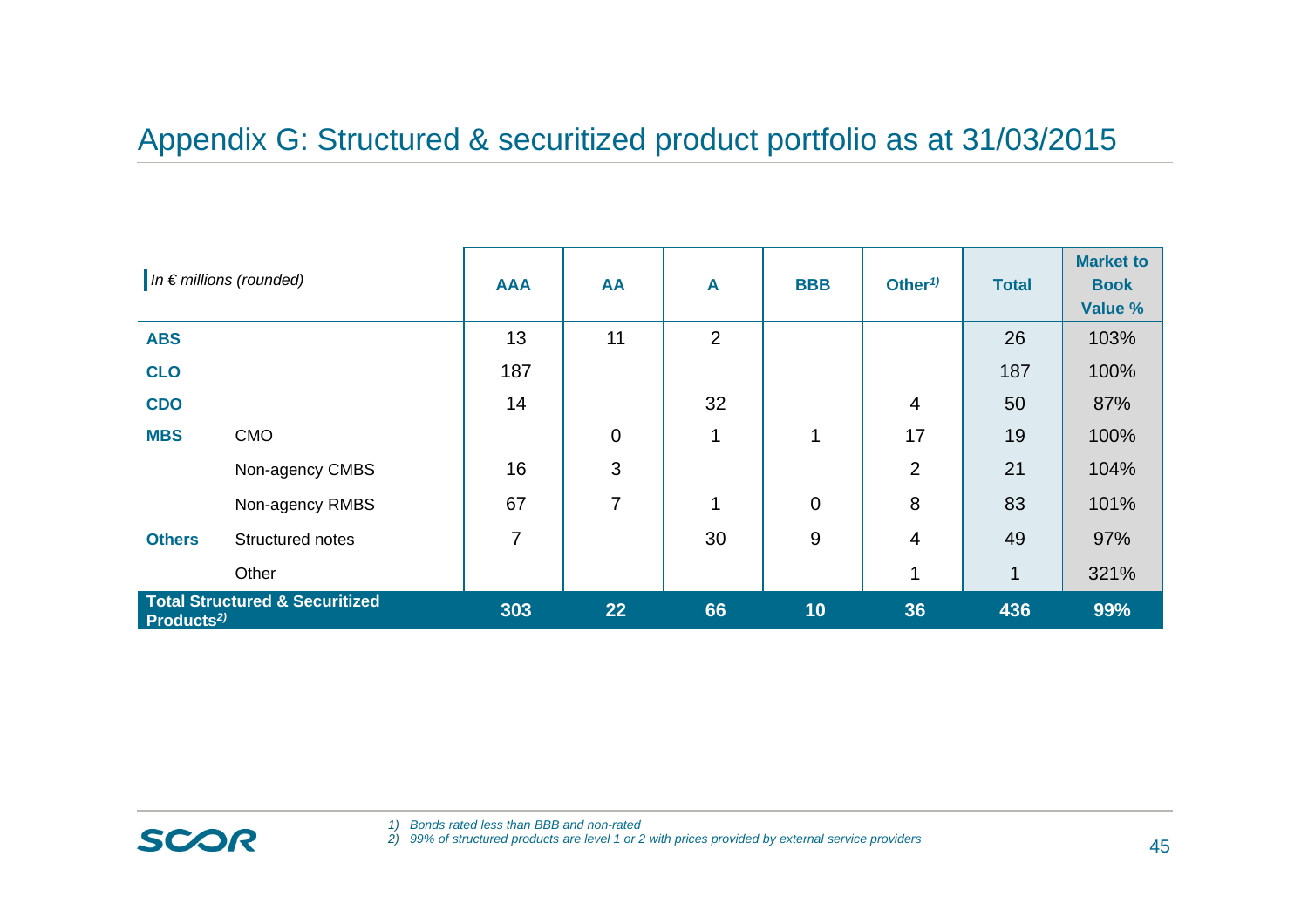# Appendix G: Loans portfolio as at 31/03/2015

| In $\epsilon$ millions (rounded) | Q1 2014 | Q2 2014 | Q3 2014 | Q4 2014 | Q1 2015 |
|----------------------------------|---------|---------|---------|---------|---------|
| Infrastructure loans             | 64      | 77      | 63      | 64      | 56      |
| Real estate loans                | 88      | 118     | 159     | 185     | 193     |
| Corporate and leveraged loans    | 251     | 247     | 273     | 292     | 322     |
| <b>Total</b>                     | 402     | 442     | 495     | 541     | 571     |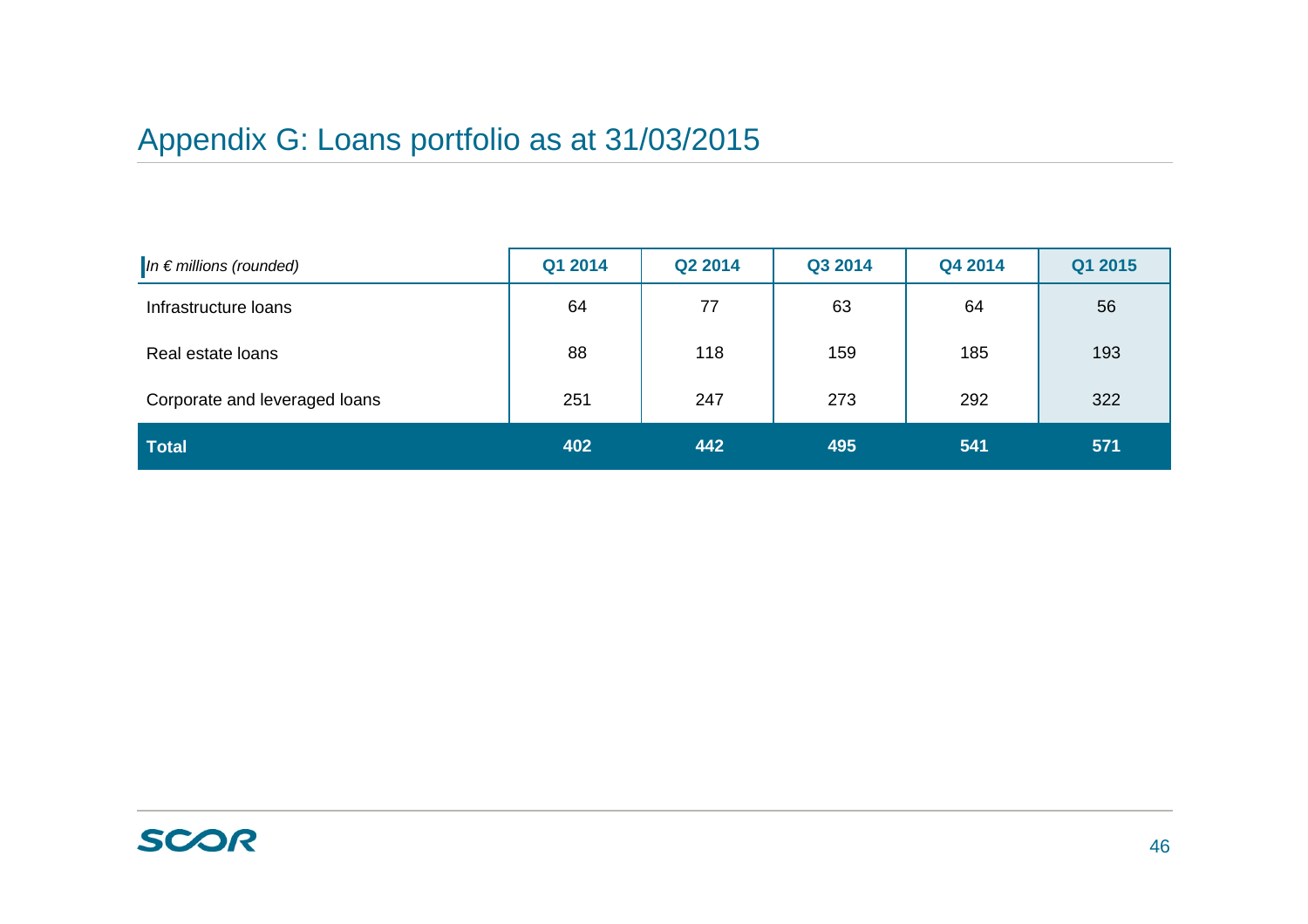#### Appendix G: Equity portfolio as at 31/03/2015

| In $\epsilon$ millions (rounded) | Q1 2014 | Q2 2014 | Q3 2014 | Q4 2014 | Q1 2015 |
|----------------------------------|---------|---------|---------|---------|---------|
| Common shares                    | 264     | 281     | 287     | 303     | 382     |
| Convex strategies                | 38      | 36      | 36      | 39      | 23      |
| Convertible bonds                | 123     | 130     | 143     | 155     | 202     |
| Preferred shares                 | 16      | 16      | 14      | 14      | 14      |
| <b>Total</b>                     | 442     | 463     | 482     | 511     | 622     |

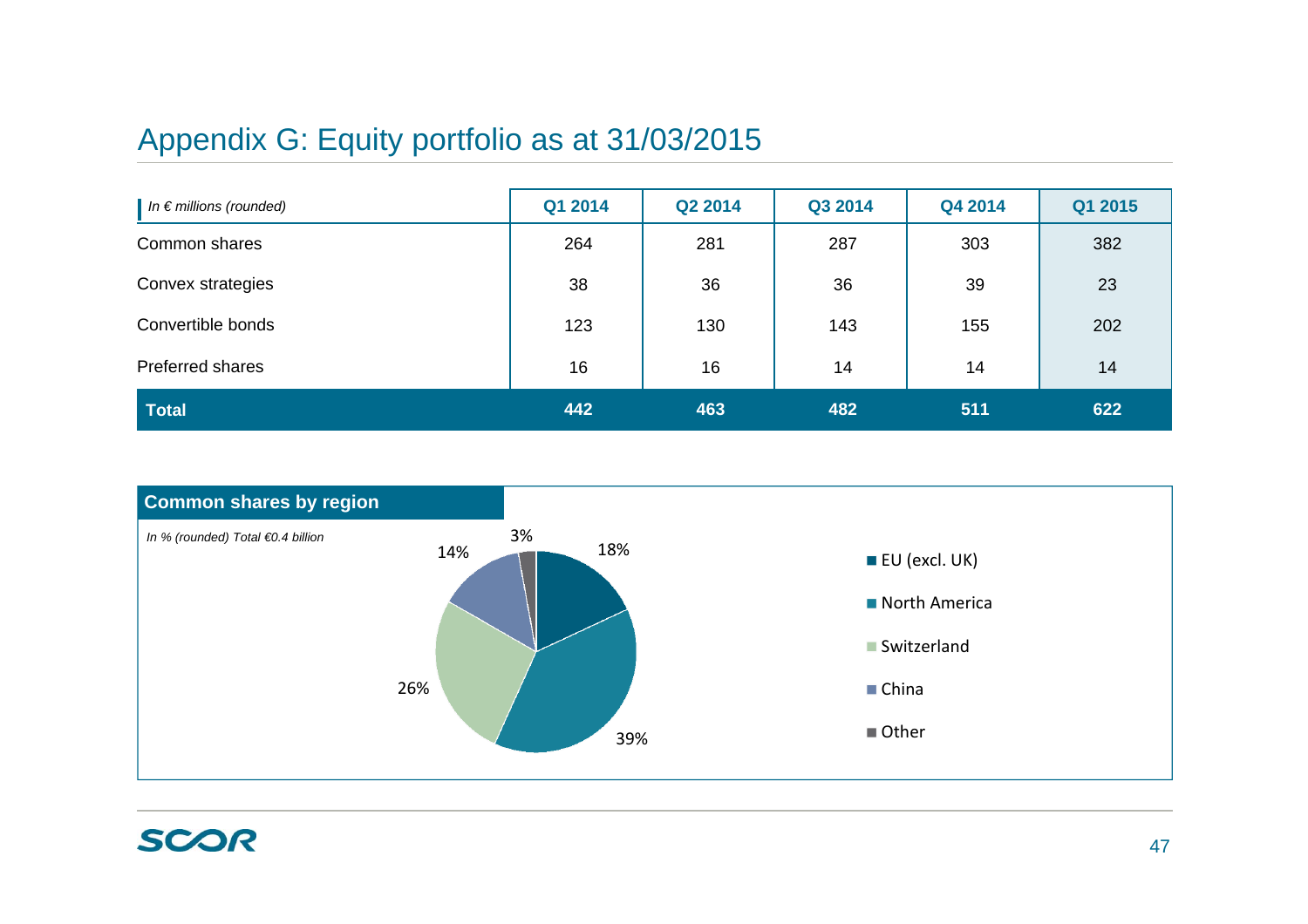# Appendix G: Real estate portfolio as at 31/03/2015

| In $\epsilon$ millions (rounded)                            | Q1 2014 | Q2 2014 | Q3 2014 | Q4 2014 | Q1 2015 |
|-------------------------------------------------------------|---------|---------|---------|---------|---------|
| Real estate securities and funds                            | 128     | 127     | 132     | 133     | 136     |
| Direct real estate net of debt and including<br><b>URGL</b> | 622     | 634     | 603     | 643     | 660     |
| Direct real estate at amortized cost                        | 757     | 753     | 718     | 755     | 760     |
| <b>Real estate URGL</b>                                     | 114     | 120     | 120     | 121     | 130     |
| Real estate debt                                            | $-249$  | $-239$  | $-235$  | $-233$  | $-229$  |
| Total                                                       | 750     | 761     | 735     | 776     | 796     |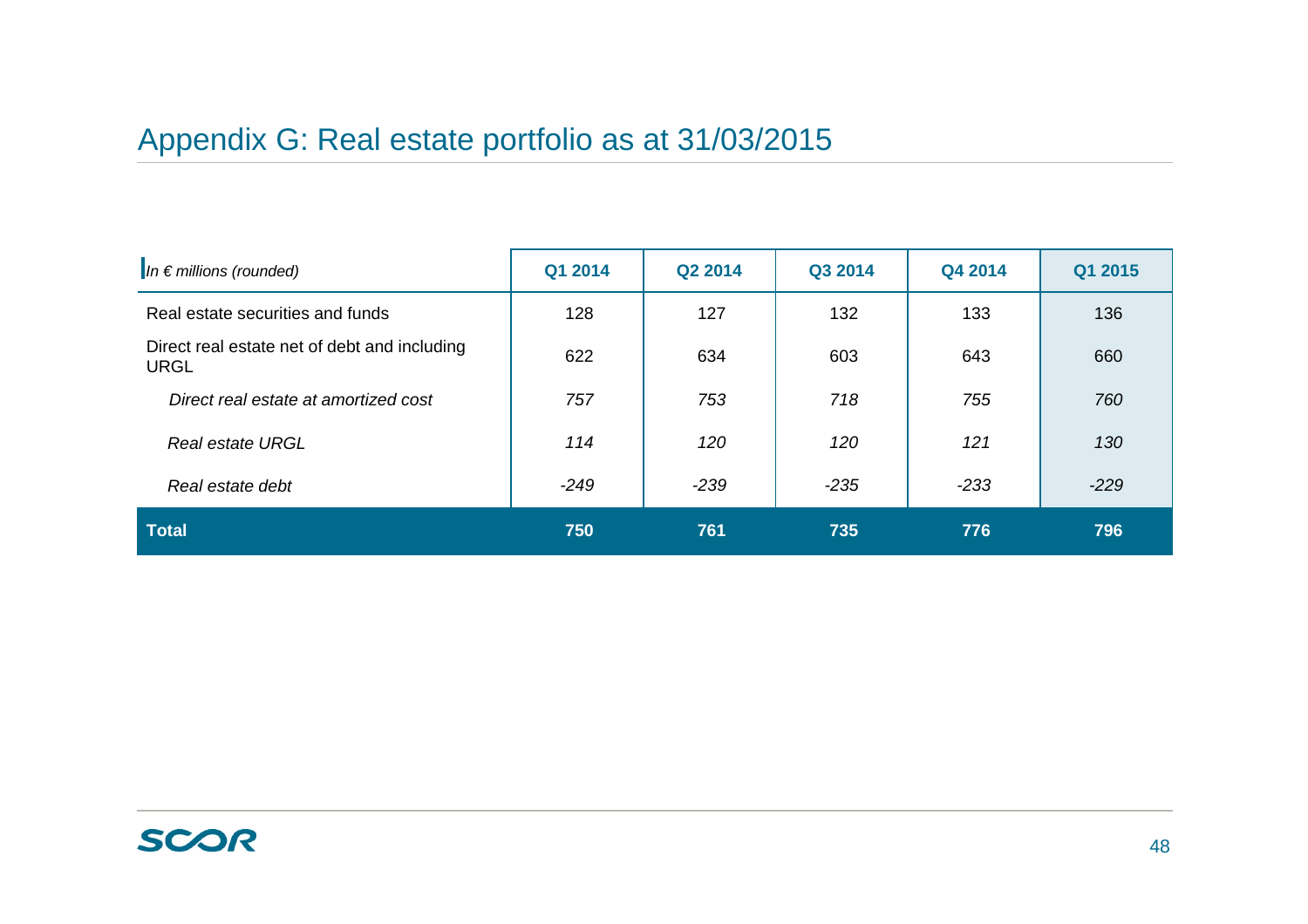# Appendix G: Other investments as at 31/03/2015

| In $\epsilon$ millions (rounded)  | Q1 2014 | Q2 2014 | Q3 2014 | Q4 2014 | Q1 2015 |
|-----------------------------------|---------|---------|---------|---------|---------|
| Alternative investments           | 109     | 107     | 111     | 108     | 142     |
| Non-listed equities               | 67      | 65      | 65      | 68      | 83      |
| Infrastructure funds              | 47      | 47      | 49      | 64      | 68      |
| Private equity funds              | 13      | 15      | 15      | 15      | 21      |
| Insurance Linked Securities (ILS) | 161     | 166     | 173     | 178     | 165     |
| <b>Total</b>                      | 396     | 399     | 413     | 432     | 480     |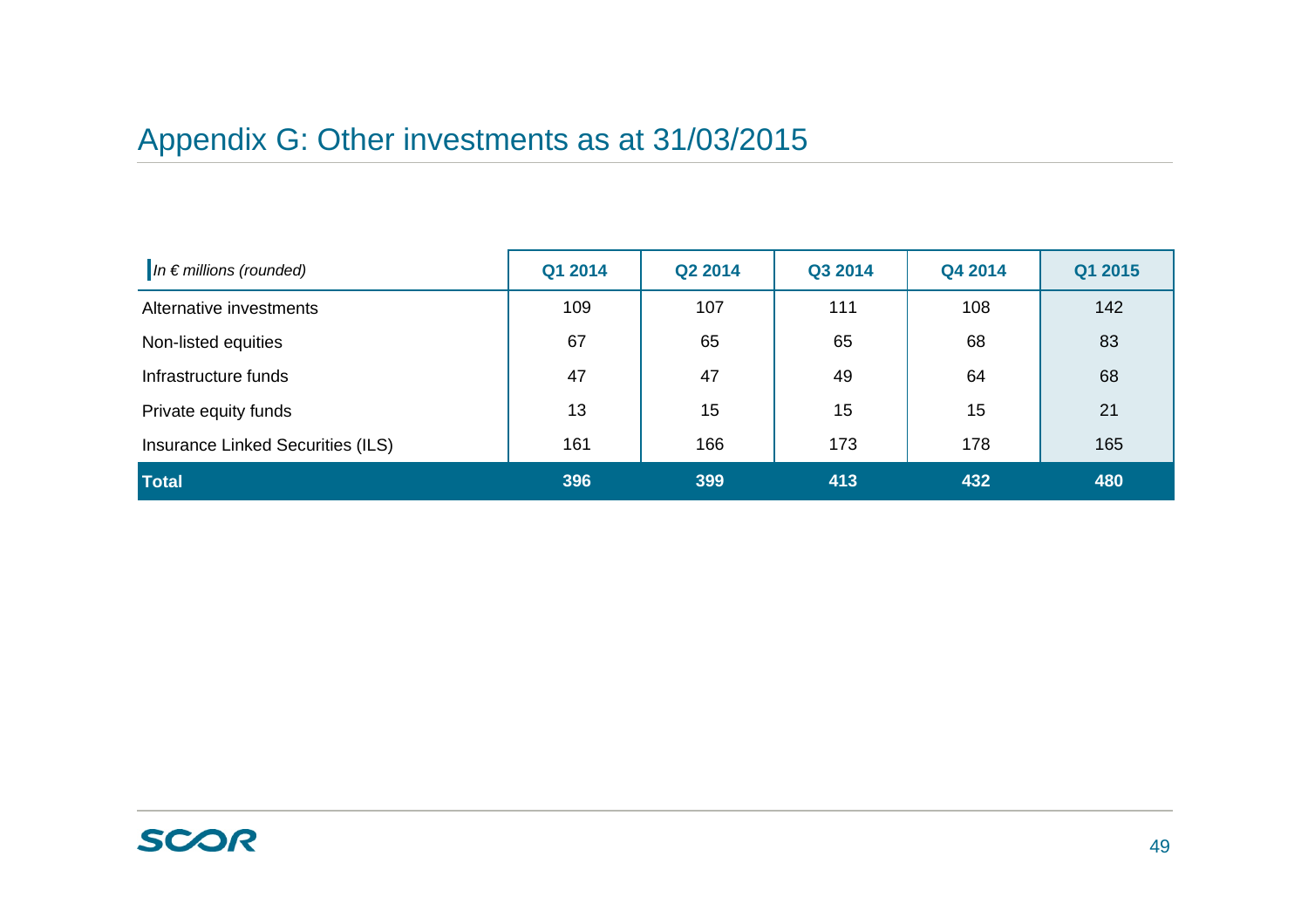# Appendix G: Unrealized gains & losses development

| In $\epsilon$ millions (rounded) | Q1 2014 | Q2 2014        | Q3 2014        | Q4 2014 | Q1 2015 | Variance YTD |
|----------------------------------|---------|----------------|----------------|---------|---------|--------------|
| Fixed income                     | 95      | 172            | 166            | 218     | 374     | 157          |
| Loans                            |         | 0              | $\overline{2}$ | 6       | 8       | 2            |
| Equities                         | 29      | 38             | 30             | 40      | 38      | $-2$         |
| Real estate                      | 115     | 118            | 123            | 126     | 135     | 8            |
| Other investments                | 8       | $\overline{7}$ | 5              | 5       | 14      | 9            |
| <b>Total</b>                     | 248     | 334            | 327            | 395     | 569     | 174          |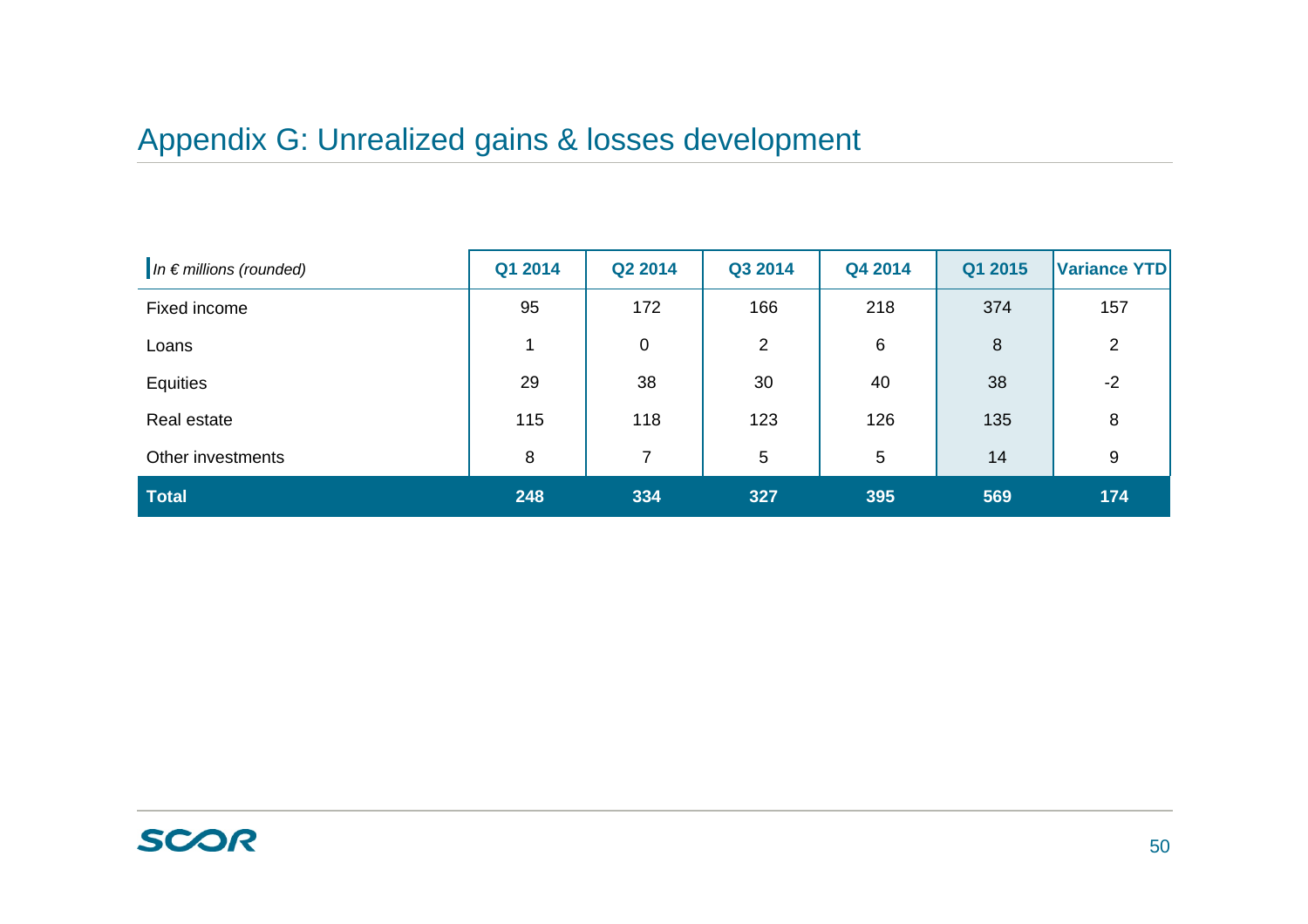#### Appendix G: Reconciliation of asset revaluation reserve

| In $\epsilon$ millions (rounded)                           | 31/12/2014     | 31/03/2015 | <b>Variance YTD</b> |
|------------------------------------------------------------|----------------|------------|---------------------|
| <b>Fixed income URGL</b>                                   | 218            | 374        | 157                 |
| Government bonds & assimilated <sup>1)</sup>               | 29             | 87         | 59                  |
| Covered & agency MBS                                       | 60             | 76         | 16                  |
| Corporate bonds                                            | 133            | 217        | 84                  |
| Structured products                                        | $-4$           | $-6$       | $-2$                |
| <b>Loans URGL</b>                                          | 6              | 8          | $\mathbf{2}$        |
| <b>Equities URGL</b>                                       | 40             | 38         | $-2$                |
| <b>Real estate funds URGL</b>                              | 126            | 135        | 8                   |
| Real estate securities                                     | 5              | 5          |                     |
| Direct real estate net of debt and incl URGL <sup>2)</sup> | 121            | 130        | 9                   |
| <b>Other investments URGL</b>                              | 5              | 14         | 9                   |
| <b>Invested assets URGL</b>                                | 395            | 569        | 174                 |
| Less direct real estate investments URGL <sup>2)</sup>     | $-121$         | $-130$     | -9                  |
| URGL on 3rd party insurance business investments           | $-2$           | 6          | 8                   |
| <b>Total insurance business investments URGL</b>           | 272            | 445        | 173                 |
|                                                            |                |            |                     |
| <b>Gross asset revaluation reserve</b>                     | 272            | 445        | 173                 |
| Deferred taxes on revaluation reserve                      | $-72$          | $-116$     | $-44$               |
| Shadow accounting net of deferred taxes                    | $-28$          | $-59$      | $-32$               |
| Other $3)$                                                 | $\overline{2}$ | 9          | $\overline{7}$      |
| <b>Total asset revaluation reserve</b>                     | 174            | 279        | 105                 |

SCOR

- *1) Including short-term investments*
- *2) Direct real estate is included in the balance sheet at amortized cost. The unrealized gain on real estate presented here is the estimated amount that would be included in the balance sheet, were the real estate assets to be carried at fair value*
- *3) Includes revaluation reserves (FX on equities AFS)*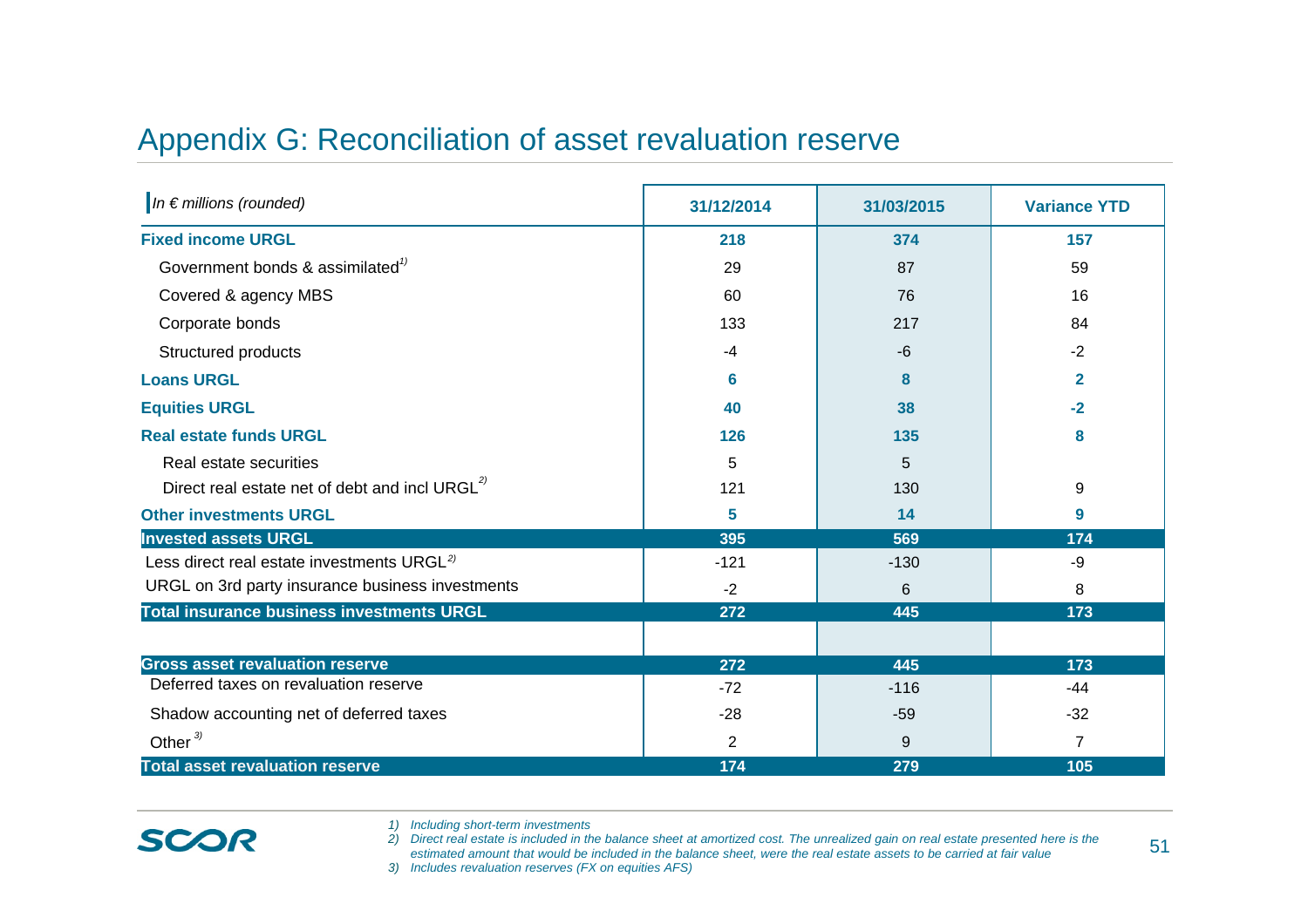# Appendix H: Debt structure as of 31/03/2015

| <b>Type</b>                                                                 | <b>Original</b><br>amount<br><b>issued</b> | <b>Current amount</b><br>outstanding (book<br>value) | <b>Issue date</b>    | <b>Maturity</b>              | <b>Floating/fixed</b><br>rate | Coupon + step-up                                                                                                           |
|-----------------------------------------------------------------------------|--------------------------------------------|------------------------------------------------------|----------------------|------------------------------|-------------------------------|----------------------------------------------------------------------------------------------------------------------------|
| Subordinated<br>floating rate notes<br>30NC10                               | <b>US \$ 100</b><br>million                | US \$ 11 million                                     | 7 June 1999          | 30 years<br>2029             | Floating                      | First 10 years: 3-month Libor rate +<br>0.80% and 1.80% thereafter                                                         |
| Subordinated<br>floating rate notes<br>20NC10                               | € 100<br>million                           | €93 million                                          | 6 July 2000          | 20 years<br><b>July 2020</b> | Floating                      | First 10 years: 3-month Euribor<br>$+1.15\%$ and 2.15% thereafter                                                          |
| Undated deeply<br>subordinated fixed to<br>floating rate notes<br>PerpNC101 | € 350<br>million                           | € 257 million                                        | 28 July 2006         | Perpetual                    | Fixed                         | Initial rate at 6.154% p.a. until<br>July 28, 2016, floating rate indexed on<br>the 3-month Euribor + 2.90% margin         |
| Undated subordinated<br>fixed to floating rate<br>notes PerpNC5.5           | <b>CHF 650</b><br>million                  | CHF 650 million                                      | 2 February 2011      | Perpetual                    | Fixed                         | Initial rate at 5.375% p.a. until August<br>2, 2016, floating rate indexed to the 3-<br>month CHF Libor + 3.7359% margin   |
| Undated subordinated<br>fixed to floating rate<br>notes PerpNC5.7           | <b>CHF 315</b><br>million                  | CHF 315 million                                      | 10 September<br>2012 | Perpetual                    | Fixed                         | Initial rate at 5.25% p.a. until<br>June 8, 2018, floating rate indexed on<br>the 3-month CHF Libor<br>+4.8167% margin     |
| Undated subordinated<br>fixed to floating rate<br>notes PerpNC5.2           | <b>CHF 250</b><br>million                  | CHF 250 million                                      | 10 September<br>2013 | Perpetual                    | Fixed                         | Initial rate at 5.00% p.a. until<br>November 30 2018, floating rate<br>indexed on the 3-month CHF Libor<br>+4.0992% margin |
| Undated subordinated<br>notes PerpNC6                                       | <b>CHF 125</b><br>million                  | CHF 125 million                                      | 24 September<br>2014 | Perpetual                    | Fixed                         | Initial rate at 3.375% p.a. until October<br>20, 2020, revised every 6 years at 6-<br>years CHF mid-swap rate + 3.0275%    |
| Undated subordinated<br>notes PerpNC11                                      | € 250<br>million                           | € 250 million                                        | 25 September<br>2014 | Perpetual                    | Fixed                         | Initial rate at 3.875% p.a. until October 1,<br>2025, revised every 11 years at 11-years<br>EUR mid-swap rate + 2.7%       |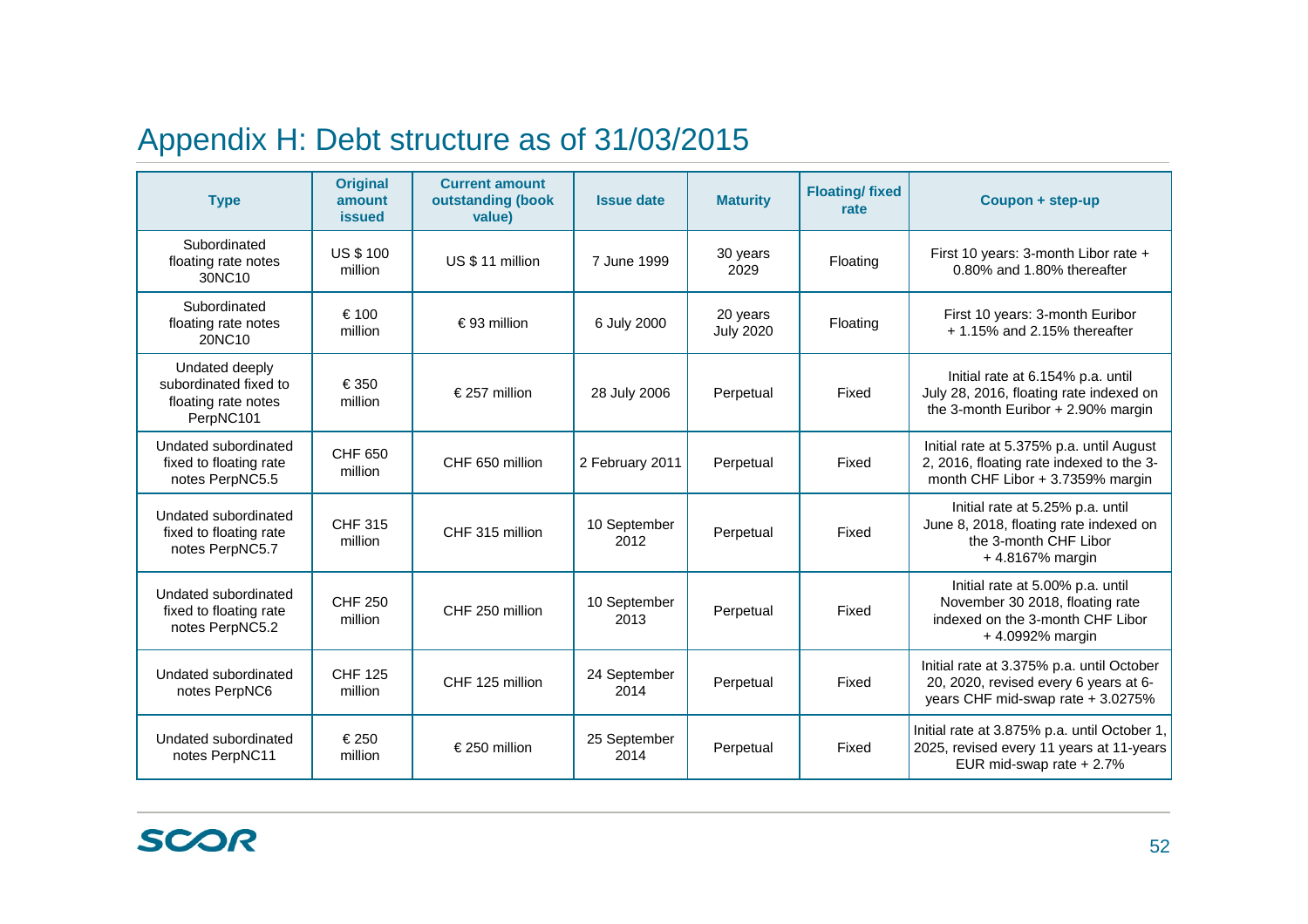

#### Appendix I: SCOR's rating has improved dramatically since 2005

SCOR

*1) Credit watch with positive implications*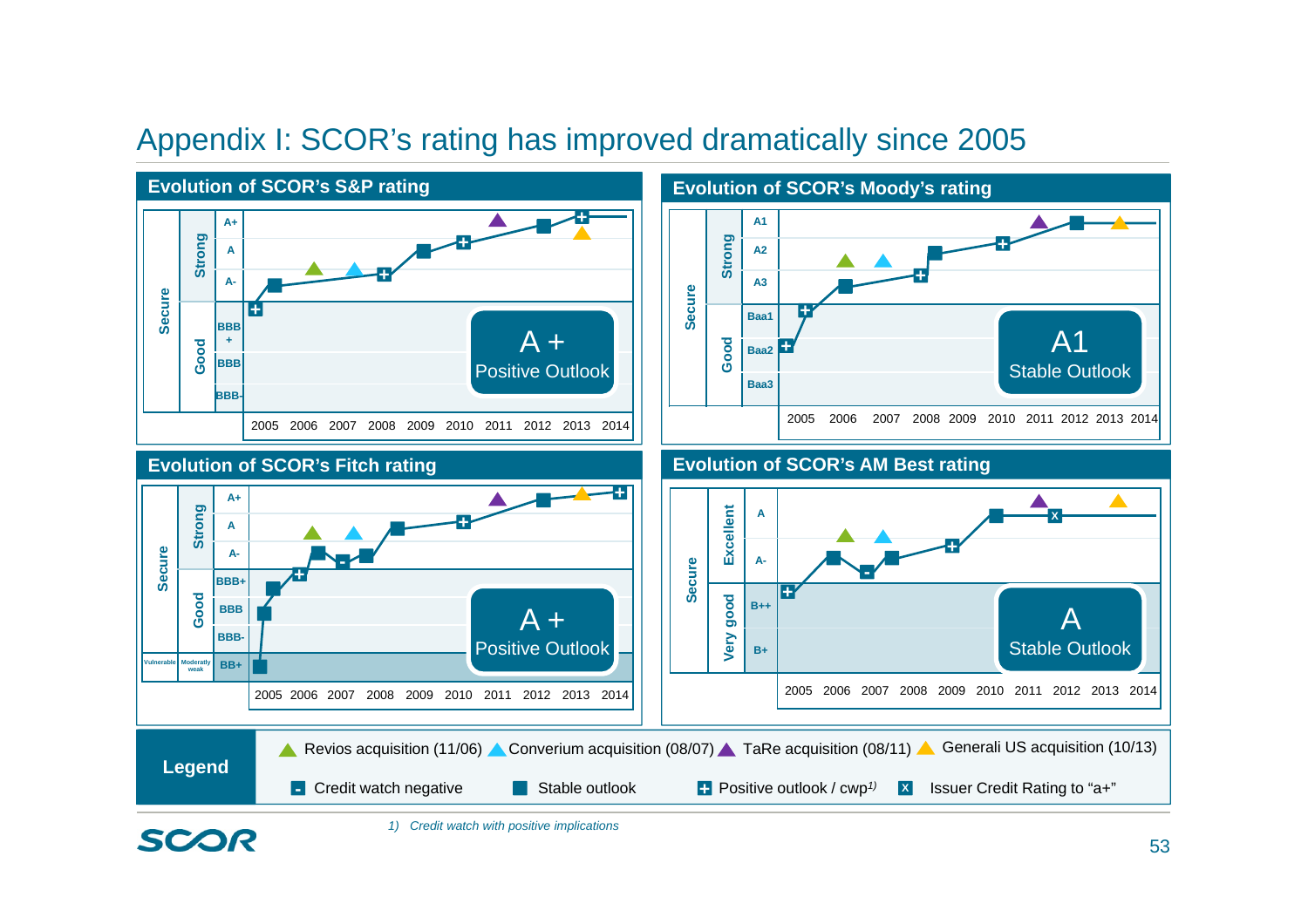#### Appendix J: SCOR's listing information

SCOR's shares are publicly traded on the Eurolist by the Euronext Paris stock market

| <b>Main information</b> |              |
|-------------------------|--------------|
| Valor symbol            | <b>SCR</b>   |
| <b>ISIN</b>             | FR0010411983 |
| <b>Trading currency</b> | <b>EUR</b>   |
| Country                 | France       |
|                         |              |
|                         |              |
|                         |              |
|                         |              |
|                         |              |
|                         |              |

#### **Euronext Paris listing SIX Swiss Exchange listing ADR programme**

SCOR's shares are publicly traded on the SIX Swiss Exchange (formerly known as the SWX Swiss Exchange)

| <b>Main information</b> |  |  |  |  |
|-------------------------|--|--|--|--|
| <b>SCR</b>              |  |  |  |  |
| 2'844'943               |  |  |  |  |
| FR0010411983            |  |  |  |  |
| CHF                     |  |  |  |  |
| August 8, 2007          |  |  |  |  |
| <b>Foreign Shares</b>   |  |  |  |  |
|                         |  |  |  |  |

SCOR's ADR shares trade on the OTC market

| <b>Main information</b>    |                   |  |  |  |
|----------------------------|-------------------|--|--|--|
| DR Symbol                  | <b>SCRYY</b>      |  |  |  |
| <b>CUSIP</b>               | 80917Q106         |  |  |  |
| Ratio                      | 10 ADRs: 1 ORD    |  |  |  |
| Country                    | France            |  |  |  |
| <b>Effective Date</b>      | June 5, 2007      |  |  |  |
| Underlying<br><b>SEDOL</b> | B1LB9P6           |  |  |  |
| <b>Underlying ISIN</b>     | FR0010411983      |  |  |  |
| US ISIN                    | US80917Q1067      |  |  |  |
| Depositary                 | <b>BNY Mellon</b> |  |  |  |

**□** SCOR's shares are also tradable over the counter on the Frankfurt Stock Exchange